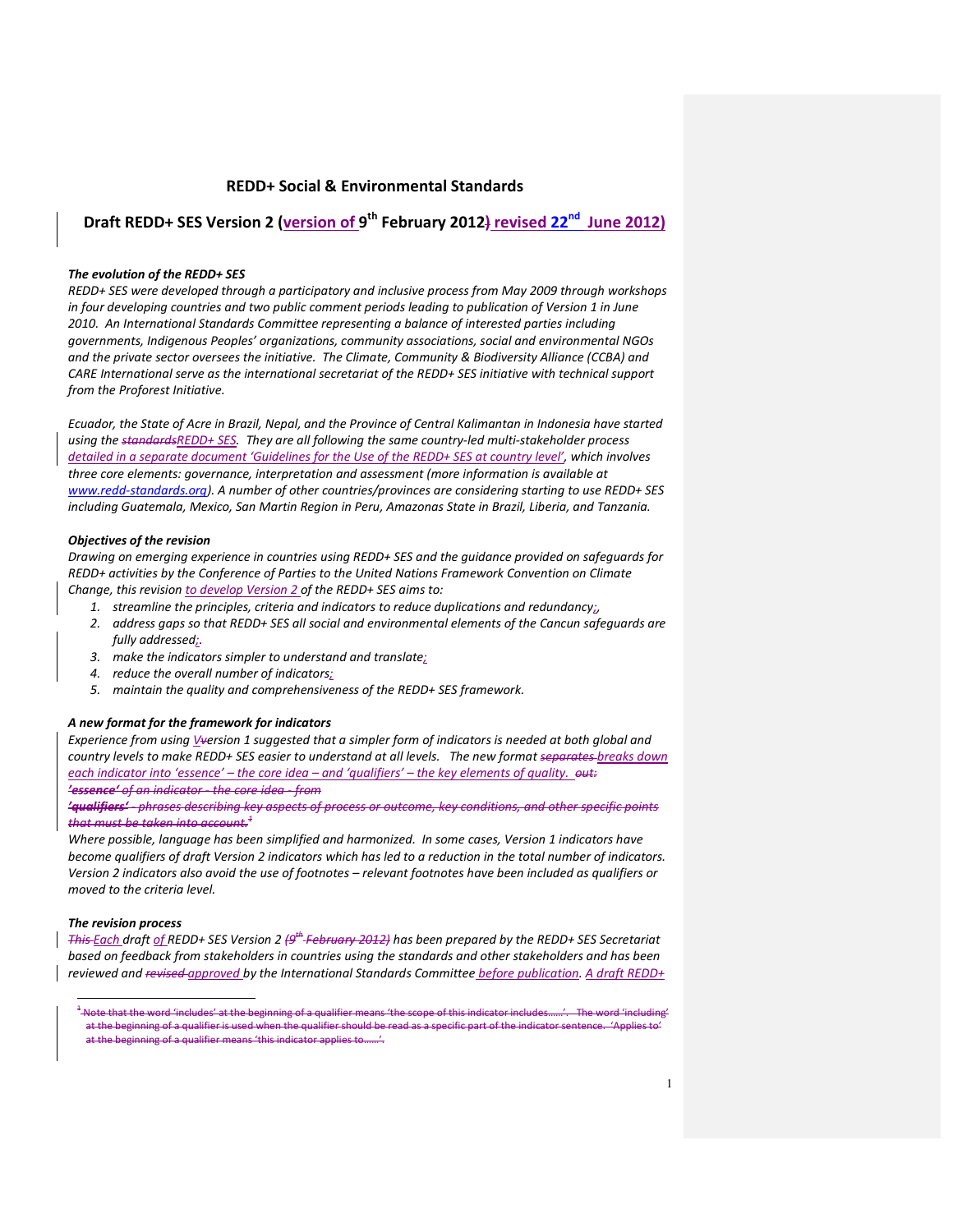SES Version 2 was published on 9<sup>th</sup> February 2012 and <del>C</del>comments are were invited from members of the public on this document during a 60-day period <del>from 9<sup>th</sup> February </del>until 9<sup>th</sup> April 2012. <u>A total of 2734<del>2</del></u> comments were received from 143 people/organizations. A new The draft REDD+ SES Version 2 has been prepared will be revised based on these comments and a in response to has been prepared to explain how each comment has been addressed. This draft REDD+ SES Version 2 and the response to comments are being published on 22<sup>nd</sup> June 2012 and comments are invited during a 30-day period until 21<sup>st</sup> July 2012 to provide an opportunity for stakeholders and other members of the public to review the revised version and to raise any outstanding issues that they feel have not been adequately addressed. s received and a second public comment period is planned for May and June 2012. Specific comments about the content of the standards and suggestions for ways to clarify or improve the text will be much appreciated.

This <u>The</u> draft REDD+ SES Version 2 <u>of (</u>9<sup>th</sup> February) is available in English<u>, Spanish, French and Portuquese.</u> This Version of  $22<sup>nd</sup>$  June 2012 is currently available in English and other language versions will be available soon. and will also be available soon in Spanish and French. Comments may be submitted in English, French, Spanish, Portuguese or Bahasa Indonesian. Comments about words or phrases that may be problematic to translate would be very welcome.

The 'Guidelines for the use of REDD+ SES at country level Version 2' are also being revised in response to the comments received during a first public comment period ( $5<sup>th</sup>$  April to  $4<sup>th</sup>$  June 2012) and are being prepared for a second public comment period. The 'Guidelines for the use of REDD+ SES at country level' are also being revised and are available for public

comment until ?????.

Comments should be submitted via the form provided at www.redd-standards.org.

### Need for the standards

While activities that reduce emissions from deforestation and forest degradation (REDD) and contribute to conservation, sustainable management of forests and enhancement of forest carbon stocks (REDD+) have the potential to deliver significant social and environmental co-benefits, many have also highlighted the serious risks notably for Indigenous Peoples and local communities, and in particular for marginalized<sup>2</sup> and/or vulnerable<sup>3</sup> social groups within these **forest-dependent** communities. Recognizing growing awareness at both international and national levels of the need for effective social and environmental safeguards, this the REDD+ SES initiative aims to define and build support for a higher level of social and environmental performance from REDD+ programs.

#### Role of the REDD+ Social & Environmental Standards

REDD+ SES can be used by governments, NGOs, financing agencies and other stakeholders to support the design and implementation of REDD+ programs that respect the rights of Indigenous Peoples and local communities and generate significant social and biodiversity  $\epsilon_{0}$ -benefits. These standards are designed  $\epsilon_{0}$ work for the new global REDD+ regime expected to emerge out of ongoing UNFCCC and related negotiations, that is for government-led programs of policies and measures implemented at national or state, */provincial*, or other **/regional level and are relevant for all forms of fund-based or market-based financing.** By providing a comprehensive framework of key issues to address with respect to the social and environmental

**Comment [i1]:** Avoiding the term co-benefits since these other benefits are often considered to be primary benefits of a REDD+ program

Comment [j2]: Indigenous Peoples and local communities affected by REDD+ programs may not be forest-depenedent

 2 'Marginalized' people or groups are those that have little or no influence over decision-making processes. Marginalization may be related to a range of factors including gender, ethnicity, socio-economic status, and religion. The REDD+ Social & Environmental Standards explicitly adopt a differentiated approach that seeks to identify and address marginalization in all its forms.

<sup>&</sup>lt;sup>3</sup> 'Vulnerable' people or groups are those lacking the assets on which secure and sustainable livelihoods are built (social, cultural, human, financial, natural, physical and political) and/or having high exposure to external stresses and shocks, including climate change, that may affect these assets and/or peoples' ability to utilize these assets. Forest dependency may be an important factor affecting vulnerability particularly where the REDD+ program itself may change access to forest resources. In many situations marginalization exacerbates vulnerability, e.g. marginalization by gender. .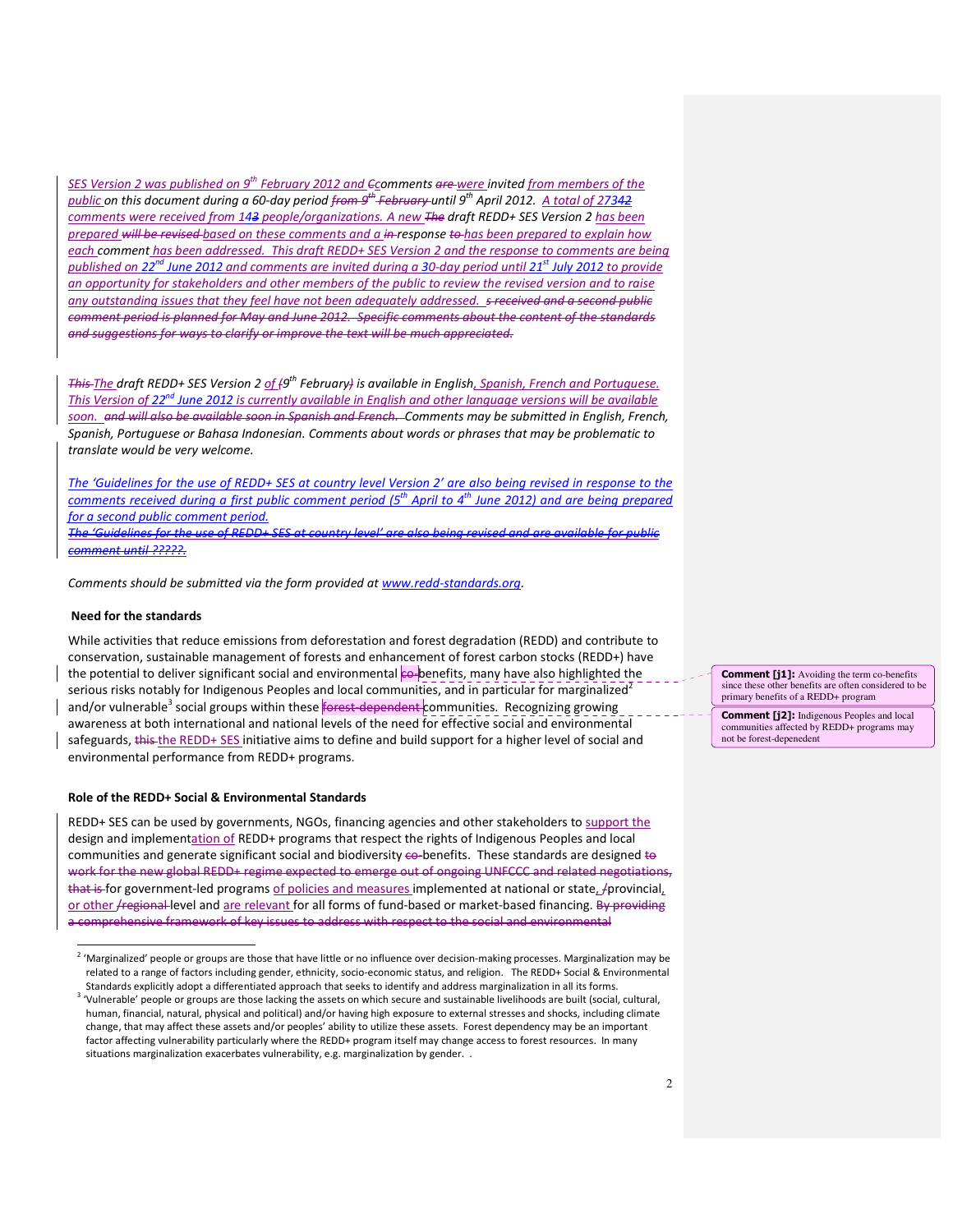performance of a REDD+ program, the standards provide guidance to assist with REDD+ design and also provide a mechanism for monitoring and reporting on the social and environmental performance of REDD+ programs during implementation. REDD+ SES provide countries<sup>4</sup> with a tool to address the REDD+ safeguards listed in Annex 1 of the Cancun agreement (UNFCCC decision 1/CP.16 appendix 1) (with the proviso that REDD+ SES do not address issues related to accounting for greenhouse gas emissions) consistent with the guidance on systems for providing information on how safeguards are addressed and respected agreed at the Durban UNFCCC conference of parties (UNFCCC COP 17 Guidance on systems for providing information on how safeguards are addressed and respected and modalities relating to forest reference emission levels and forest reference levels as referred to in decision  $1/CP.16$ ).<sup>5</sup>

REDD+ SES were developed through extensive consultations to define high social and environmental performance of government-led REDD+ programs and they provide a comprehensive framework of key issues and elements of quality that can be used consistently across countries while enabling tailoring to the country context.

A primary role for REDD+ SES is to provide a mechanism for country-led, multi-stakeholder assessment of REDD+ program design, implementation and outcomes to enable countries to show how internationally- and nationally-defined safeguards are being addressed and respected. The assessments are important for adaptive management to improve the design and implementation of the REDD+ program, as well as to build and maintain support for the REDD+ program among stakeholders, especially those concerned about risks, including local people affected by the program, or national and international observers. A country can use REDD+ SES to support monitoring and reporting on safeguards throughout implementation of the REDD+ program and to develop a safeguards information system that can respond to UNFCCC guidelines and donor or other reporting needs.

By providing a comprehensive framework of key issues to address with respect to the social and environmental performance of a REDD+ program, REDD+ SES can also assist with the design of a REDD+ program. The multi-stakeholder process for developing country level indicators for REDD+ SES can support awareness-raising, capacity building and consultations for country-specific interpretation of safeguards for REDD+. This can feed in to gap analysis and development of policies, laws and regulations, institutions, processes and procedures and grievance mechanisms which, along with monitoring and reporting, are important elements of a country's safeguards system for REDD+.

REDD+ SES play a different role from other international safeguards initiatives and existing national processes that provide different kinds of support for aspects of development of a country safeguards system for REDD+. REDD+ SES can be used effectively in complement with the Strategic Environmental and Social Assessment (SESA) process of the Forest Carbon Partnership Facility (FCPF) or the Social and Environmental Principles and Criteria (SEPC) and associated tools of the UN-REDD Programme.

#### Components of the standards

 $\overline{\phantom{0}}$ 

This document provides the 'REDD+ SES content' and accompanies a separate document 'Guidelines for the use of REDD+ Social & Environmental Standards at country level' that defines the 'REDD+ SES process'. Together, the REDD+ SES content and process provide a 'standards system' which is a mechanism that can be used to show how safeguards are being addressed and respected, including how multiple benefits are being delivered.

Comment [j3]: Responding to comment 0.22 clarifying that REDD+ SES does not fully cover all UNFCC safeguards eg only partial coverage of (f) and  $(g)$ 

Comment [j4]: Responding to comment 0.11 -Include role of the standards in minimizing social, environmental and governance risks and promoting stakeholder support

<sup>4</sup> 'Country' refers to the jurisdiction leading the REDD+ program, which could be at national, state, provincial or other level. <sup>5</sup> A table showing correspondence between REDD+ SES <del>principles V</del>ersion 2 and UNFCCC REDD+ safeguards is provided in an Annex his documentAppendix 1.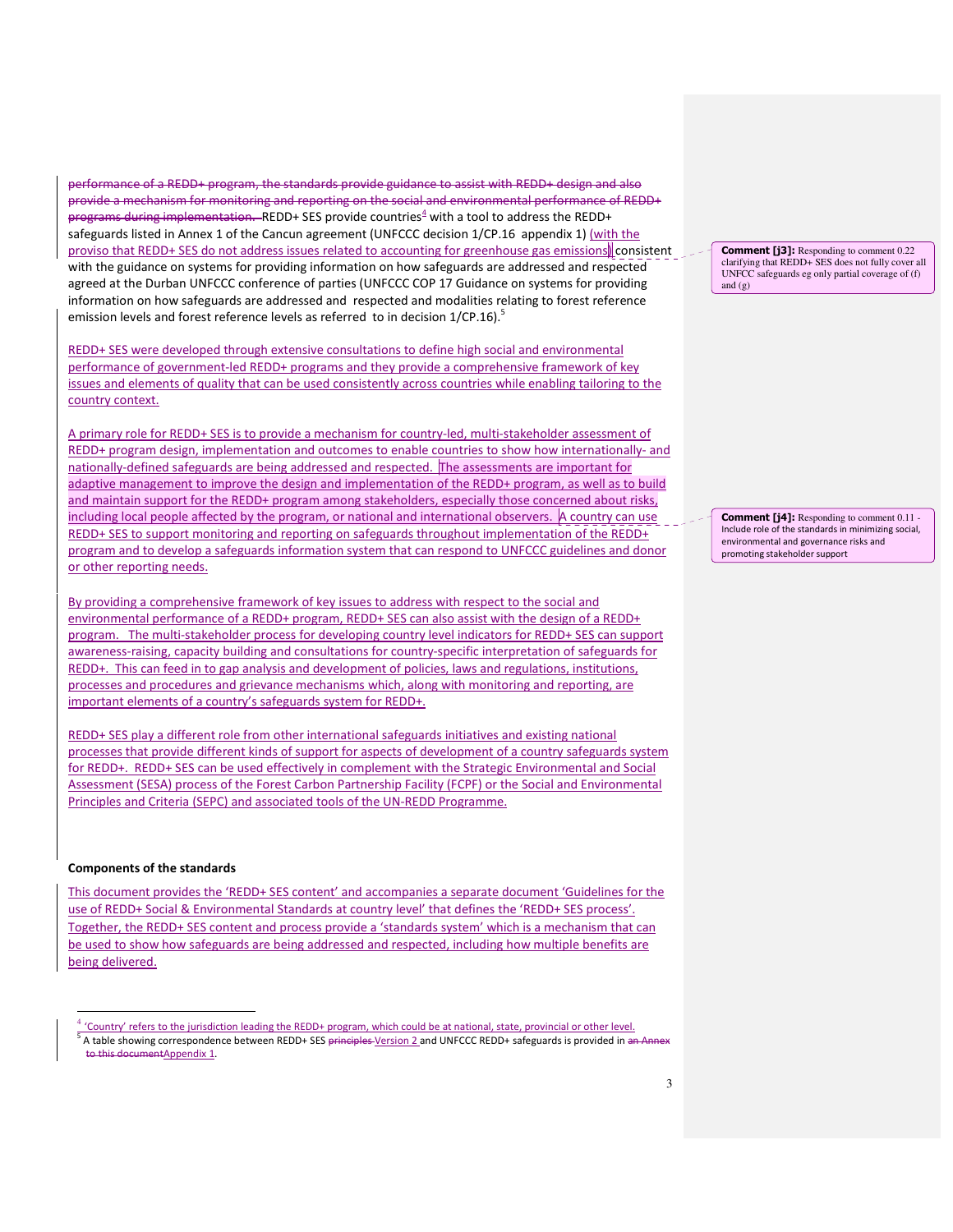The REDD+ SES consist of principles, criteria and indicators which define issues of concern and conditions to be met to achieve high social and environmental performance and a process for assessment.

- The principles provide the key objectives that define high social and environmental performance of REDD+ programs.
- The criteria define the conditions that must be met related to processes, impacts and policies in order to deliver the principles.
- The indicators define quantitative or qualitative the information needed to show progress achieving a that the criterion. a are met. REDD+ SES Version 2 separates the indicators into:
	- **'essence'** of an indicator the core idea followed by
	- 'qualifiers' key elements of quality describing important aspects of process or outcome, important elements that should be addressed in the scope of the indicator and other specific points that must be taken into account.<sup>6</sup> The essence and all the qualifiers of each indicator are required to demonstrate high performance. The qualifiers are not optional elements. In some cases, the essence ensures sufficient quality of information and no qualifiers are included.

Each of the framework indicators aims to assess one aspect that is important to address to achieve the criterion. The indicators can generally be characterized into three main categories:

- Policy indicators assess policies, strategies, legal frameworks, and institutions related to the REDD+ program that should be in place.
- Process indicators assess whether and how a particular process related to the REDD+ program has been planned, established and implemented.
- Outcome indicators assess the impacts of the REDD+ program.

A combination of these different types of indicators can ensure that the indicators are sufficient to assess effectively the performance of a country's REDD+ program against the principles and criteria.

At principle and criteria levels the standards are generic (i.e. the same across all countries). At the indicator level, there is a process for country-specific interpretation to develop a set of indicators that are tailored to the context of a particular country. For this reason the international version of the standards includes only a "framework for indicators" that is intended to guide the country-specific interpretation process rather than provide specific indicators that must be used in each country. A justification must also be provided for any changes to the framework for indicators that are made during the country-specific interpretation process.

An international review process will ensure consistency across the country-specific interpretations.

### Using REDD+ SES at country level

 $\overline{a}$ 

All the countries participating in the REDD+ SES initiative are following the same country-led multistakeholder process, which involves a ten step process organized around three core elements: governance, interpretation and assessment.

- 1. Awareness raising/capacity building meetings and workshops
- **Governance:** a multi-stakeholder approach to ensure balanced stakeholder participation in the use of the standards

**Comment [j5]:** Responding to comments 0.17 and 0.19 - Add text on essence and qualifiers as in Guidelines doc. Also policy, process and outcome indicators. explain the role of essence/qualifiers. Explain that qualifiers ate not optional. People are concerned that some indicators don't have qualifiers

 $6$  Note that the word 'includes' at the beginning of a qualifier means 'the scope of this indicator includes......'. The word 'including' at the beginning of a qualifier is used when the qualifier should be read as a specific part of the indicator sentence. 'Applies to' at the beginning of a qualifier means 'this indicator applies to......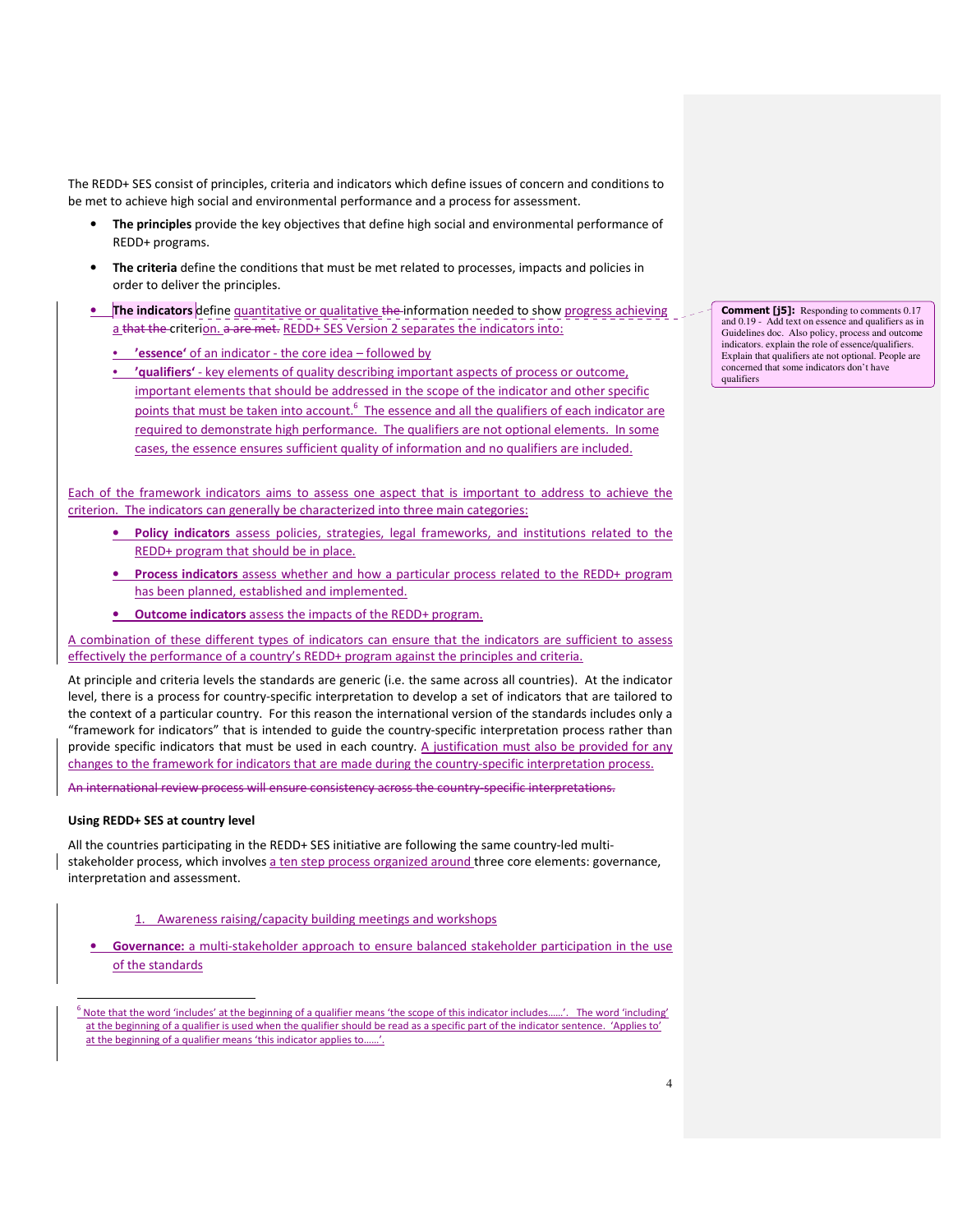- 2. Establish the facilitation team
- 3. Create the Standards Committee
- Interpretation: adaptation of the indicators and assessment process to the country context
	- 4. Develop plan for the REDD+ SES process
	- 5. Develop draft country-specific indicators
	- 6. Organize consultations on indicators
- Assessment: collection of information to evaluate performance, review of the draft assessment report by stakeholders and publication.
	- 7. Prepare a monitoring plan
	- 8. Develop draft performance assessment report
	- 9. Organize stakeholder review of draft assessment report
	- 10. Publish the assessment report

#### Governance

The institutional structures and decision-making processes that govern the use of REDD+ SES in each country ensure the participation of a balance of rights holders and stakeholders.

- A multi-stakeholder Standards Committee provides oversight.
- A joint government and civil society Facilitation Team organizes the process.

#### Interpretation

Country-specific interpretation adapts REDD+ SES to the country context, making the international REDD+SES locally-relevant, and includes:

- Creation of country-specific indicators (the principles and criteria remain the same across all countries).
- Design of the country-specific assessment process.

#### Assessment

The process for assessing performance of the REDD+ program against the country-specific indicators involves:

- Monitoring A monitoring plan defines what specific information will be collected, where it is found, how it will be gathered and analyzed and who will be responsible.
- \* Reviewing Consultations are organized to facilitate stakeholder review of the draft assessment report to enhance quality and credibility.
- **Reporting –** After approval by the country-level Standards Committee, the full report of performance against the indicators of the REDD+ SES is made publicly available.

'Guidelines on the use of REDD+ SES at country level' are available at www.redd-standards.org..

The multi-stakeholder process for using the REDD+ SES at country level engages government, civil society and private sector in the development, review and approval of country-specific indicators and of reports assessing performance of the REDD+ program against the indicators. This multi-stakeholder approach:

- Creates a platform for building consensus and trust between diverse stakeholders
- Enhances the quality and credibility of the multi-stakeholder self-assessment
- Promotes shared ownership by government and civil society
- Increases transparency.

Tailoring of the indicators and the assessment process to the country context through broad stakeholder consultation: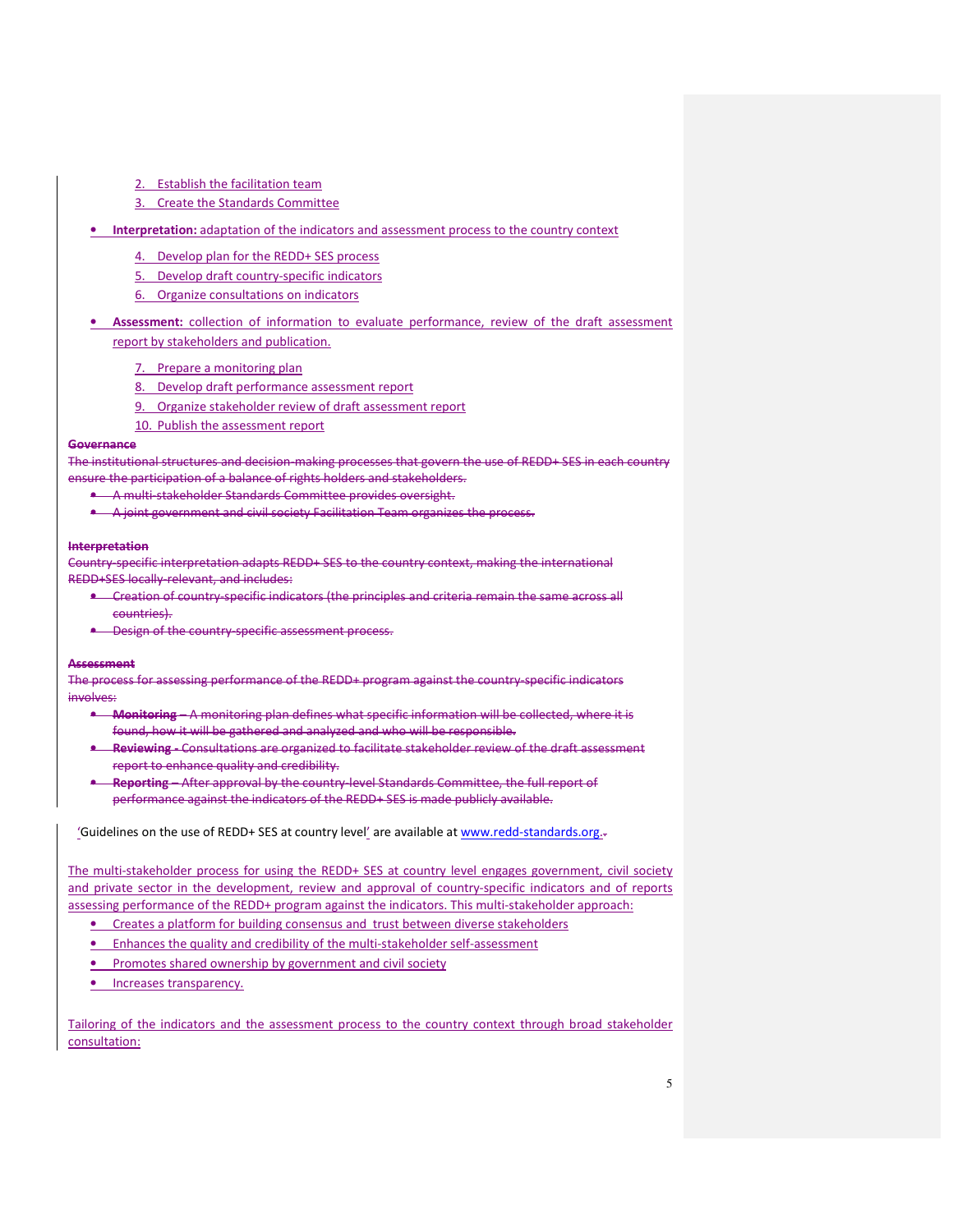- Ensures the standards and assessment process are relevant and meaningful
- Builds understanding and ownership of rights holders and stakeholders.

At this stage, the primary means of ensuring quality and accuracy of the REDD+ program performance assessment is through full and effective participation of rights holders and stakeholders in the assessment process. A formal process of verification – an independent check on the quality and accuracy of the assessment - is not yet included but could be developed. Although REDD+ SES does not include independent verification of the assessment, the REDD+ SES process used in each country, including the governance, interpretation and assessment process, will be reviewed at the international level to ensure consistency across countries.

### Description The use of REDD+ SES requires a clear definition of the REDD+ program

The REDD+ SES apply to government-led REDD+ programs of policies and measures implemented at jurisdictional level, which may be national, state, provincial, regional level or other level. The standards are not designed for separate application to site-based projects. Depending on the phase of development and implementation of the REDD+ program, REDD+ SES can be used to assess:

- Processes for development of country-level REDD+ programs, strategies, policies and plans
- Implementation of country-level REDD+ policies and plans
- Social and environmental outcomes on the ground.

In order to apply use the standardsREDD+ SES, the REDD+ program to which they are being applied must be clearly described defined in a published document that should include the following elements, and should indicate the progress that has been made towards their definition:

- i. States tThe objectives of the REDD+ program;
- ii. Identification of es-the drivers of deforestation and forest degradation;
- iii. Describes Description of the policies, measures and activities, and plans for their design and implementation;
- iv. Defines Identification of the geographical areas in which activities will beare implemented, where relevant;
- v. Defines Identification of the institutional arrangements for program design, implementation and evaluation.

Comment [j6]: Explain that REDD+ SES are not just for site level projects but for governmentled programs of policies and measures.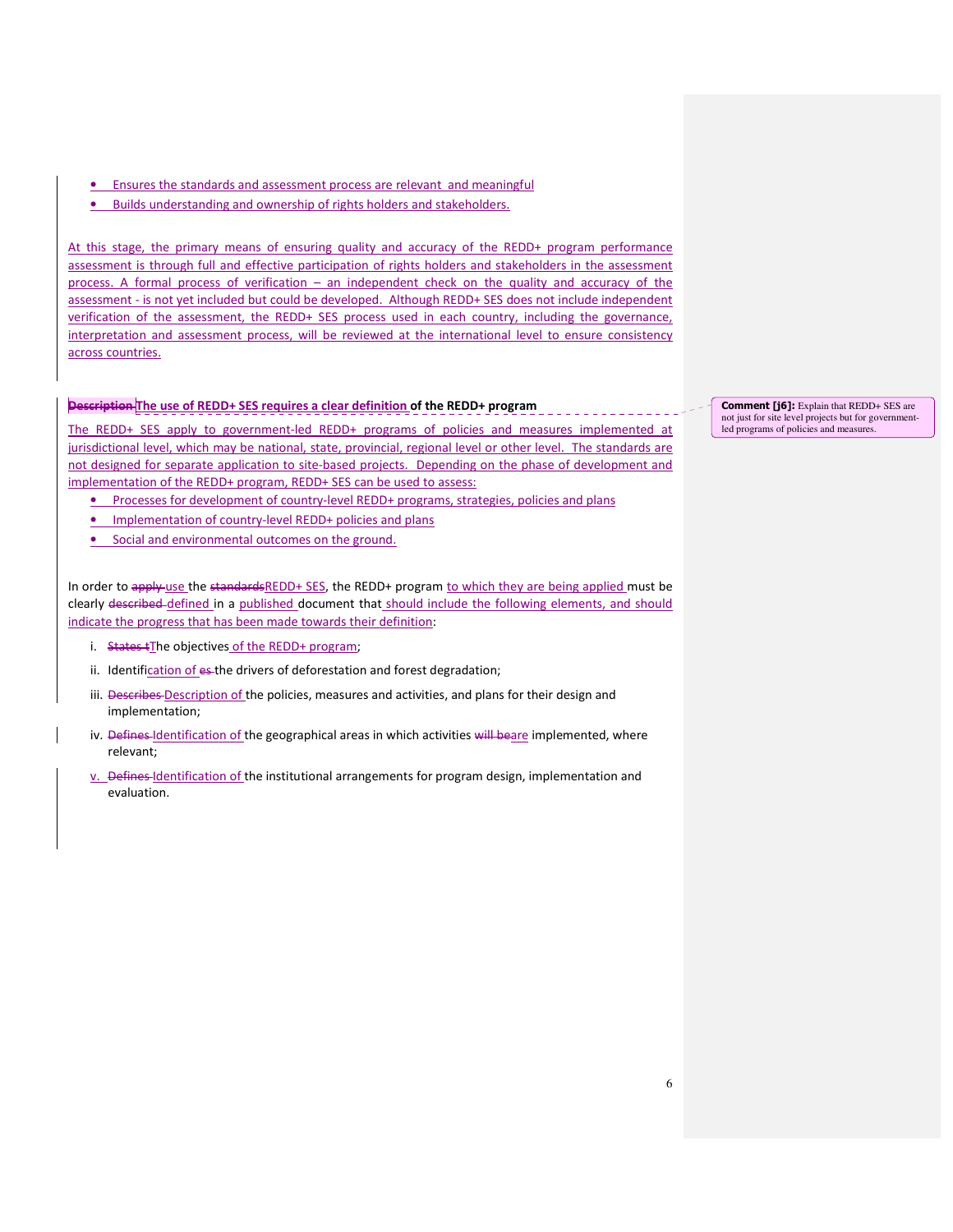Principle 1: The REDD+ program<sup>7</sup> recognizes and respects<sup>8</sup> Rrights to lands, territories<sup>9</sup> and resources<sup>10</sup> aired and recognized  $^{11}$  by the REDD+ program<sup>12</sup>

| are recognized and respected <sup>44</sup> by the REDD+ program <sup>42</sup> |                                  |                                             | Included definition of territories – add to glossary                |
|-------------------------------------------------------------------------------|----------------------------------|---------------------------------------------|---------------------------------------------------------------------|
| <b>Criteria</b>                                                               |                                  | <b>Framework for indicators</b>             |                                                                     |
|                                                                               | <b>Essence</b>                   | <b>Qualifiers</b>                           |                                                                     |
| The REDD+ program<br>1.1                                                      | 1.1.1 An effective process is    | The process is participatory                |                                                                     |
| effectively identifies the                                                    | established to inventory and     | including representatives of                |                                                                     |
| different rights holders <sup>13</sup>                                        | map rights to lands, territories | women and marginalized and/or               |                                                                     |
| (statutory and customary <sup>14</sup> ) and                                  | and resources relevant to the    | vulnerable people.                          |                                                                     |
| their rights to lands, territories                                            | REDD+ program.                   | Includes statutory and customary<br>ii.     |                                                                     |
| and resources relevant to the                                                 |                                  | rights.                                     |                                                                     |
| program.                                                                      |                                  | Includes individual and collective<br>-iii. |                                                                     |
|                                                                               |                                  | rights.                                     | <b>Comment [j9]:</b> New qualifier added to reflect                 |
|                                                                               |                                  | Includes<br>.iv.                            | footnote on criterion                                               |
|                                                                               |                                  | tenure/use/access/management                |                                                                     |
|                                                                               |                                  | rights.                                     |                                                                     |
|                                                                               | .2 Land-use plans used by the    | Includes rights of women and<br>HV.         | <b>Comment [j8]:</b> Responding to comments 1.08                    |
|                                                                               | REDD+ program identify the       | marginalized and/or vulnerable              | and 1.22 - Indicator 1.1.2 removed because of<br>overlap with 1.2.2 |
|                                                                               | rights of all relevant rights    | groupspeople.                               | <b>Comment [j10]:</b> Responding to comments 1.45                   |
|                                                                               | holders.                         | Includes overlapping or conflicting<br>vi.  | and 1.02 - qualifier should include women because                   |
|                                                                               |                                  | rights.                                     | of gender differentiated rights to resources                        |
|                                                                               |                                  | Includes forest management plans.           |                                                                     |
|                                                                               |                                  | Includes overlapping or                     |                                                                     |
|                                                                               |                                  | conflicting rights.                         |                                                                     |
|                                                                               |                                  | <b>Includes statutory and</b>               |                                                                     |
|                                                                               |                                  | eustomary rights.                           |                                                                     |
|                                                                               |                                  | Spatial boundaries of rights are            |                                                                     |
|                                                                               |                                  | mapped.                                     |                                                                     |
|                                                                               |                                  | Applies to rights holders                   |                                                                     |
|                                                                               |                                  | relevant to the REDD+ program               |                                                                     |
|                                                                               |                                  | identified in accordance with               |                                                                     |
|                                                                               |                                  | eriterion 6.1.                              |                                                                     |
|                                                                               |                                  |                                             |                                                                     |

 $^7$  The REDD+ program to which the REDD+ SES is being applied must be defined in a published document that should include the following elements, and should indicate the progress that has been made towards their definition: (i) the objectives; (ii) identification of the drivers of deforestation and forest degradation; (iii) description of the policies, measures and activities, and plans for their design and implementation; (iv) identification of the geographical areas in which activities will be implemented, where relevant; (v) identification of the institutional arrangements for program design, implementation and evaluation.

8 'Respect' is taken to include not undermining or prejudicing rights.

 $\overline{a}$ 

-'Resources' is understood to include ecosystem services provided by these resources.

Comment [j7]: Responding to comment 1.14 -

7

 $9$  The term 'Territories' is particularly relevant for Indigenous Peoples and refers to the total environment of the areas which the peoples concemed occupy or otherwise use.

<sup>11 &#</sup>x27;Respect' is taken to include not undermining or prejudicing rights.<br><sup>12</sup> The REDD+ program comprises objectives, policies and measure program comprises objectives, policies and support it.

<sup>&</sup>lt;sup>13</sup> 'Rights holders' are defined as those whose rights are potentially affected by the REDD+ program, including holders of individual

rights and Indigenous Peoples and others who hold collective rights.<br><sup>14</sup> 'Customary rights' to lands and resources refers to patterns of long-standing community land and resource usage in accordance with Indigenous Peoples' and local communities' customary laws, values, customs, and traditions, including seasonal or cyclical use, rather than formal legal title to land and resources issued by the State.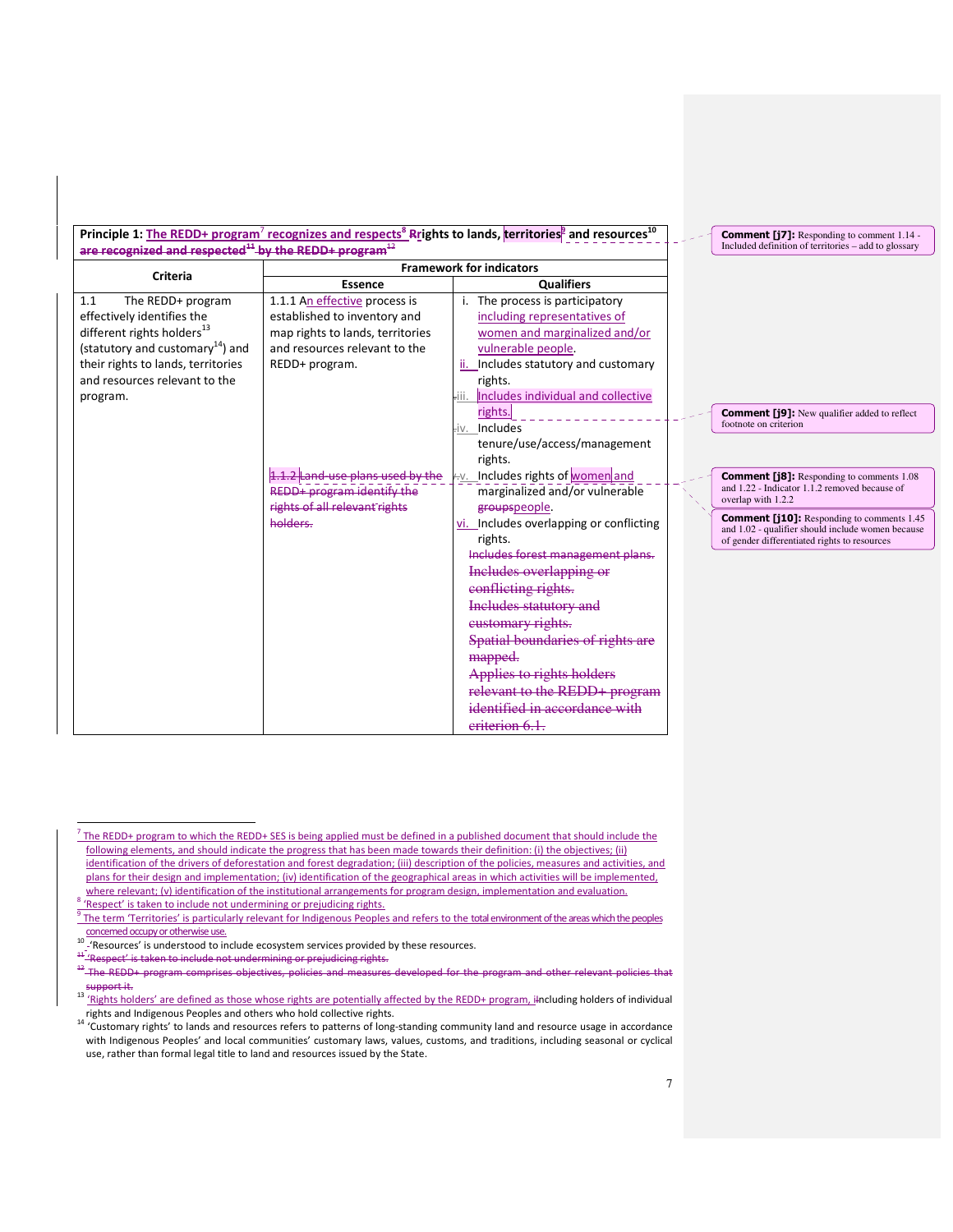| 1.2<br>The REDD+ program<br>recognizes and respects both<br>statutory and customary rights <sup>15</sup><br>to lands, territories and                             | 1.2.1 Policies of the REDD+<br>program include recognition of<br>and respect for customary rights.                                                                                                                                            | i. Applies to Indigenous Peoples and<br>local communities.                                                                                                                                                                                                                                                                                                                                          |                                                                                                                                                                                                                                                                                                                                                                                                     |  |  |
|-------------------------------------------------------------------------------------------------------------------------------------------------------------------|-----------------------------------------------------------------------------------------------------------------------------------------------------------------------------------------------------------------------------------------------|-----------------------------------------------------------------------------------------------------------------------------------------------------------------------------------------------------------------------------------------------------------------------------------------------------------------------------------------------------------------------------------------------------|-----------------------------------------------------------------------------------------------------------------------------------------------------------------------------------------------------------------------------------------------------------------------------------------------------------------------------------------------------------------------------------------------------|--|--|
| resources which Indigenous<br>Peoples or local communities <sup>16</sup><br>have traditionally owned,<br>occupied or otherwise used or<br>acquired. <sup>17</sup> | 1.2.2 Land-use plans used by the<br>REDD+ program recognize and<br>respect rights of Indigenous<br>Peoples and local communities.<br>1.2.3 The REDD+ program<br>promotes securing statutory<br>rights to lands, territories and<br>resources. | i. Includes forest management<br>plans.<br>ii-i. Includes customary and statutory<br>rights.<br>i. Applies to lands, territories and<br>resources which Indigenous<br>Peoples and local communities<br>have traditionally owned,<br>occupied or otherwise used or<br>acquired.<br>ii. Including securing existing<br>statutory rights and conversion of<br>customary rights to statutory<br>rights. | <b>Comment [j11]:</b> Responding to comments 1.08<br>and 1.22 - Suggestion to merge 1.2.2 into 1.1.2.<br>Can't remove 1.2.2 because of the importance for<br>indigenous peoples and local communities so<br>merged 1.1.2 into 1.2.2. Justification for deletion of<br>1.1.2 is that rights can't be recognized and<br>respected unless they have already been identified,<br>so 1.2.2 covers 1.1.2. |  |  |
| 1.3 The REDD+ program<br>requires the free, prior and<br>informed consent of Indigenous<br>Peoples <sup>18</sup> and local communities                            | 1.3.1 Policies of the REDD+<br>program uphold the principle of<br>free, prior and informed consent<br>of Indigenous Peoples and local                                                                                                         | i. Applies to any activities affecting<br>their rights to lands, territories<br>and resources.                                                                                                                                                                                                                                                                                                      |                                                                                                                                                                                                                                                                                                                                                                                                     |  |  |
| for any activities affecting <sup>19</sup> their<br>rights to lands, territories and<br>resources.                                                                | communities.<br>1.3.2 The REDD+ program<br>effectively disseminates<br>information about the<br>requirement for free, prior and<br>informed consent of Indigenous<br>Peoples and local communities.                                           | i. Applies to any activities affecting<br>their rights to lands, territories<br>and resources.                                                                                                                                                                                                                                                                                                      | <b>Comment [j12]:</b> Responding to comment 1.28 -<br>suggest that FPIC should be sought for activities<br>that affect rights to lands, territories and resources<br>directly or indirectly<br><b>Comment [j13]:</b> Removed 1.3.2 because                                                                                                                                                          |  |  |
|                                                                                                                                                                   | 1.3.23 Collective rights holders<br>define a process of obtaining<br>their free, prior and informed<br>consent.                                                                                                                               | i. Including definition of their own<br>representative and traditional<br>institutions that have authority to<br>give consent on their behalf.<br>ii. The process is transparent.<br>iii. The process takes into account<br>the views of all community<br>members including those of<br>women and of marginalized                                                                                   | included in 4.3.1, 6.5.1                                                                                                                                                                                                                                                                                                                                                                            |  |  |
|                                                                                                                                                                   | 1.3.43 Free, prior and informed<br>consent is obtained from<br>Indigenous Peoples.                                                                                                                                                            | and/or vulnerable people.<br>i. In accordance with their customs,<br>norms and traditions.<br>ii. Applies to activities that may<br>affect their rights, particularly<br>their rights to own and control<br>traditionally owned lands,<br>territories and resources.                                                                                                                                | <b>Comment [AL14]:</b> Responding to comment 1.35<br>- Add the gender sensitive dimension of the process.<br><b>Comment [j15]:</b> Responding to comment 1.27 -<br>added additional qualifier for obtaining consent at<br>relevant points during design and implementation -<br>consent is not a one-off also applies to 1.3.5                                                                      |  |  |

 $\overline{a}$  $15$  Including individual and collective rights.

 $\mathsf{l}$ 

<sup>16</sup> Wherever the term Indigenous Peoples and local communities is used through these standards it is implicit that particular attention will be paid to women and marginalized and/or vulnerable groups within these communities.<br><sup>17</sup> In particular, recognizing that Indigenous Peoples have the right to own, use, develop and control the lands, territo

resources that they possess by reason of traditional ownership or other traditional occupation or use, as well as those that they have otherwise acquired.<br><sup>18</sup> In conformance with relevant international treaties, conventions and other instruments including the United Nations Declaration

on the Rights of Indigenous Peoples and International Labor Organization Convention 169.

<sup>&</sup>lt;sup>19</sup> Includes activities that affect rights to lands, territories and resources directly or indirectly.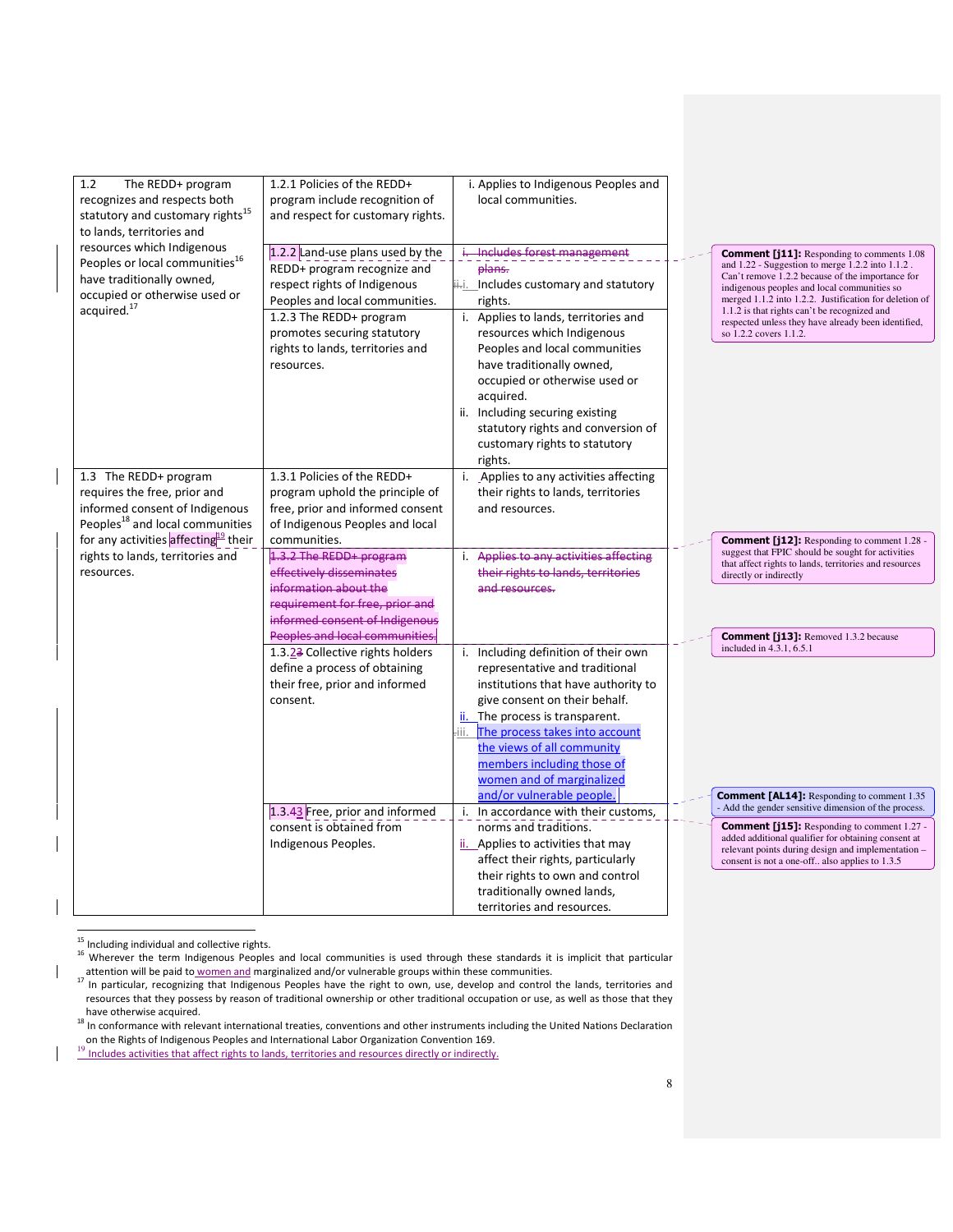|                                                |                                  | -iii. | Applies to each potential change      |  |                                                                                            |
|------------------------------------------------|----------------------------------|-------|---------------------------------------|--|--------------------------------------------------------------------------------------------|
|                                                |                                  |       | to rights throughout design and       |  |                                                                                            |
|                                                |                                  |       | implementation of the REDD+           |  |                                                                                            |
|                                                |                                  |       | program.                              |  |                                                                                            |
|                                                | 1.3.45 Free, prior and informed  |       | Applies to activities affecting their |  |                                                                                            |
|                                                | consent is obtained from         |       | customary or other rights to          |  |                                                                                            |
|                                                | members of local communities.    |       | lands, territories and resources      |  |                                                                                            |
|                                                |                                  |       | ii. Uses mutually agreed procedures.  |  |                                                                                            |
|                                                |                                  | -iii. | Applies to each potential change      |  |                                                                                            |
|                                                |                                  |       | to rights throughout design and       |  |                                                                                            |
|                                                |                                  |       | implementation of the REDD+           |  |                                                                                            |
|                                                |                                  |       | program.                              |  |                                                                                            |
|                                                | 1.3.65 Where any relocation or   |       | i. Any relocation or displacement is  |  |                                                                                            |
|                                                | displacement occurs, there is    |       | in accordance with free, prior and    |  |                                                                                            |
|                                                | prior agreement on the provision |       | informed consent.                     |  |                                                                                            |
|                                                | of alternative lands and/or fair |       | ii. Includes physical and/or economic |  | <b>Comment [j16]:</b> Responding to comment 1.40 -                                         |
|                                                | compensation.                    |       | relocation or displacement.           |  | proposed to include and/or                                                                 |
|                                                |                                  |       | iii. The agreement includes adequate  |  |                                                                                            |
|                                                |                                  |       | provision of financial and            |  |                                                                                            |
|                                                |                                  |       | technical support for the             |  |                                                                                            |
|                                                |                                  |       | displacement.                         |  | <b>Comment [j17]:</b> Responding to comment 1.39 -                                         |
|                                                |                                  | ÷i∨.  | The agreement includes the right      |  | in response to comment recommending a<br>requirement for appropriate social preparation is |
|                                                |                                  |       | to return once the reasons for the    |  | undertaken.                                                                                |
|                                                |                                  |       | displacement have ceased.             |  |                                                                                            |
| 1.4 Where the REDD+ program                    | 1.4.1 Where the REDD+ program    |       | The process is transparent.           |  |                                                                                            |
| enables private ownership <sup>20</sup> of     | enables private ownership of     |       | ii. The allocation of rights is based |  | <b>Comment [j18]:</b> Responding to comment 1.47 -                                         |
| carbon rights <sup>21</sup> , these rights are | carbon rights, a process for     |       | on the statutory and customary        |  | added 'according to the legal framework in each<br>country' to the footnote.               |
| based on the statutory and                     | defining carbon rights is        |       | rights to the lands, territories and  |  |                                                                                            |
| customary rights to the lands,                 | developed and implemented.       |       | resources that generated the          |  |                                                                                            |
| territories and resources <sup>22</sup> that   |                                  |       | greenhouse gas emissions              |  |                                                                                            |
| generated the greenhouse gas                   |                                  |       | reductions and removals.              |  |                                                                                            |
| emissions reductions and                       |                                  |       |                                       |  |                                                                                            |
| removals.                                      |                                  |       |                                       |  |                                                                                            |

# Principle 2: The benefits<sup>23</sup> of the REDD+ program are shared equitably<sup>24</sup> among all relevant<sup>25</sup> rights holders and stakeholders.<sup>26</sup>

| Criteria                                                              | <b>Framework for indicators</b>   |                                    |  |  |  |  |
|-----------------------------------------------------------------------|-----------------------------------|------------------------------------|--|--|--|--|
|                                                                       | Essence                           | <b>Qualifiers</b>                  |  |  |  |  |
| 2.1 There is transparent <sup>27</sup> and                            | 2.1.1 Predicted costs, Bbenefits, | i. For each relevant rights holder |  |  |  |  |
| participatory assessment analysis   costs and associated risks of the |                                   | and stakeholder group.             |  |  |  |  |

<sup>&</sup>lt;sup>20</sup> Ownership of carbon rights may be individual or collective, according to the legal framework in each country.

 $\overline{a}$ 

Comment [j19]: Footnote added to clarify that 'benefits' includes consideration of 'benefits, costs and risks'.

Comment [j20]: Include women marginalized and/or vulnerable to balance principles P2 and P3

Comment [j25]: Merged 2.1.1 and 2.1.2 to reduce duplication

**Comment [j21]:** Responding to comment 2.31 – comment notes that this principle does not require inclusion of rights in definition of equity. Add rights to lands, territories and resources in the aspects to be included in assessment in footnote

<sup>&</sup>lt;sup>21</sup> 'Carbon rights' are defined as the rights to enter into contracts and national or international transactions for the transfer of ownership of greenhouse gas emissions reductions or removals and the maintenance of carbon stocks.

<sup>&</sup>lt;sup>22</sup> The statutory and customary rights to the lands, territories and resources and the rights holders relevant to the REDD+ program'

are identified in accordance with criterion 1.1.<br><sup>23</sup> The term 'benefits' in Principle 2 is understood to reflect a full consideration of benefits, costs and risks.

Ine term benefits in Frinciple 213 understood to renew the conceptions including marginalized and vulnerable people.<br><sup>24</sup> 'Equity' and 'equitable' are defined as just, impartial and fair to all parties including marginaliz

<sup>&</sup>lt;sup>25</sup> 'Relevant' rights holder and stakeholder groups are identified by the REDD+ program in accordance with criterion 6.1.<br><sup>26</sup> 'Rights holders' are those whose rights are potentially affected by the REDD+ program and 'Ss rights are potentially affected by the REDD+ program and 'Sstakeholders' are those who

canwhose interests are potentially affect or be affected by the REDD+ program.

<sup>&#</sup>x27;Transparent' means that decisions taken and their enforcement are done in a manner that follows rules and regulations. It also means that information is freely available and directly accessible to those who will be affected by such decisions and their enforcement. It also means that enough information is provided and that it is provided in easily understandable forms and media. means that full and clear information is publicly accessible.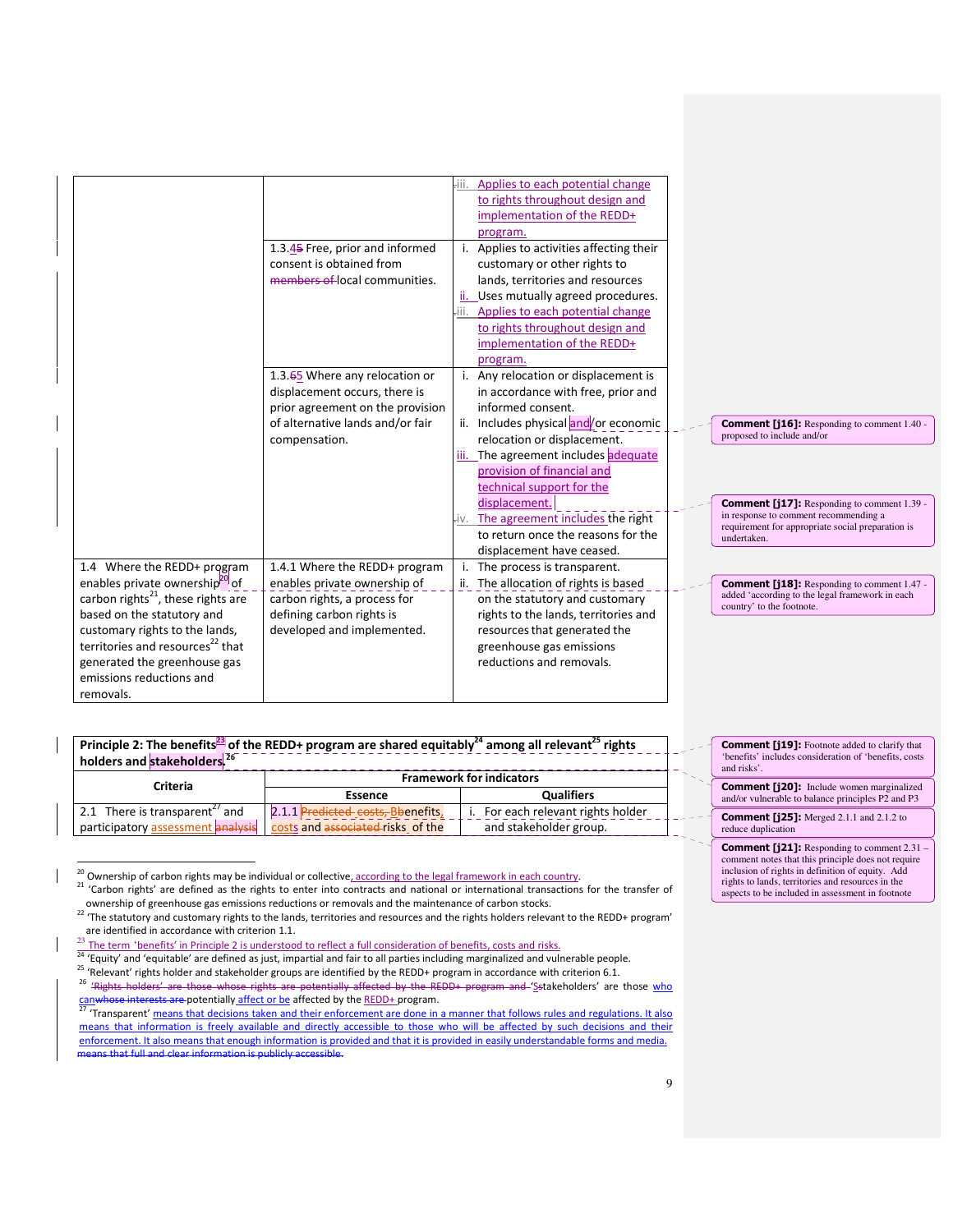| and monitoring of predicted and<br>actual <b>benefits</b> , costs, benefits <sup>P8</sup> | REDD+ program are assessed<br>during program design and |      | ii. Applies to local, national and<br>other relevant levels. |                                                                                                            |
|-------------------------------------------------------------------------------------------|---------------------------------------------------------|------|--------------------------------------------------------------|------------------------------------------------------------------------------------------------------------|
| and associated-risks <sup>29</sup> of the                                                 | implementation. analyzed.                               |      | The assessment analysis is                                   | <b>Comment [j22]:</b> Footnote deleted as revenues<br>and other benefits covered in next footnote on all   |
| REDD+ program for relevant                                                                |                                                         |      | participatory and timely and                                 | the different types of costs, benefits and risks                                                           |
| rights holder and stakeholder                                                             |                                                         |      | participatory in accordance with                             | <b>Comment [PF26]:</b> 3.13, 3.14 – overlap of 2.1                                                         |
| groups <sup>30</sup> at all levels, with special                                          |                                                         |      | Principle 6                                                  | and 3.2 no difference between                                                                              |
| attention to women and the                                                                |                                                         | ÷ii. | Includes direct and indirects                                | assessment/analysis/monitoring of costs and<br>benefits and positive and negative impacts -                |
| most-marginalized and/or                                                                  |                                                         |      | benefits, costs and risks.                                   | 2.1 and 3.2 have been combined                                                                             |
| vulnerable people.                                                                        |                                                         |      | iii. Benefits include revenues and                           | <b>Comment [j23]:</b> Separate footnote on impact                                                          |
|                                                                                           |                                                         |      | other benefits                                               | assessment                                                                                                 |
|                                                                                           |                                                         |      | iv. Includes benefits, costs and risks                       | <b>Comment [j27]:</b> Responding to comment 3.16 -<br>recommended including timely                         |
|                                                                                           |                                                         |      | related to social, cultural,                                 |                                                                                                            |
|                                                                                           |                                                         |      | economic and, environmental                                  | <b>Comment [j28]:</b> Include a requirement for the<br>assessment to be participatory as per criterion and |
|                                                                                           |                                                         |      | aspects and to, humans rights                                | refer to P6 to ensure that women and                                                                       |
|                                                                                           |                                                         |      | and property-rights to lands,                                | vulnerable/marginalized people are included                                                                |
|                                                                                           |                                                         |      | territories and resources.                                   | Comment [j29]: Responding to comment 0.04 -                                                                |
|                                                                                           |                                                         |      | benefits, costs and risks.                                   | recommended ensuring that indirect impacts are<br>also included                                            |
|                                                                                           |                                                         |      | v. With special attention to the                             |                                                                                                            |
|                                                                                           |                                                         |      | differentiation of benefits, costs                           | <b>Comment [j24]:</b> Most for impacts and not most<br>for process                                         |
|                                                                                           |                                                         |      | and risks to women and the                                   | <b>Comment [j30]:</b> Clarifying the point of this                                                         |
|                                                                                           |                                                         |      | most-marginalized and/or                                     | qualifier which aims to ensure that assessment                                                             |
|                                                                                           |                                                         |      | vulnerable people.                                           | considers the different benefits, costs and risks for<br>women and for marginalized and vulnerable         |
|                                                                                           |                                                         |      | vi. Assessment is repeated                                   | people.                                                                                                    |
|                                                                                           |                                                         |      | periodically as part of                                      |                                                                                                            |
|                                                                                           |                                                         |      | monitoring.                                                  |                                                                                                            |
|                                                                                           |                                                         |      | vii. Benefits, costs and risks are                           |                                                                                                            |
|                                                                                           |                                                         |      | relative to the reference                                    |                                                                                                            |
|                                                                                           |                                                         |      | scenario which is the most likely                            |                                                                                                            |
|                                                                                           |                                                         |      | land-use scenario in the absence                             |                                                                                                            |
|                                                                                           |                                                         |      | of the REDD+ program.                                        |                                                                                                            |
|                                                                                           | 2.1.2 Relevant rights holders and                       |      | i. Including representatives of                              |                                                                                                            |
|                                                                                           | stakeholders participate in                             |      | women and marginalized and/or                                |                                                                                                            |
|                                                                                           | monitoring, review and reporting                        |      | vulnerable people.                                           |                                                                                                            |
|                                                                                           | of the actual costs and benefits of                     |      | ii. Applies to local, national and                           |                                                                                                            |
|                                                                                           | the REDD+ program, and their                            |      | other relevant levels.                                       |                                                                                                            |
|                                                                                           | distribution.                                           |      | iii. Benefits include revenues and                           | <b>Comment [j31]:</b> Indicator removed as included                                                        |
|                                                                                           |                                                         |      | other benefits                                               | as a qualifier in 2.1.1                                                                                    |
|                                                                                           |                                                         |      | Taking into account the initial                              |                                                                                                            |
|                                                                                           |                                                         |      | analysis of predicted costs,                                 |                                                                                                            |
|                                                                                           |                                                         |      | revenues, benefits and risks                                 |                                                                                                            |
|                                                                                           |                                                         |      | undertaken in accordance with                                |                                                                                                            |
|                                                                                           |                                                         |      | criterion 2.1.                                               |                                                                                                            |
| 2.2 Transparent, participatory,                                                           | 2.2.1 Relevant rights holders and                       |      | i. Participation is full and effective                       |                                                                                                            |
| effective <sup>31</sup> and efficient <sup>32</sup>                                       | stakeholders participate in                             |      | in accordance with Principle 6.                              |                                                                                                            |
| mechanisms are established for                                                            | defining the decision-making                            |      | ii. Participation is voluntary.                              | <b>Comment [j33]:</b> Removed qualifier as this is<br>covered in accordance with P6                        |

<sup>&</sup>lt;sup>28</sup> Including any revenues and other benefits.

 $\overline{\phantom{0}}$ 

<sup>29</sup> For Indigenous Peoples and local communities the term "benefits" equates with positive social impacts and the phrase "costs and associated raisk" equates with negative social impacts. All analysis assessment of benefits, costs, benefits and risks should include those that are direct and indirect and include those related to social, cultural, environmental and economic aspects and to human rights and, rights to lands territories and resources, environmental and economic aspects. Costs should include those related to responsibilities and also opportunity costs. All costs, benefits, costs and risks should be compared againstrelative to the reference scenario which is the most likely land-use scenario in the absence of the REDD+ program. Note that the term *'*benefits' refers to positive impacts and the phrase 'costs and risks' equates with negative impacts.<br><sup>30</sup> 'Relevant rights holder and stakeholder groups' are identified in accordance with criterion 6.1.

<sup>31 &#</sup>x27;Effective' is defined as the extent to which the emissions reductions and other goals of the program are achieved.

<sup>&</sup>lt;sup>32</sup> 'Efficient' is defined as achieving the target with minimum cost, effort and time.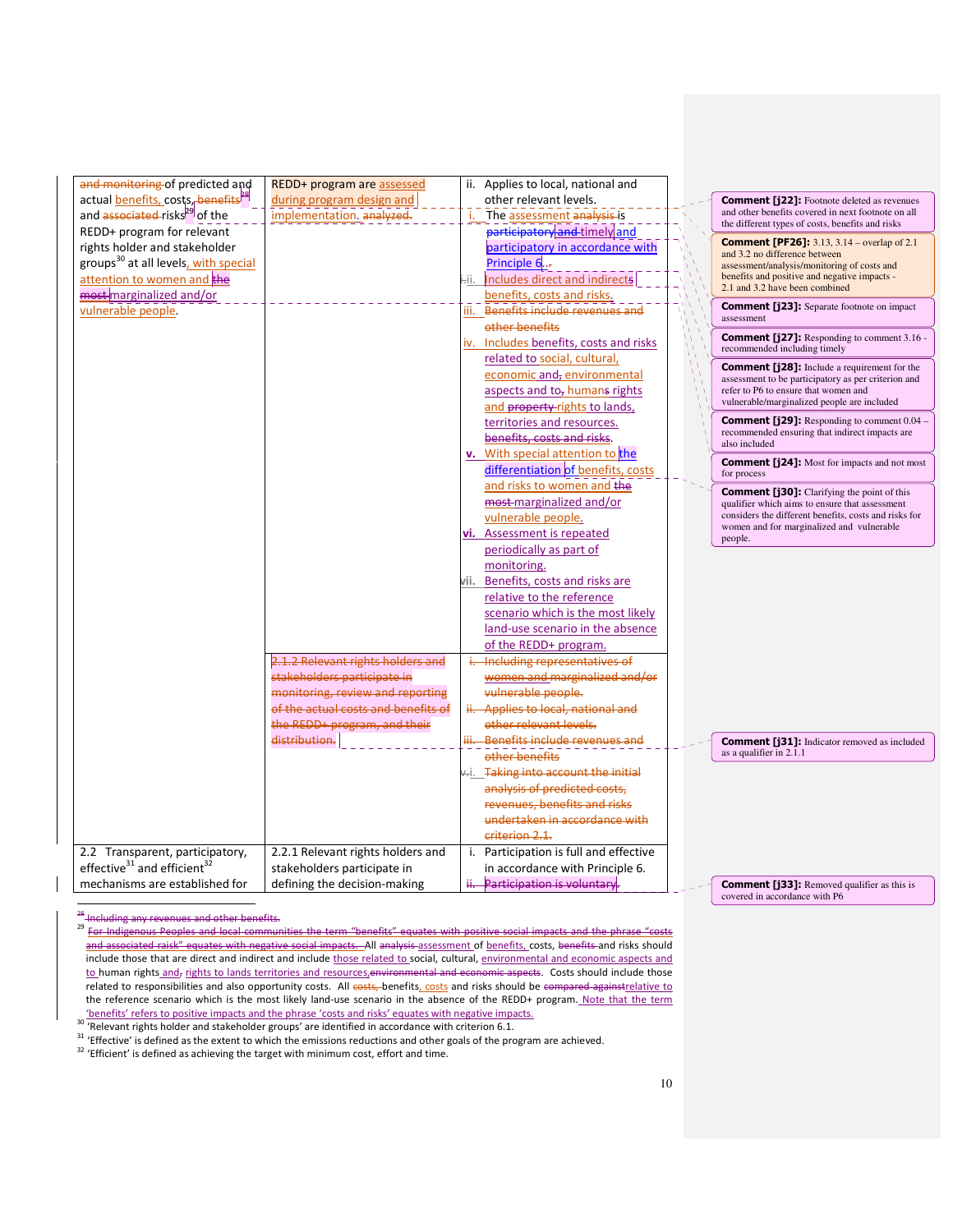| equitable sharing of benefits of<br>the REDD+ program among and<br>within relevant rights holder and<br>stakeholder groups taking into | process and distribution<br>mechanism for equitable benefit-<br>sharing.                                                                          | iн. | Including women and<br>marginalized and/or vulnerable<br>people.<br>iii. Addresses benefit sharing |                                                                                                                                                                       |
|----------------------------------------------------------------------------------------------------------------------------------------|---------------------------------------------------------------------------------------------------------------------------------------------------|-----|----------------------------------------------------------------------------------------------------|-----------------------------------------------------------------------------------------------------------------------------------------------------------------------|
| account socially differentiated <sup>33</sup><br>rights, benefits, costs, benefits                                                     |                                                                                                                                                   |     | between and within relevant<br>rights holders and stakeholder                                      | <b>Comment [AL32]:</b> Responding to comment<br>2.14                                                                                                                  |
| and associated risks.                                                                                                                  | 2.2.2 Indigenous Peoples and<br>local communitiesRelevant rights                                                                                  |     | groups.<br>i. The process is inclusive and<br>transparent.                                         |                                                                                                                                                                       |
|                                                                                                                                        | holders and stakeholders<br>determine the form that the<br>benefits will take and how they                                                        |     | ii. Including women and<br>marginalized and/or vulnerable<br>people.                               | <b>Comment [j34]:</b> Responding to comment 2.20 -<br>should apply to all rights holders and stakeholders<br>and not just indigenous peoples and local<br>communities |
|                                                                                                                                        | are delivered.<br>2.2.3 Clear policies and guidelines<br>for equitable benefit-sharing are<br>developed, agreed,                                  | i.  |                                                                                                    |                                                                                                                                                                       |
|                                                                                                                                        | disseminatedestablished. and<br>implemented.<br>i. Ensuring that equitable                                                                        |     |                                                                                                    | <b>Comment [j35]:</b> Changed to established for<br>consistency with other criteria. .Dissemination is<br>included in 6.5                                             |
|                                                                                                                                        | sharing of benefits<br>includes women and<br>marginalized and/or<br>vulnerable people taking<br>into account socially<br>differentiated benefits, |     |                                                                                                    |                                                                                                                                                                       |
|                                                                                                                                        | costs and risks.<br>2.2.4 Administrative procedures                                                                                               |     | i. Includes financial management.                                                                  | <b>Comment [j36]:</b> Responding to comment 2.26 –<br>Note that benefits tend to not reach women and in<br>many countries women have limited access to                |
|                                                                                                                                        | for benefit sharing are timely,<br>transparent, effective and                                                                                     |     |                                                                                                    | financial structures<br><b>Comment [j37]:</b> Responding to comments 2.28                                                                                             |
|                                                                                                                                        | efficient.<br>2.2.5 The design of the benefit-                                                                                                    |     |                                                                                                    | and 2,29 - recommendation to include transparent<br>and effective.                                                                                                    |
|                                                                                                                                        | sharing mechanisms is based on a<br>review of options with respect to                                                                             |     |                                                                                                    | <b>Comment [j38]:</b> This indicator is removed<br>because it is overly detailed compared with other<br>indicators.                                                   |
|                                                                                                                                        | the equity, effectiveness and<br>efficiency of the REDD+ program.                                                                                 |     |                                                                                                    |                                                                                                                                                                       |

Principle 3: The REDD+ program improves long-term livelihood<sup>34</sup> security and well-being of Indigenous Peoples and local communities with special attention to women and the most marginalized and/or vulnerable people.<sup>35</sup>

| Criteria              | <b>Framework for indicators</b>   |                           |  |  |  |  |
|-----------------------|-----------------------------------|---------------------------|--|--|--|--|
|                       | Essence                           | <b>Qualifiers</b>         |  |  |  |  |
| 3.1 The REDD+ program | 3.1.1 The objectives and policies | With special attention to |  |  |  |  |

 $33$  'Socially differentiated' includes differentiated by gender, marginalization and vulnerability.

 $\overline{a}$ 

Comment [j39]: Responding to comment 3.01 -Why include women and most vulnerable in this principle and not in P2? Seems wrong to mention vulnerable and not margimalised. Isn't there a risk that they would be excluded from receiving benefits

<sup>34 &#</sup>x27;Livelihoods' can be defined by five capitals/assets: socio-political, cultural, human, financial, natural and physical.<br>are based on social, cultural, human, financial, natural, physical and political capabilities/asse

<sup>&</sup>lt;del>are based on social, cultural, human, financial, natural, physical and political capabilities/assets.</del><br><sup>35</sup> 'Vulnerable' <u>are those with high exposure to external stresses and shocks (including climate change); and with h</u> and low adaptive capacity to adjust in response to actual or expected changes due to their lack of secure access to the assets on which secure livelihoods are built (socio-political, cultural, human, financial, natural and physical). people are those lacking the assets on which secure and sustainable livelihoods are built (social, cultural, human, financial, natural, physical and political) and/or having high exposure to external stresses and shocks, including climate change, that may affect these assets and/or i<del>ze these assets. F</del>orest dependency may be an important factor affecting vulnerability particularly where the REDD+ program itself may change access to forest resources. In many situations marginalization exacerbates vulnerability.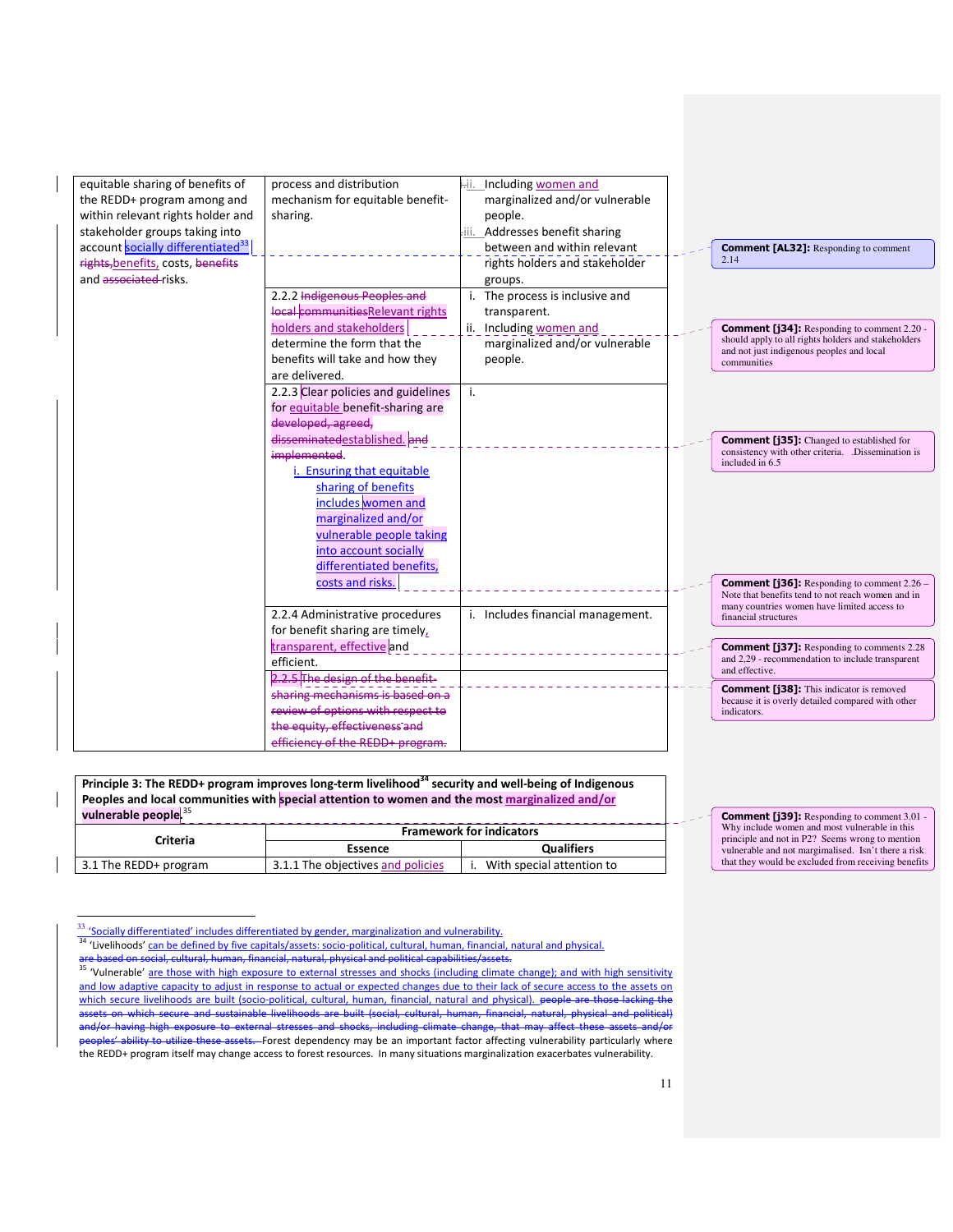| generates additional, positive            | of the REDD+ program include                                         |      | women and the most                 |  |                                                                                                          |
|-------------------------------------------|----------------------------------------------------------------------|------|------------------------------------|--|----------------------------------------------------------------------------------------------------------|
| impacts <sup>36</sup> on the long-term    | improving long-term livelihood                                       |      | marginalized and/or vulnerable     |  |                                                                                                          |
| livelihood security and well-being        | security and well-being of                                           |      | people.                            |  |                                                                                                          |
| of Indigenous Peoples and local           | Indigenous Peoples and local                                         |      |                                    |  |                                                                                                          |
| communities, with special                 | communities.                                                         |      |                                    |  |                                                                                                          |
| attention to women and the                | 3.1.2 The REDD+ program                                              |      | w Relative to the expected         |  |                                                                                                          |
| most marginalized and/or                  | generates additional, positive                                       |      | situation of Indigenous Peoples    |  |                                                                                                          |
| vulnerable people.                        | impacts on the long-term                                             |      | and local communities under        |  |                                                                                                          |
|                                           | livelihood security and well-being                                   |      | the reference scenario which is    |  |                                                                                                          |
|                                           | of Indigenous Peoples and local                                      |      | the most likely land-use           |  |                                                                                                          |
|                                           | communities.,                                                        |      | scenario in the absence of the     |  |                                                                                                          |
|                                           |                                                                      |      | REDD+ program.                     |  |                                                                                                          |
|                                           | <b>Indigenous Peoples and local</b>                                  | ii.  | With special attention to          |  |                                                                                                          |
|                                           | communities, acknowledge                                             |      | women and the most                 |  |                                                                                                          |
|                                           | recognize that they have received                                    |      | marginalized and/or vulnerable     |  | <b>Comment [j40]:</b> Responding to comment 3.07 -                                                       |
|                                           | benefits from participation in the                                   |      | people.                            |  | reformulated to make the indicator stronger than                                                         |
|                                           | REDD+ program.                                                       |      |                                    |  | acknowledge and to become a true outcome<br>indicator                                                    |
|                                           |                                                                      |      | i. Those acknowledging             |  |                                                                                                          |
|                                           |                                                                      |      | recognizing benefits include       |  |                                                                                                          |
|                                           |                                                                      |      | women and the most vulnerable      |  |                                                                                                          |
|                                           |                                                                      |      | people.                            |  |                                                                                                          |
|                                           | 3.1.3 The REDD+ program                                              |      | i. Includes financial, human or    |  |                                                                                                          |
|                                           | generates additional resources to                                    |      | other resources.                   |  |                                                                                                          |
|                                           | improve long-term livelihood                                         |      | ii. Compared with Relative to the  |  |                                                                                                          |
|                                           | security and well-being of                                           |      | expected level of resources        |  |                                                                                                          |
|                                           | Indigenous Peoples and local                                         |      | available under the most likely    |  |                                                                                                          |
|                                           | communities.                                                         |      | land-use scenario-in the absence   |  |                                                                                                          |
|                                           |                                                                      |      | of the REDD+ program.              |  |                                                                                                          |
|                                           | 3.1.4 Measures are adopted to                                        |      |                                    |  |                                                                                                          |
|                                           |                                                                      |      |                                    |  | <b>Comment [j41]:</b> Merged 3.1.4 and 3.3.1 to<br>reduce duplication                                    |
|                                           | ensure that long-term livelihood<br>security and well-being benefits |      |                                    |  |                                                                                                          |
|                                           | are sustainable.                                                     |      |                                    |  |                                                                                                          |
|                                           | 3.2.1 The predicted and actual                                       |      |                                    |  | <b>Comment [j42]:</b> Indicator merged with 3.3.1 to<br>avoid repetition                                 |
| 3.2 There is participatory                |                                                                      |      | The assessment is participatory    |  |                                                                                                          |
| assessment of positive and                | - - - - - - - -<br>impacts of the REDD+ program on                   |      | and timely.                        |  | <b>Comment [j43]:</b> Responding to comments 3.14<br>and $3.15$ – overlap with 2.1 no difference between |
| negative social, cultural, human          | Indigenous Peoples and local                                         |      | ii. Includes positive and negative |  | assessment/analysis/monitoring of costs and                                                              |
| rights, rights to lands territories       | communities are assessed.                                            |      | social, cultural, human rights,    |  | benefits and positive and negative impacts                                                               |
| and resources, environmental              |                                                                      |      | rights to lands territories and    |  |                                                                                                          |
| and economic impacts <sup>32</sup> of the |                                                                      |      | resources, environmental and       |  |                                                                                                          |
| REDD+ program for Indigenous              |                                                                      |      | economic impacts.                  |  |                                                                                                          |
| <b>Peoples and local communities</b>      |                                                                      | ii.i | With special attention to          |  |                                                                                                          |
| with special attention to women           |                                                                      |      | impacts on women and the           |  |                                                                                                          |
| and the most vulnerable people,           |                                                                      |      | most vulnerable people.            |  |                                                                                                          |
| including both predicted and              |                                                                      |      |                                    |  |                                                                                                          |
| actual impacts.                           |                                                                      |      |                                    |  |                                                                                                          |
| 3.3 The REDD+ program is                  | 3.3.1 The REDD+ program design                                       |      | Based on assessment of impacts     |  |                                                                                                          |
| adapted based on assessment of            | includes measuresis adapted in                                       |      | undertaken in accordance with      |  |                                                                                                          |
| predicted and actual impacts in           | order to mitigate                                                    |      | criterion 2.1.                     |  |                                                                                                          |
| order to mitigate negative, and           | potential-negative, and enhance                                      |      | ii. Applies to REDD+ program       |  |                                                                                                          |
| enhance positive, impacts on              | and maintain-sustain positive,                                       |      | design based on assessment of      |  |                                                                                                          |
| Indigenous Peoples and local              | impacts on Indigenous Peoples                                        |      | predicted impacts.                 |  |                                                                                                          |
| communities with special                  | and local communities.                                               |      | iii. Applies to REDD+ program      |  |                                                                                                          |

<sup>&</sup>lt;sup>36</sup> All impacts are relative to the reference scenario which is the most likely land-use scenario in the absence of the REDD+ program.

 $\overline{\phantom{0}}$ 

 $\mathbf{I}$ 

<sup>&</sup>lt;sup>37</sup>-Assessment of impacts should include those that are direct and indirect.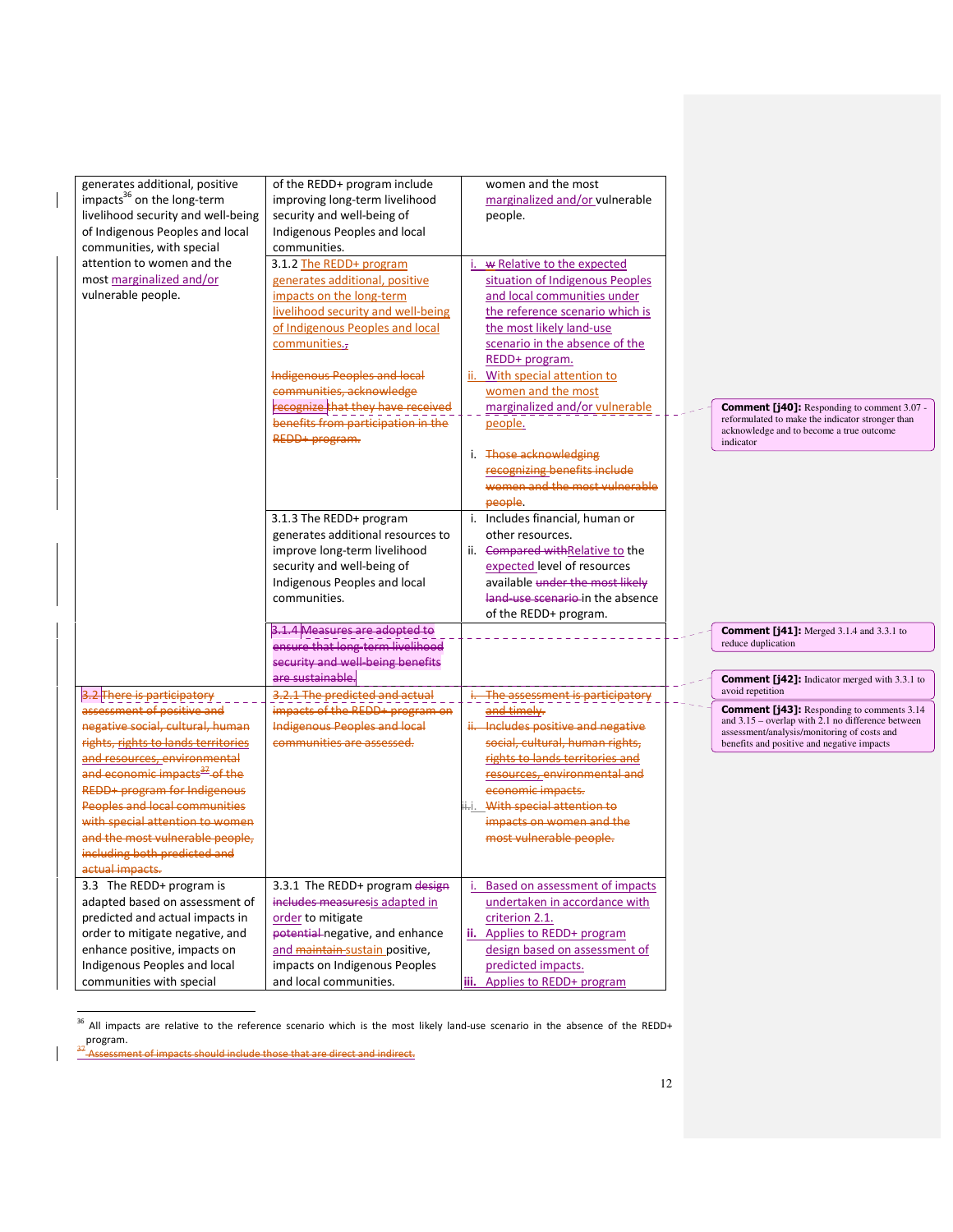| attention to women and the           |                                    | implementation based on                                                                                          |                                                                                              |
|--------------------------------------|------------------------------------|------------------------------------------------------------------------------------------------------------------|----------------------------------------------------------------------------------------------|
| most marginalized and/or             |                                    | assessment of both predicted                                                                                     |                                                                                              |
| vulnerable people.                   |                                    | and actual impacts.                                                                                              |                                                                                              |
|                                      |                                    | iv. With special attention to                                                                                    |                                                                                              |
|                                      |                                    | potential impacts on women                                                                                       |                                                                                              |
|                                      |                                    | and the most marginalized                                                                                        |                                                                                              |
|                                      |                                    | and/or vulnerable people.                                                                                        |                                                                                              |
|                                      |                                    | Includes measures to<br>i–v.                                                                                     |                                                                                              |
|                                      |                                    | addressing the risk of reversals                                                                                 |                                                                                              |
|                                      |                                    | that might lead to reduction in                                                                                  |                                                                                              |
|                                      |                                    | positive impactsbenefits                                                                                         |                                                                                              |
|                                      |                                    | reversals to benefits achieved                                                                                   |                                                                                              |
|                                      |                                    | by the REDD+ program.                                                                                            | <b>Comment [j44]:</b> Responding to comment 0.04 -                                           |
|                                      |                                    |                                                                                                                  | reworded to cover removal of 3.1.4                                                           |
|                                      | 3.3.2 Feedback from impact         | With special attention to                                                                                        |                                                                                              |
|                                      | assessment is used to develop      | impacts on women and the                                                                                         |                                                                                              |
|                                      | measures to further mitigate       | most vulnerable people.                                                                                          |                                                                                              |
|                                      | negative impacts, and enhance      |                                                                                                                  |                                                                                              |
|                                      | positive impacts on Indigenous     |                                                                                                                  |                                                                                              |
|                                      | Peoples and local communities.     |                                                                                                                  | <b>Comment [j45]:</b> Merged with 3.3.1 and<br>included in a qualifier                       |
|                                      |                                    |                                                                                                                  |                                                                                              |
|                                      |                                    | Principle 4: The REDD+ program contributes to good governance <sup>38</sup> , to broader sustainable development | <b>Comment [j46]:</b> Responding to comment 4.02 -                                           |
| and to social justice. <sup>39</sup> |                                    |                                                                                                                  | comment suggests a more complete treatment of<br>'good governance' with greater explanation. |
| <b>Criteria</b>                      |                                    | Framework for indicators                                                                                         | definition of good governance revised based on                                               |
|                                      | <b>Essence</b>                     | <b>Qualifiers</b>                                                                                                | OECD.                                                                                        |
| 4.1 The governance structures of     | 4.1.1 The REDD+ program            | i. Applies to all relevant rights                                                                                |                                                                                              |
| the REDD+ program are clearly        | governance structures enable       | holder and stakeholder groups.                                                                                   |                                                                                              |
| defined, transparent, effective and  | effective representation of rights | including Indigenous Peoples and                                                                                 |                                                                                              |
| accountable.                         | holders and stakeholders.          | local communities identified in                                                                                  | <b>Comment [j47]:</b> Removed 4.1.1 because of                                               |
|                                      |                                    | 6.1.1                                                                                                            | overlap with 6.2.                                                                            |
|                                      |                                    | ii-i. With special attention to women                                                                            |                                                                                              |
|                                      |                                    | and marginalized and/or                                                                                          |                                                                                              |
|                                      |                                    | vulnerable people identified in                                                                                  |                                                                                              |
|                                      |                                    | 6.1.1.                                                                                                           |                                                                                              |
|                                      | 4.1.12 Information on the roles,   | i. Includes criteria and processes                                                                               |                                                                                              |
|                                      | responsibilities and decision-     | for participation of rights                                                                                      |                                                                                              |

holders, duty bearers<sup>40</sup> and other stakeholders and other internal regulations. ii. Includes information on decisions taken.

iii. With dissemination to relevant ights holders and stakeholders

i. Following internal regulations and decision-making processes, and principles defined by the

<sup>38</sup> The elements of gGood governance is characterized by accountability, effectiveness, efficiency, fairness/equity, participation and transparencyinclude accessibility, people's participation, transparency, effectiveness and efficiency, responsiveness, accountability, consensus oriented, equity and inclusiveness and rule of law. , predictability, justice and sustainability.

making processes, of REDD+ program governance structures is

4.1.23 Decisions of the REDD+ program are made in accordance

publicly accessible.

with defined roles,

39 'Social justice' is understood to mean 'respect, protection and fulfillment of human rights'. Human rights are the basic fundamental rights and freedoms that belong to every person in the world, based on core principles like dignity, fairness, equality, respect and autonomy, including but not limited to the rights enshrined in relevant international treaties, conventions and other instruments.

<sup>40</sup> 'Duty bearers' have an obligation to ensure respect, protection and fulfillment of rights.

 $\overline{a}$ 

Comment [j48]: Responding to comment 4.06 - Included 'duty bearers' as a special category of stakeholders with an obligation to ensure respect, protection and fulfillment of rights.

**Comment [AL49]:** This qualifier is moved to indicator 6.5.1 that ensures dissemination of information to stakeholders and the gender and culturally appropriate dimension is included there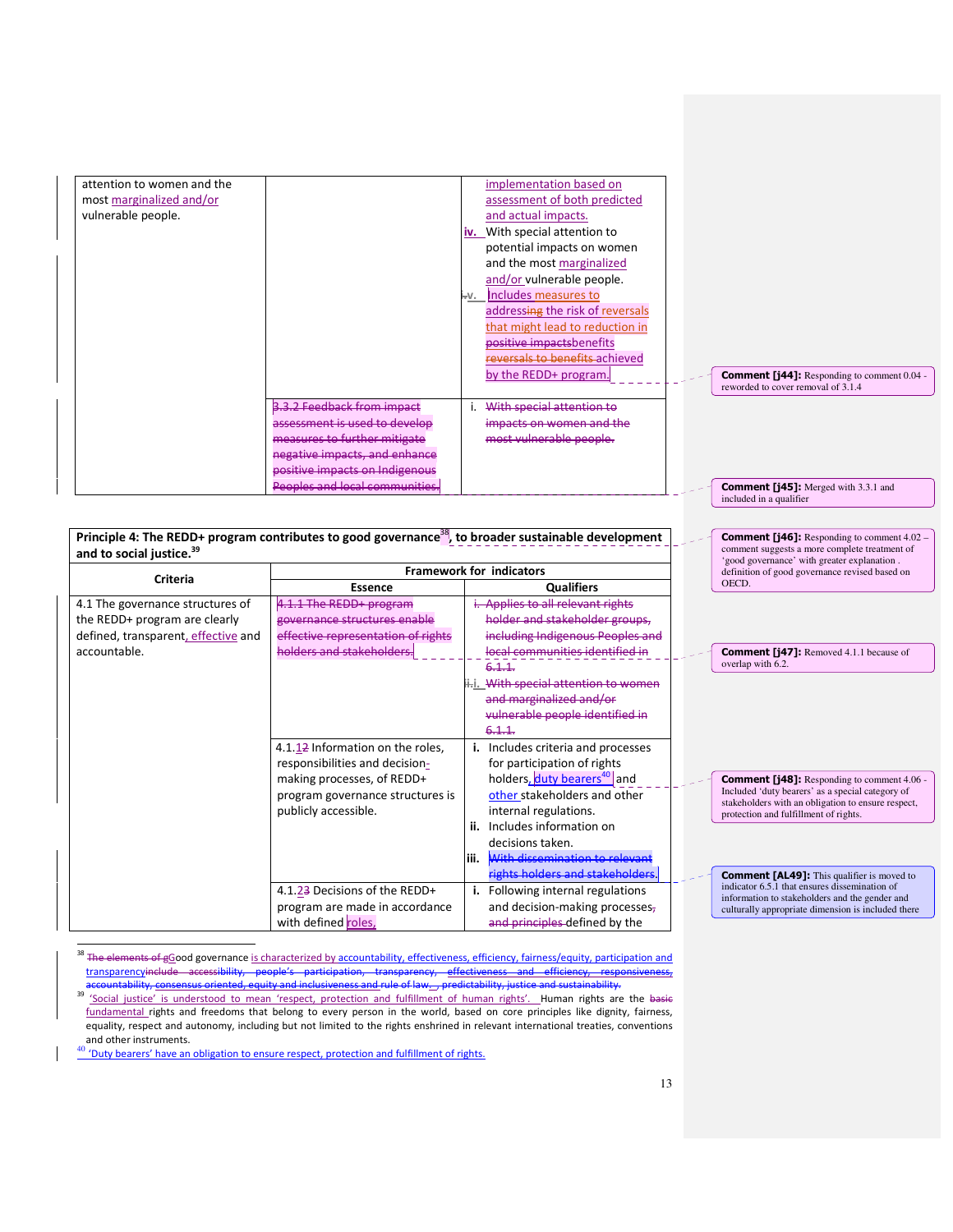|                                      | responsibilities, regulations and  | governance structures.                                     |  |
|--------------------------------------|------------------------------------|------------------------------------------------------------|--|
|                                      | policies. principles.              |                                                            |  |
|                                      | 4.1.3 There are effective          |                                                            |  |
|                                      | mechanisms for oversight of the    |                                                            |  |
|                                      | governance structures of the       |                                                            |  |
|                                      | REDD+ program.                     |                                                            |  |
| 4.2 The REDD+ program is             | 4.2.1 Land use planning elements   | i. Land use planning elements of                           |  |
| coherent with relevant policies,     | of the REDD+ program are           | the REDD+ program include                                  |  |
| strategies and plans at all relevant | consistent with other land use     | recognition of customary rights                            |  |
| levels and there is effective        | planning processes.                | to land territories and resources.                         |  |
| coordination between                 | $4.2.2$ The REDD+ program is       | i. Protecting human rights includes                        |  |
| agencies/organizations responsible   | consistent with national policies  | combating discrimination against                           |  |
| for the design, implementation and   | and strategies to protect human    | marginalized groups.                                       |  |
| evaluation of the REDD+ program      | rights.                            |                                                            |  |
| and other relevant                   | 4.2.3 The REDD+ program is         | i. With special attention to the                           |  |
| agencies/organizations/sectors.      | integrated into the broader policy | agriculture, mining and other                              |  |
|                                      | framework of the forest sector     | sectors when theseis areis a                               |  |
|                                      | and other relevant sectors.        | drivers of deforestation.                                  |  |
|                                      | 4.2.4 Inconsistencies between the  | i. Including development,                                  |  |
|                                      | REDD+ program and other            | governance, human rights and                               |  |
|                                      | relevant policies, strategies and  | land use policies, strategies and                          |  |
|                                      | plans are identified and resolved. | plans.                                                     |  |
|                                      |                                    | With special attention to<br>÷ii.                          |  |
|                                      |                                    | inconsistencies with respect to                            |  |
|                                      |                                    | rights of women and the most                               |  |
|                                      |                                    | marginalized and/or vulnerable                             |  |
|                                      |                                    | people.                                                    |  |
|                                      |                                    | iii. Using an agreed process and                           |  |
|                                      |                                    | timeline.                                                  |  |
|                                      |                                    |                                                            |  |
|                                      | 4.2.5 There is effective and       | Coordination is effective and                              |  |
|                                      | efficient coordination between     | efficient                                                  |  |
|                                      | the REDD+ program is               | ii Including relevant non-                                 |  |
|                                      | coordinated and with all relevant  | government and multilateral as                             |  |
|                                      | agencies/organizations.            | well as government                                         |  |
|                                      |                                    | agencies/organizations.                                    |  |
|                                      |                                    | i-ii. Applies to all relevant levels.                      |  |
|                                      |                                    | iii. With special attention to                             |  |
|                                      |                                    | agencies/organizations that are                            |  |
|                                      |                                    | involved in sectors that are                               |  |
|                                      |                                    | related to drivers of                                      |  |
|                                      |                                    | deforestation.                                             |  |
| 4.3 Adequate information about       | 4.3.1 Adequate information about   | i. Includes information about:                             |  |
| the REDD+ program is publicly        | the REDD+ program is made          | a. REDD+ program design,                                   |  |
| available to promote general         | publicly available.                | implementation and                                         |  |
| awareness and good governance.       |                                    | evaluation;-                                               |  |
|                                      |                                    | b. assessment of predicted and                             |  |
|                                      |                                    | actual impacts on rights                                   |  |
|                                      |                                    | holders and stakeholders                                   |  |
|                                      |                                    | related to social, cultural,                               |  |
|                                      |                                    |                                                            |  |
|                                      |                                    | human rights, environmental<br>and economic aspects and to |  |
|                                      |                                    | human rights and rights to                                 |  |
|                                      |                                    |                                                            |  |
|                                      |                                    | lands, territories and                                     |  |
|                                      |                                    | resources;                                                 |  |

### Comment [j50]: changed to ensure that governance bodies are actually fulfilling role and responsibilities and follow agreed policies. Removed Principles in response to 4.13.

**Comment [j51]:** New indicator on<br>accountability in response to 4.03 also suggest<br>adding a new indicator for accountability – existence, effectiveness and independence of oversight mechanism'

**Comment [j53]:** Responding to comment 4.12 points out that the problem is really when other land use plans are not consistent with REDD+ and not this way round. This indicator is deleted as covered in 4.2.4

**Comment [j54]:** Responding to comment 4.2 and 4.14 - remove this indicator – why does it focus on human rights only? Not necessary to have an indicator on consistency with all relevant policies and strategies as well as one that identifies inconsistencies 4.2.4

Comment [j52]: Can't coordinate with a sector

Comment [j55]: Responding to comments 4.16, 4.17 and 4.18 - add mining and other relevant sectors

**Comment [j56]:** Responding to comment 4.20 not clear what good governance refers to. Deleted all of this phrase as formulation with an objective is not consistent with other criteria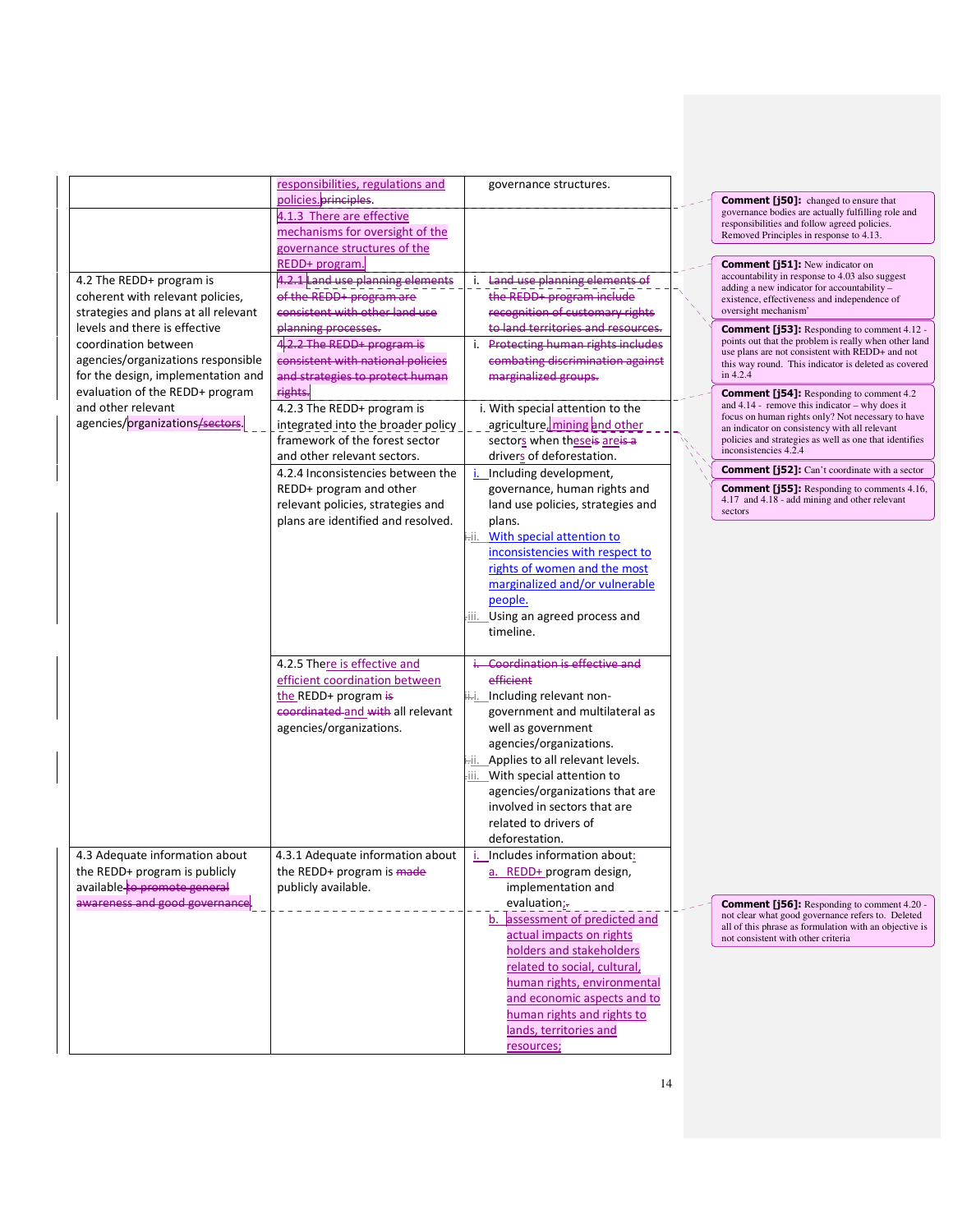|                                        |                                     |     | assessment of predicted and<br>c. |                                                    |
|----------------------------------------|-------------------------------------|-----|-----------------------------------|----------------------------------------------------|
|                                        |                                     |     | actual impacts on                 |                                                    |
|                                        |                                     |     | biodiversity and ecosystem        |                                                    |
|                                        |                                     |     | services;                         | <b>Comment [j57]:</b> Responding to comment 4.24 - |
|                                        |                                     |     | d. benefit-sharing including      | and for consistency with P2, P3, P6                |
|                                        |                                     |     | procedures and guidelines;        |                                                    |
|                                        |                                     |     | a.e. the requirement for free,    |                                                    |
|                                        |                                     |     | prior and informed consent.       | <b>Comment [j58]:</b> Responding to comment 1.34 - |
|                                        |                                     |     | Includes social and               | add information about requirement for FPIC         |
|                                        |                                     |     | environmental impact              |                                                    |
|                                        |                                     |     | assessment, benefit-sharing.      |                                                    |
|                                        |                                     |     | biodiversity and ecosystem        |                                                    |
|                                        |                                     |     | services, and rights to lands,    |                                                    |
|                                        |                                     |     | territories, resources.           |                                                    |
|                                        |                                     |     | ii. Information is accessible to  |                                                    |
|                                        |                                     |     | potentially interested members    |                                                    |
|                                        |                                     |     | of the public.                    |                                                    |
|                                        |                                     |     | iii. Access is free and timely.   |                                                    |
|                                        | 4.3.2 Government policies           |     | iv. Includes information about    |                                                    |
|                                        | support access to information       |     | program design, implementation    |                                                    |
|                                        | about the REDD+ program.            |     | and evaluation.                   | <b>Comment [j59]:</b> 4.3.2 is not necessary in    |
|                                        |                                     |     | v. Includes social and            | addition to 4.3.1                                  |
|                                        |                                     |     | environmental impact              |                                                    |
|                                        |                                     |     | assessment, benefit-sharing,      |                                                    |
|                                        |                                     |     | biodiversity and ecosystem        |                                                    |
|                                        |                                     |     | services, and rights to lands,    |                                                    |
|                                        |                                     |     | territories, resources,           |                                                    |
|                                        |                                     |     | i. Access is free and timely.     |                                                    |
| 4.4 Finances ial management            | 4.4.1 Information about REDD+       |     | i. Includes:                      | <b>Comment [j60]:</b> Responding to comment 4.30 - |
| systems of the REDD+ program are       | program financial management        |     | a) assignation of clear           | don't need systems                                 |
| managed with integrity <sup>41</sup> , | systems is publicly accessible.     |     | authority, roles and              |                                                    |
| transparency and accountability.       |                                     |     | responsibilities for the          |                                                    |
|                                        |                                     |     | collection, commitment and        |                                                    |
|                                        |                                     |     | use of funds of the REDD+         |                                                    |
|                                        |                                     |     | program,                          |                                                    |
|                                        |                                     |     | accounting systems,<br>b)         |                                                    |
|                                        |                                     |     | procedures for internal<br>c)     |                                                    |
|                                        |                                     |     | controls and external             |                                                    |
|                                        |                                     |     | audits, and                       |                                                    |
|                                        |                                     |     | d) schedules for reporting.       |                                                    |
|                                        | 4.4.2 Audited financial reports for |     | i. Audits are undertaken by       |                                                    |
|                                        | the REDD+ program are published     |     | independent accredited auditors   |                                                    |
|                                        | regularly. $\rightarrow$            |     | in accordance with professional   |                                                    |
|                                        |                                     |     | auditing standards of the         |                                                    |
|                                        |                                     |     | country.                          |                                                    |
|                                        |                                     |     | ii. Applies to public and private |                                                    |
|                                        |                                     |     | finance.                          |                                                    |
| 4.5 The REDD+ program leads to         | 4.5.1 The REDD+ program             | i.  | Includes effective and            |                                                    |
| improvements in governance of          | establishes and monitors            |     | transparent forest governance     |                                                    |
| the forest sector and other            | performance targets for the         |     | structures.                       | <b>Comment [j61]:</b> To respond to Cancun         |
| relevant sectors.                      | governance issues that it can       | Нi. | With special attention to targets | safeguard (b)                                      |

<sup>41</sup> Integrity "includes, but is not limited to probity, impartiality, fairness, honesty and truthfulness", serving as an antithesis to "corruption" or "the abuse of office."The elements of integrity include honesty, consistency, accuracy and maintaining completeness ('the state of being whole').

 $\overline{a}$ 

 $\mathbf{I}$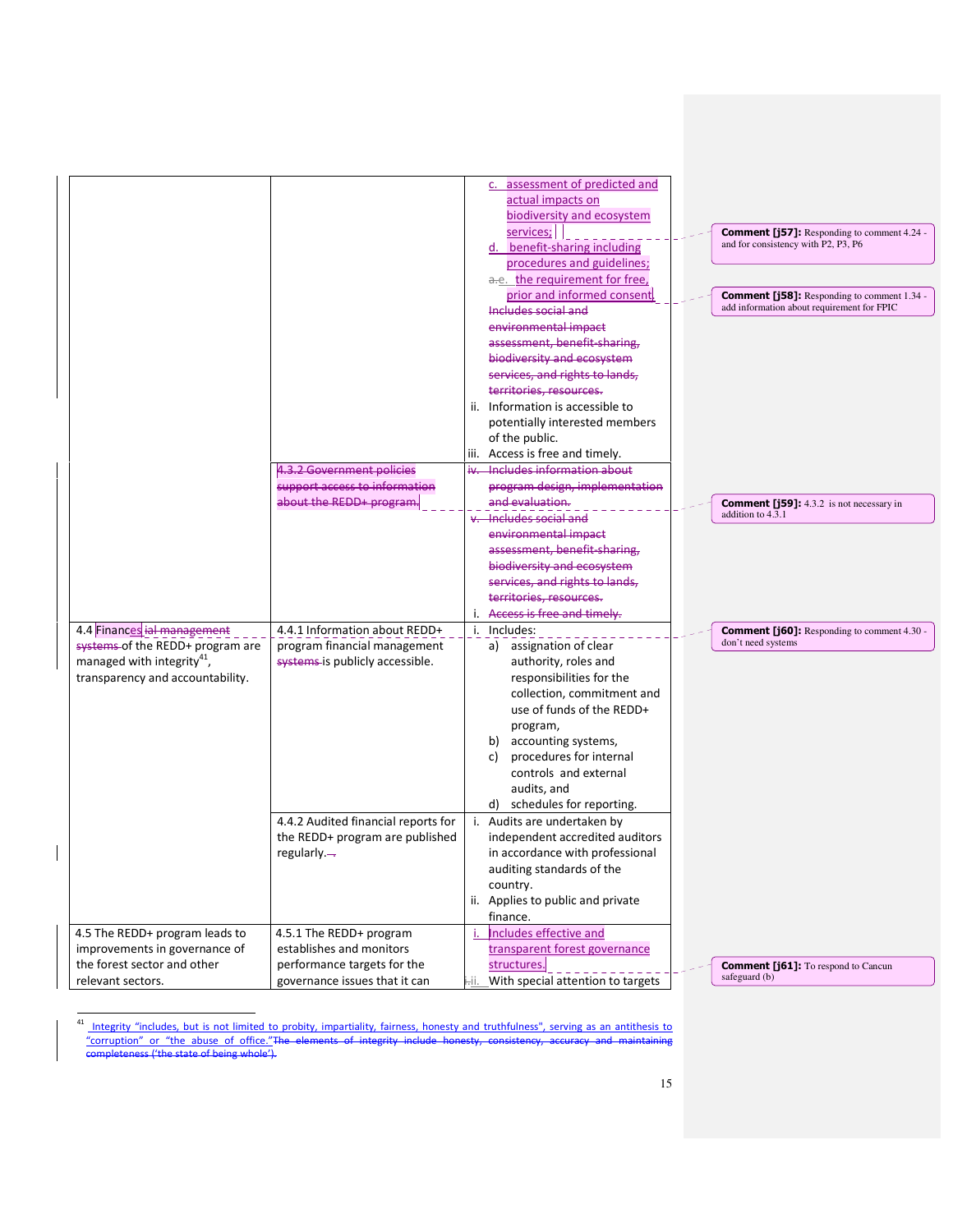|                                                 | address in the forest sector and<br>other relevant sectors. | related to the equity,<br>effectiveness and efficiency of |                                                                                                          |
|-------------------------------------------------|-------------------------------------------------------------|-----------------------------------------------------------|----------------------------------------------------------------------------------------------------------|
|                                                 |                                                             | the REDD+ program.                                        |                                                                                                          |
|                                                 |                                                             | iii. With special attention to sectors                    |                                                                                                          |
|                                                 |                                                             | that are related to drivers of                            |                                                                                                          |
|                                                 |                                                             | deforestation.                                            |                                                                                                          |
|                                                 |                                                             | <b>ii.</b>                                                |                                                                                                          |
|                                                 | 4.5.2 The activities of the The                             | Linked to the governance issues<br>i.                     | <b>Comment [j62]:</b> Language change to make it                                                         |
|                                                 | REDD+ program includes                                      | identified and monitored in                               | clearer that this is a process indicator                                                                 |
|                                                 | institutional capacity                                      | 4.5.1.                                                    | <b>Comment [j63]:</b> Responding to comment 4.33 -                                                       |
|                                                 | strengthening and other                                     |                                                           | so that capacity strengthening and other measures to<br>improve governance are based not only on initial |
|                                                 | measures to improve governance.                             |                                                           | identification but also continued based on                                                               |
| 4.6 The REDD+ program                           | 4.6.1 The REDD+ program                                     | Applies to policies, strategies<br>i.                     | monitoring                                                                                               |
| contributes to achieving the                    | elaborates how its policies and                             | and plans developed at national                           |                                                                                                          |
| objectives of sustainable                       | measures will contribute to the                             | and other relevant levels.                                |                                                                                                          |
| development policies, strategies                | implementation of any existing                              | ii.<br>Includes poverty reduction,                        |                                                                                                          |
| and plans <sup>42</sup> established at national | sustainable development policies,                           | biodiversity and other relevant                           | <b>Comment [j64]:</b> Reinstates this footnote from                                                      |
| and other relevant levels.                      | strategies and plans.                                       | policies, strategies and plans,                           | V1 because helps to understand what is meant by<br>sustainable development policies, strategies, plans   |
|                                                 |                                                             | and biodiversity policies,                                |                                                                                                          |
|                                                 |                                                             | strategies and plans, including                           |                                                                                                          |
|                                                 |                                                             | plans for public, private and                             |                                                                                                          |
|                                                 |                                                             | indigenous/community                                      |                                                                                                          |
|                                                 |                                                             | protected and conserved areas.                            | <b>Comment [j65]:</b> Responding to comment 4.42 -                                                       |
|                                                 | 4.6.2 National poverty monitoring                           | Includes livelihood and<br>j.                             | include indigenous and community conserved areas<br>as well as protected areas                           |
|                                                 | shows improvements in areas                                 | Millennium Development Goal                               |                                                                                                          |
|                                                 | where the REDD+ program is                                  | monitoring where these are                                |                                                                                                          |
|                                                 | implemented.                                                | taking place.                                             |                                                                                                          |
| 4.7 The REDD+ program                           | 4.7.1 The REDD+ program                                     | Applies to human rights defined                           |                                                                                                          |
| contributes to respect, protection              | identifies human rights issues                              | by national and international                             |                                                                                                          |
| and fulfillment of human rights.                | that it can address and elaborates                          | law.                                                      | <b>Comment [j66]:</b> Language change for improved                                                       |
|                                                 | how its policies and measures will                          | With special attention to rights                          | clarity                                                                                                  |
|                                                 | contribute to the improved                                  | of women and marginalized                                 | <b>Comment [j67]:</b> Responding to comment 4.48 -<br>and consistent with 7.1.3                          |
|                                                 | respect, protection and                                     | and/or vulnerable people.                                 |                                                                                                          |
|                                                 | fulfillment of human rights.                                |                                                           | <b>Comment [j68]:</b> New qualifier to encourage<br>REDD+ programs to contribute to human rights of      |
|                                                 | 4.7.2 The REDD+ program                                     | Linked to the human rights<br>i.                          | women and vulnerable and marginalized people.                                                            |
|                                                 | monitoring and evaluation plan                              | issues identified in 4.7.1.                               |                                                                                                          |
|                                                 | includes key human rights                                   |                                                           |                                                                                                          |
|                                                 | indicators.                                                 |                                                           |                                                                                                          |

|                                    | Principle 5: The REDD+ program maintains and enhances <sup>43</sup> biodiversity and ecosystem services. <sup>44</sup> |                                 |
|------------------------------------|------------------------------------------------------------------------------------------------------------------------|---------------------------------|
| Criteria                           |                                                                                                                        | <b>Framework for indicators</b> |
|                                    | Essence                                                                                                                | <b>Qualifiers</b>               |
| $E = 1$ Biodiversity and economism | 5.1.1 Biodiversity and ecosystem                                                                                       | Includes biodiversity and       |
| convices notantially affected by   | services potentially affected by                                                                                       | ecosystem service priorities    |

 $42$  Such as poverty reduction strategies/targets, national/government budgets, biodiversity strategies, conservation policies and

 $\overline{a}$ 

44 'Ecosystem services' are the benefits people obtain from ecosystems including provisioning services such as food, water, timber and fiber; regulating services regulating services that affect climate, floods, disease, wastes, and water quality; cultural services that provide recreational, aesthetic, and spiritual benefits; and supporting services such as soil formation, photosynthesis, and nutrient cycling. He this contextFor the purpose of these standards, 'ecosystem services' refers to services other than greenhouse gas emissions reductions or removals from both forest and non-forest ecosystems.

regulations, climate change strategies, adaptation plans etc.<br><sup>43</sup> Impacts on biodiversity and ecosystem services including conversion and degradation are relative to the reference scenario which is the most likely land-use scenario in the absence of the REDD+ program.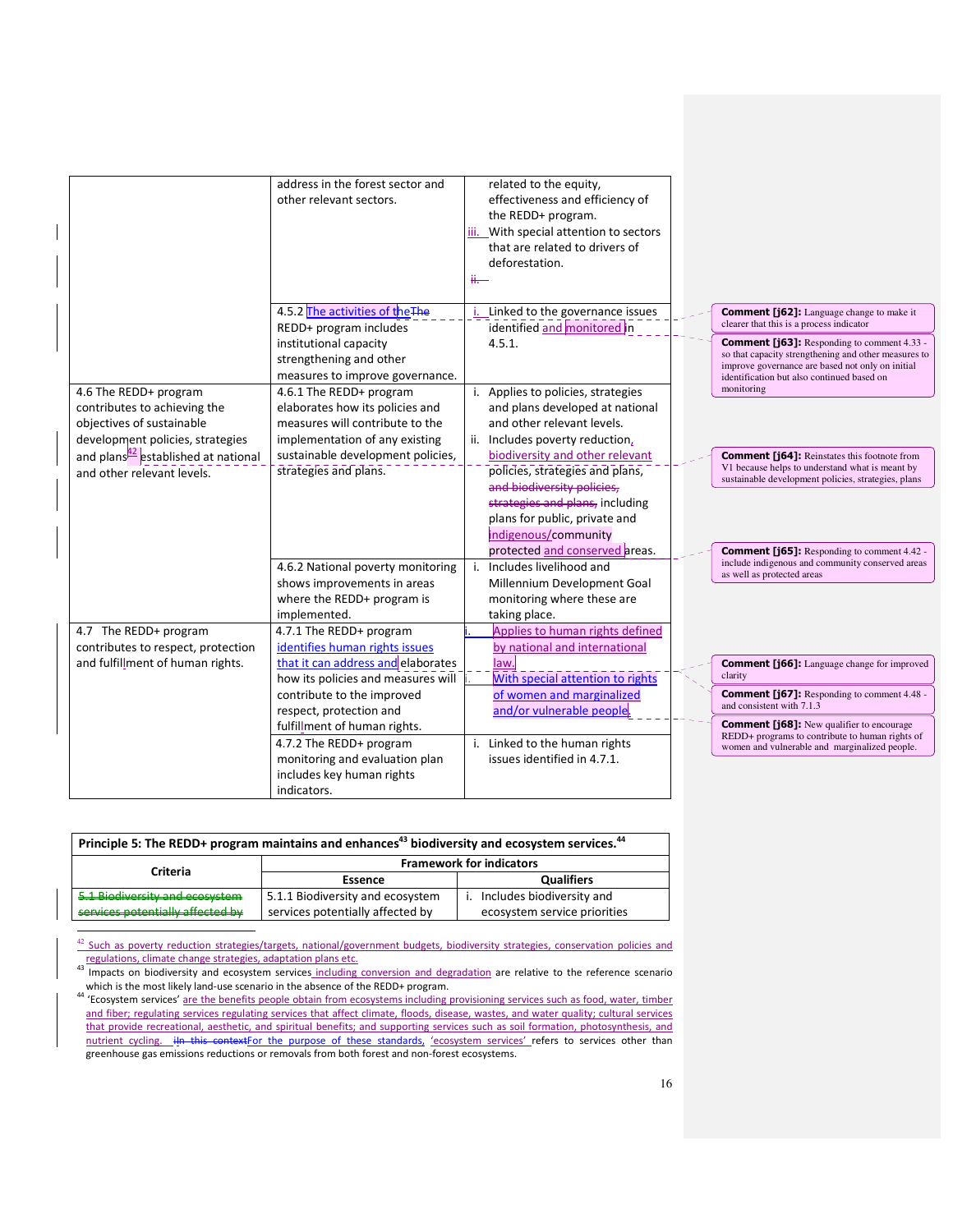| the REDD+ program are<br>maintained and enhanced<br>5.1 Biodiversity and ecosystem<br>services potentially affected by<br>the REDD+ program are<br>identified, prioritized and<br>mapped.<br>5.24 The REDD+ program<br>maintains and enhances the<br>identified <b>Bbiodiversity</b> and<br>ecosystem service priorities. 5<br>potentially affected by the | the REDD+ program are<br>identified, prioritized and<br>mapped.<br>5.4.22.1 The objectives and<br>policies of the REDD+ program<br>include making a significant<br>contribution to maintaining and<br>enhancing biodiversity and | identified in existing national<br>biodiversity strategy and action<br>plans (NBSAP), gap analyses<br>supporting the Convention on<br>Biological Diversity targets, key<br>biodiversity areas, high<br>conservation value areas and<br>other relevant systematic<br>conservation planning<br>approaches.<br>At a scale and level of detail<br>ii.<br>appropriate to each<br>element/activity within the<br>program.<br>Analysis of impacts involves<br>iii.<br>spatial analysis including but not<br>limited to Includes areas of<br>significance for threatened or<br>endemic species, for significant<br>concentrations of a species<br>during any time in their lifecycle-,<br>and for ecosystem services of<br>economic, climate change<br>adaptation, cultural or religious<br>importance, particularly to<br>Indigenous Peoples and local<br>communities including women<br>and marginalized and/or<br>vulnerable groups.<br>iv. At a scale and level of detail<br>appropriate to each<br>element/activity within the<br>program.<br>v. With special attention to any<br>plans for afforestation,<br>reforestation and forest<br>restoration and their potential<br>impacts on biodiversity and<br>ecosystem services-priorities. | <b>Comment [j69]:</b> Responding to comment 5.01-<br>UN-REDD and to be consistent with P1, P6<br><b>Comment [AL70]:</b> Responding to comment<br>5.08 - Data from the action research shows clearly<br>that women and men rely on different ecosystem<br>services, which results in differences in the<br>importance that these services will have on they<br>lives. |
|------------------------------------------------------------------------------------------------------------------------------------------------------------------------------------------------------------------------------------------------------------------------------------------------------------------------------------------------------------|----------------------------------------------------------------------------------------------------------------------------------------------------------------------------------------------------------------------------------|-----------------------------------------------------------------------------------------------------------------------------------------------------------------------------------------------------------------------------------------------------------------------------------------------------------------------------------------------------------------------------------------------------------------------------------------------------------------------------------------------------------------------------------------------------------------------------------------------------------------------------------------------------------------------------------------------------------------------------------------------------------------------------------------------------------------------------------------------------------------------------------------------------------------------------------------------------------------------------------------------------------------------------------------------------------------------------------------------------------------------------------------------------------------------------------------------------------------------------------------|----------------------------------------------------------------------------------------------------------------------------------------------------------------------------------------------------------------------------------------------------------------------------------------------------------------------------------------------------------------------|
| <b>REDD+</b> program are maintained<br>and enhanced.                                                                                                                                                                                                                                                                                                       | ecosystem services.                                                                                                                                                                                                              |                                                                                                                                                                                                                                                                                                                                                                                                                                                                                                                                                                                                                                                                                                                                                                                                                                                                                                                                                                                                                                                                                                                                                                                                                                         |                                                                                                                                                                                                                                                                                                                                                                      |
|                                                                                                                                                                                                                                                                                                                                                            | 5.2.2 The REDD+ program<br>maintains and enhances the<br>identified biodiversity and<br>ecosystem service priorities.                                                                                                            | Relative to the expected situation<br>of biodiversity and ecosystems<br>service priorities under the<br>reference scenario which is the<br>most likely land-use scenario in                                                                                                                                                                                                                                                                                                                                                                                                                                                                                                                                                                                                                                                                                                                                                                                                                                                                                                                                                                                                                                                             | <b>Comment [j71]:</b> Indicator reformulated to<br>become an outcome indicator as in P3.                                                                                                                                                                                                                                                                             |
|                                                                                                                                                                                                                                                                                                                                                            | 5.1.3 The REDD+ program                                                                                                                                                                                                          | the absence of the REDD+<br>program.<br><b>Measures are specifically</b>                                                                                                                                                                                                                                                                                                                                                                                                                                                                                                                                                                                                                                                                                                                                                                                                                                                                                                                                                                                                                                                                                                                                                                |                                                                                                                                                                                                                                                                                                                                                                      |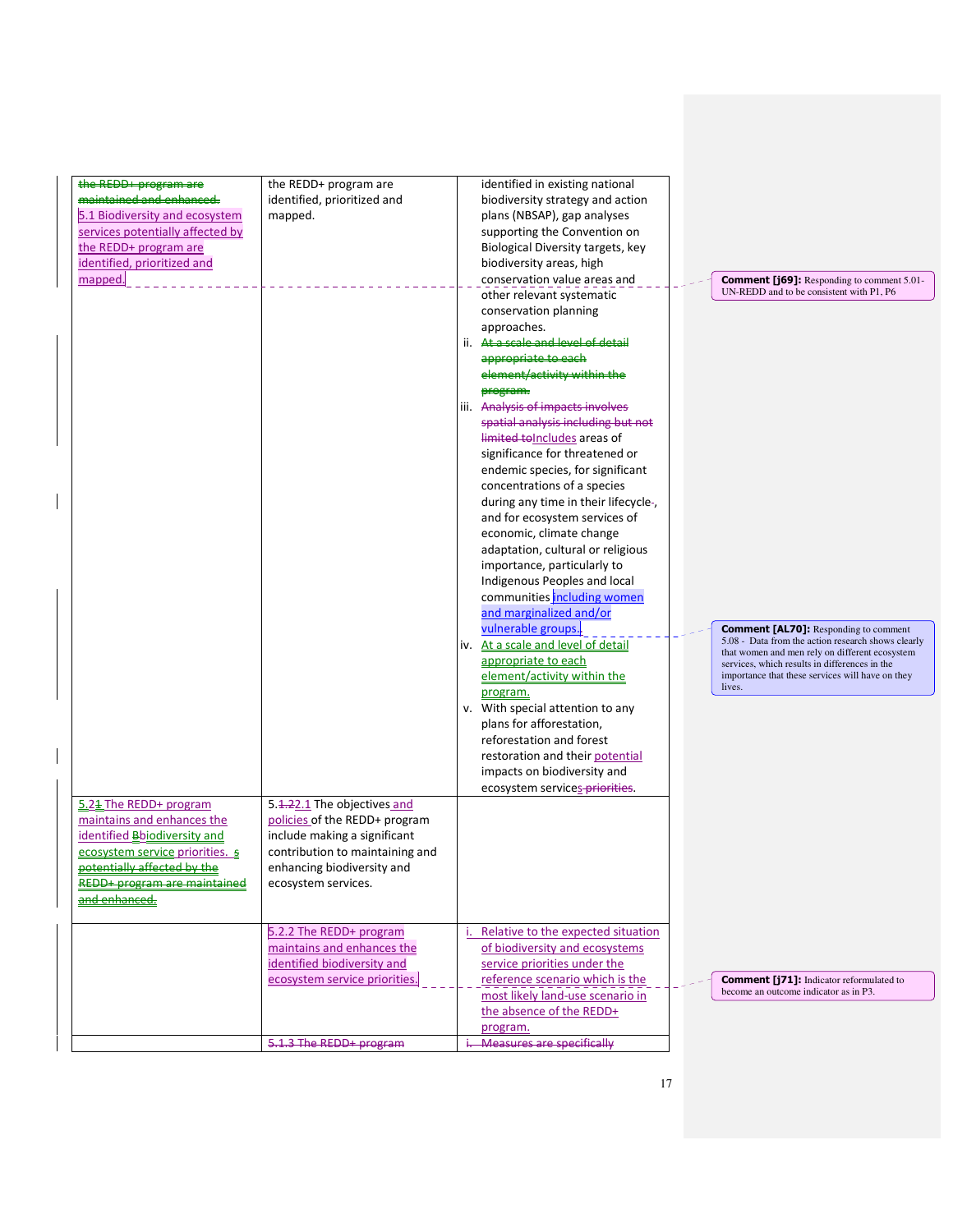|                                                                                                                                          | includes measures to maintain<br>and enhance the identified<br>biodiversity and ecosystem<br>service priorities.                              | targeted at priorities identified in<br>5.1.1.<br>ii⊹i.                                                                                                                                                                                                 |
|------------------------------------------------------------------------------------------------------------------------------------------|-----------------------------------------------------------------------------------------------------------------------------------------------|---------------------------------------------------------------------------------------------------------------------------------------------------------------------------------------------------------------------------------------------------------|
|                                                                                                                                          | 5.2.31.4 The REDD+ program<br>generates additional resources to<br>maintain and enhance<br>biodiversity and ecosystem<br>service prioritiess. | i. Includes financial, human or<br>other resources.<br>ii. Compared withRelative to the<br>expected level of resources<br>available under the most likely<br>land-use scenario-in the absence<br>of the REDD+ program.                                  |
| 5.2-3The REDD+ program does<br>not lead to the conversion <sup>45</sup> or<br>degradation <sup>46</sup> of natural forests <sup>47</sup> | 5.23.1 Monitoring of the impacts<br>of the REDD+ program on natural<br>forests and other important areas                                      | Includes any areas identified in<br>5.1.1 as important for<br>maintaining and enhancing the                                                                                                                                                             |
| or other areas that are important<br>for maintaining and enhancing<br>the identified biodiversity and<br>ecosystem service priorities.   | demonstrates there is no<br>conversion or degradation.                                                                                        | identified biodiversity and<br>ecosystem service priorities.<br>ii. Relative to the expected<br>conversion or degradation under<br>the reference scenario which is<br>the most likely land use scenario<br>in the absence of the REDD+<br>program.<br>÷ |
|                                                                                                                                          |                                                                                                                                               | iii. With special attention to any<br>plans for afforestation,<br>reforestation and forest<br>restoration and their impacts on<br>biodiversity and ecosystem<br>service priorities.                                                                     |
| 5.4 There is transparent<br>assessment of predicted and<br>actual, and positive and negative                                             | 5.2.2 A monitoring plan is<br>developed to assess the impacts<br>of the REDD+ program on the                                                  | i. The monitoring plan draws from<br>traditional knowledge and<br>scientific research as appropriate.                                                                                                                                                   |
| environmental impacts <sup>[48]</sup> of the<br>REDD+ program on biodiversity                                                            | identified biodiversity and<br>ecosystem service priorities.                                                                                  |                                                                                                                                                                                                                                                         |
| and ecosystem service priorities<br>and any other negative<br>environmental impacts.                                                     | 5.4.12.3 The predicted and actual<br>environmental impacts of the<br>REDD+ program are assessed.                                              | Includes positive and negative<br>impacts on the identified<br>biodiversity and ecosystem<br>service priorities and also any                                                                                                                            |
|                                                                                                                                          |                                                                                                                                               | potential negative environmental<br>impacts (e.g. pollution).<br>Includes direct and indirect<br>ii.<br>impacts.                                                                                                                                        |
|                                                                                                                                          |                                                                                                                                               | iii.<br>-The assessment involves<br>Indigenous Peoples and local<br>communities and other<br>stakeholders as appropriate.<br>iv. Using strategic environmental                                                                                          |

Comment [j72]: Responding to comments 0.05 and 5.14 - requested inclusion of degradation. Note that the impacts of the REDD+ program would be compared against the reference scenario that may include logging.

Comment [j74]: Responding to comments 0.04 and 5.14 - footnote added to include indirect land use change Comment [j76]: Deleted as goes beyond detail in P3

Comment [j73]: Inadvertently missed out of the 9 Feb version (see changes to Indicators V1 to V2

Comment [j75]: Reworded to be consistent with P2

**Comment [j77]:** Responding to comment 5.23 - to make sure assessment includes negative impacts not included in the priorities consistent with the criterion

Comment [j78]: Responding to comment 0.04 **recommended** ensuring that indirect impacts are also included

 $\overline{a}$  $45$  'Conversion' is defined as the replacement of an existing land cover type by another land cover type.

<sup>46 &#</sup>x27;Degradation' is defined as the reduction in the capacity of an ecosystem to provide goods and services.

**AT 'Natural forest' is defined as forest predominantly composed of trees established through natural regeneration. This can include** primary forests (naturally regenerated forests where there are no clear indication of human induced activities and the ecological process is not significantly disturbed) and other naturally regenerated forests (where there are clear indications of human induced activities).

<sup>48</sup> Assessment of impacts should include those that are direct and indirect, including indirect land use change.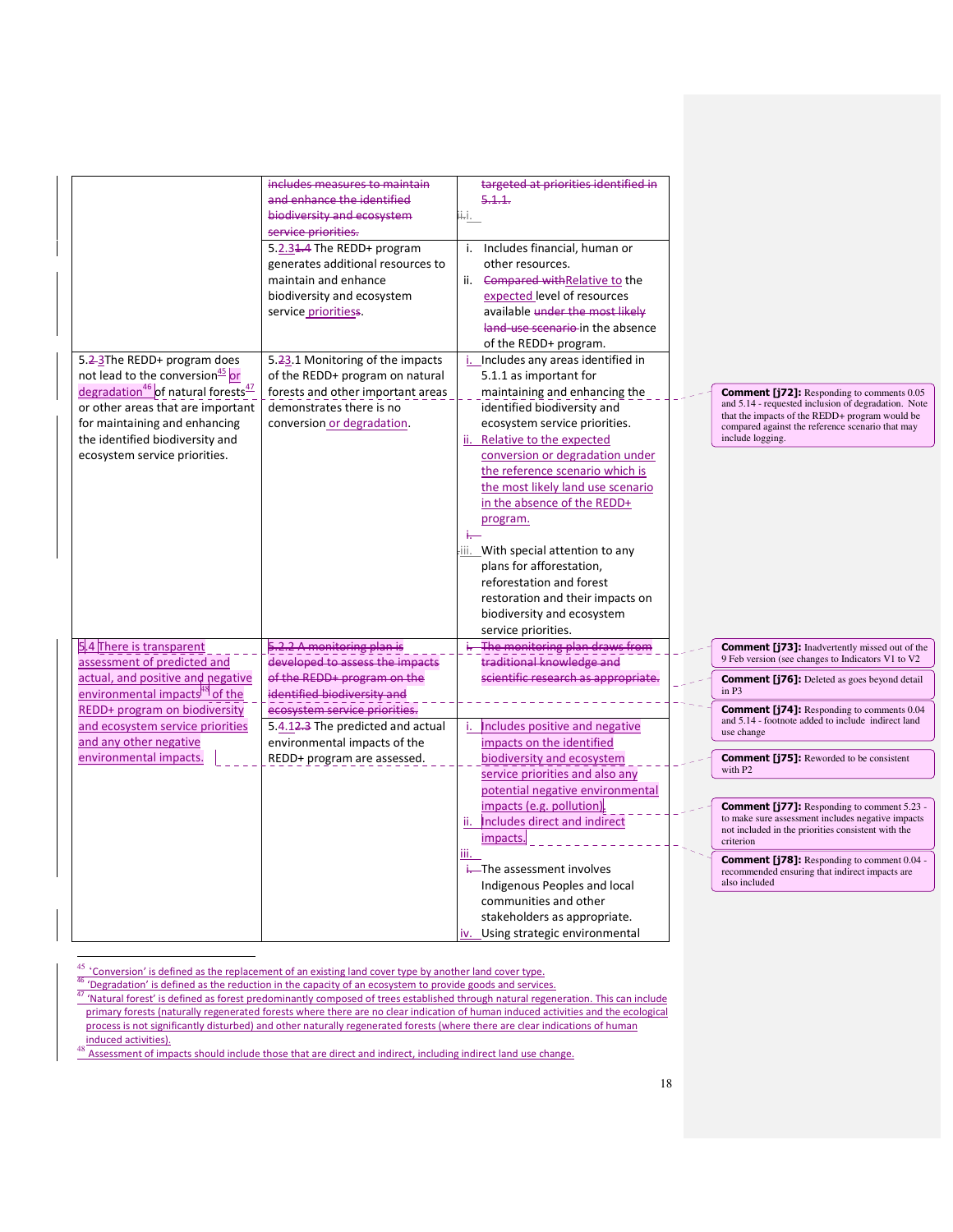|                                  |                                    | assessment, environmental                                                                                                      |
|----------------------------------|------------------------------------|--------------------------------------------------------------------------------------------------------------------------------|
|                                  |                                    | impact assessment or other                                                                                                     |
|                                  |                                    | appropriate methods.                                                                                                           |
|                                  |                                    | i.v. Assessment is repeated                                                                                                    |
|                                  |                                    | periodically as part of monitoring.                                                                                            |
| 5.4-5 The REDD+ program is       | 5.53.1 The REDD+ program is        | Based on assessment of impacts                                                                                                 |
| adapted based on assessment of   | adapted includes measures in       | undertaken in accordance with                                                                                                  |
| predicted and actual impacts, in | order to mitigate negative, and to | criterion 5.4.                                                                                                                 |
| order to mitigate negative, and  | enhance and sustain positive,      | Applies to REDD+ program design<br>ii.                                                                                         |
| enhance positive, environmental  | environmental impacts.             | based on assessment of predicted                                                                                               |
| impacts.                         |                                    | impacts.                                                                                                                       |
|                                  |                                    | Applies to REDD+ program<br>iii.                                                                                               |
|                                  |                                    | implementation based on                                                                                                        |
|                                  |                                    | assessment of both predicted and                                                                                               |
|                                  |                                    | actual impacts.                                                                                                                |
|                                  |                                    | With special attention to any<br>ii.                                                                                           |
|                                  |                                    | areas identified in 5.1.1 as                                                                                                   |
|                                  |                                    | important for maintaining and                                                                                                  |
|                                  |                                    | enhancing the identified                                                                                                       |
|                                  |                                    | biodiversity and ecosystem                                                                                                     |
|                                  |                                    | service priorities.                                                                                                            |
|                                  |                                    | Includes measures to address the                                                                                               |
|                                  |                                    | risk of reversals that might lead to                                                                                           |
|                                  |                                    | reduction in the benefits                                                                                                      |
|                                  |                                    | achieved by the REDD+ program.<br><b>Comment [179]:</b> New qualifier to cover risk of<br>reversals to environmental benefits. |
|                                  |                                    | -iii.                                                                                                                          |
|                                  | 2 Feedback from monitoring is      |                                                                                                                                |
|                                  | used to develop measures           |                                                                                                                                |
|                                  | to further mitigate negative       |                                                                                                                                |
|                                  | impacts, and enhance positive      |                                                                                                                                |
|                                  | environmental impacts.             | <b>Comment [j80]:</b> Merged with 5.4.1                                                                                        |

### Principle 6: All relevant<sup>49</sup> rights holders and stakeholders participate fully and effectively<sup>50</sup> in the REDD+ program.

| <b>Criteria</b>                      |                                    | <b>Framework for indicators</b>        |
|--------------------------------------|------------------------------------|----------------------------------------|
|                                      | <b>Essence</b>                     | <b>Qualifiers</b>                      |
| 6.1 The REDD+ program                | 6.1.1 Rights holder and            | Includes statutory and customary<br>۱. |
| identifies all rights holder and     | stakeholder groups are identified  | rights to lands, territories and       |
| stakeholder groups <sup>51</sup> and | and their rights and interests and | resources and other rights.            |
| characterizes their rights- and      | relevance to the REDD+ program     | ii. Includes Indigenous Peoples and    |
| interests and their relevance to     | are characterized.                 | local communities.                     |
| the REDD+ program.                   |                                    | Includes duty bearers.                 |
|                                      |                                    | i. With special attention to women,    |
|                                      |                                    | marginalized and/or vulnerable         |
|                                      |                                    | people.                                |
|                                      |                                    | Identifying potential barriers to      |
|                                      |                                    | participation for each rights          |
|                                      |                                    | holder and stakeholder group           |
|                                      |                                    | with special attention to women        |

 $\overline{a}$ <sup>49</sup> The 'relevant' rights holder and stakeholder groups are identified by the REDD+ program in accordance with criterion 6.1. <sup>50</sup> 'Full and effective participation' means meaningful influence of all relevant rights holder and stakeholder groups who want to be involved throughout the process, and includes consultation and free, prior and informed consent..

the analysis of stakeholders.

**Comment [j81]:** Responding to comment 6.04 - footnote amended to clarify that this criterion refers to groups rather than individuals

**Comment [j82]:** New qualifier to ensure that duty bearers that have an obligation for the respect, protection and fulfillment of rights are included in

<sup>51</sup> This criterion focuses on the identification ofGgroups of rights holders or stakeholders who have a similar rights or interests with respect to the REDD+ program rather than individual rights holders and stakeholders.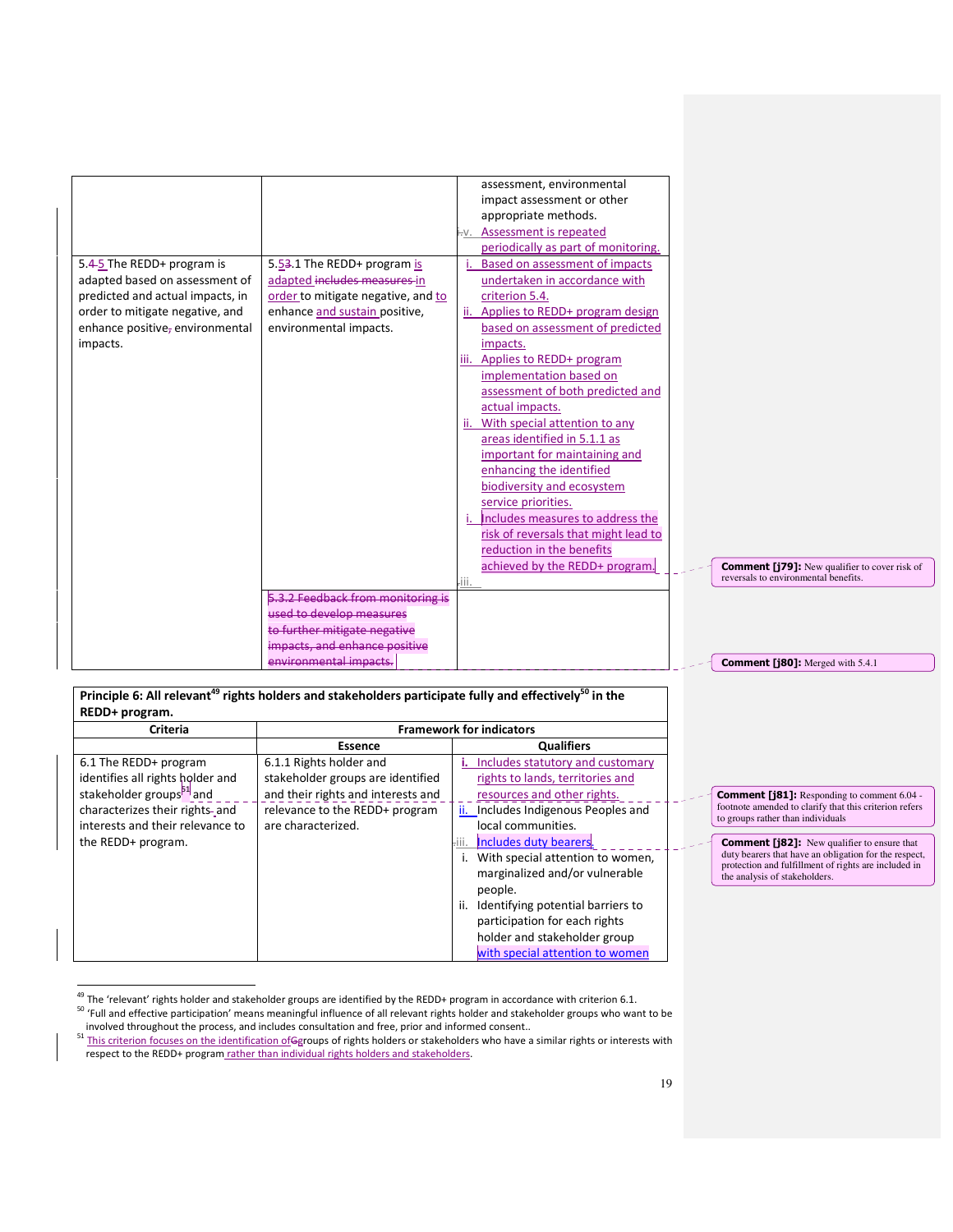|                                                                                                                                                             |                                                                                                                                                                       | and marginalized and/or<br>vulnerable groups.                                                                                                                                                                                                                                  | <b>Comment [j83]:</b> Added to ensure that women<br>participate fully and effectively.                                                                                                                |
|-------------------------------------------------------------------------------------------------------------------------------------------------------------|-----------------------------------------------------------------------------------------------------------------------------------------------------------------------|--------------------------------------------------------------------------------------------------------------------------------------------------------------------------------------------------------------------------------------------------------------------------------|-------------------------------------------------------------------------------------------------------------------------------------------------------------------------------------------------------|
|                                                                                                                                                             | 6.1.2 There is a procedure to<br>enable any interested party to<br>apply to be considered a relevant<br>rights holder or stakeholder.                                 | <i>i.</i> Relevance is based on their rights<br>and interests related to REDD+<br>program.<br>i-ii. The procedure is transparent,<br>impartial, safe and accessible for<br>all relevant stakeholders, with<br>special attention to women and<br>marginalized and/or vulnerable |                                                                                                                                                                                                       |
| 6.2 All relevant rights holder<br>and stakeholder groups that<br>want to be involved in REDD+<br>program design <sup>52</sup> ,                             | 6.2.1 A process and institutional<br>structure for full and effective<br>participation are established and<br>functional.                                             | people.<br>i. Applies to all relevant rights<br>holder and stakeholder groups.<br>ii. Applies to REDD+ program<br>design, implementation and                                                                                                                                   | <b>Comment [j84]:</b> Addition of a new qualifier to<br>ensure that all can access the procedure. New<br>formulation transparent, impartial, safe and<br>accessible used for similar processes in P6. |
| implementation $53$ , monitoring<br>and evaluation are fully<br>involved through culturally<br>appropriate gender sensitive<br>and effective participation. |                                                                                                                                                                       | evaluation.<br>iii. With special attention to 6.2.2<br>women and Mmarginalized<br>and/or vulnerable people.-are<br>effectively represented.                                                                                                                                    | <b>Comment [j85]:</b> In each case where information<br>or processes should be culturally appropriate,<br>'gender sensitive' has been added.                                                          |
|                                                                                                                                                             |                                                                                                                                                                       | iv. Developed and agreed with the<br>relevant rights holder and<br>stakeholder groups.<br>v. Taking account of statutory and<br>customary institutions and<br>practices.                                                                                                       | <b>Comment [j86]:</b> New qualifiers from merging                                                                                                                                                     |
|                                                                                                                                                             | <del>6.2.2 Marginalized and/or</del><br><del>vulnerable people are</del><br>represented.                                                                              | ii⊹vi.<br>i. Including women.                                                                                                                                                                                                                                                  | with $6.2.7$                                                                                                                                                                                          |
|                                                                                                                                                             | 6.2.3 Consultations use socially<br>and culturally appropriate<br>approaches.                                                                                         | i. Approaches are tailored to the<br>local context.<br>ii. Consultations are conducted at<br>mutually agreed locations.<br>iiii. Consultations are gender<br>sensitive.                                                                                                        |                                                                                                                                                                                                       |
|                                                                                                                                                             | 6.2.4 All relevant levels of<br>government are involved in the<br>REDD+ program.<br>6.2.5 The REDD+ program design                                                    | i. Roles and responsibilities are<br>clearly defined.<br>i. Through full and effective                                                                                                                                                                                         |                                                                                                                                                                                                       |
|                                                                                                                                                             | and implementation is adapted in<br>response to rights holder and<br>stakeholder participation.<br>6.2.6 Sufficient resources are<br>available for full and effective | participation in design,<br>implementation and evaluation<br>of the program.                                                                                                                                                                                                   | <b>Comment [187]:</b> Responding to comment $6.26$ –<br>why only here and not for other elements?<br>Removed this indicator because it is a precondition                                              |
|                                                                                                                                                             | participation of relevant rights<br>holders and stakeholders.<br>6.2.7 The participation processes<br>employed by the REDD+ program<br>are developed and agreed with  | <b>Taking account of statutory and</b><br>customary institutions and<br>practices.                                                                                                                                                                                             | for 6.2.1                                                                                                                                                                                             |

 $52$  Including the development of land use and forest management plans related to the REDD+ program.

 $\overline{a}$ 

<sup>53</sup> 'Implementation' is understood to include on-going planning/decision-making as well as the implementation of the activities.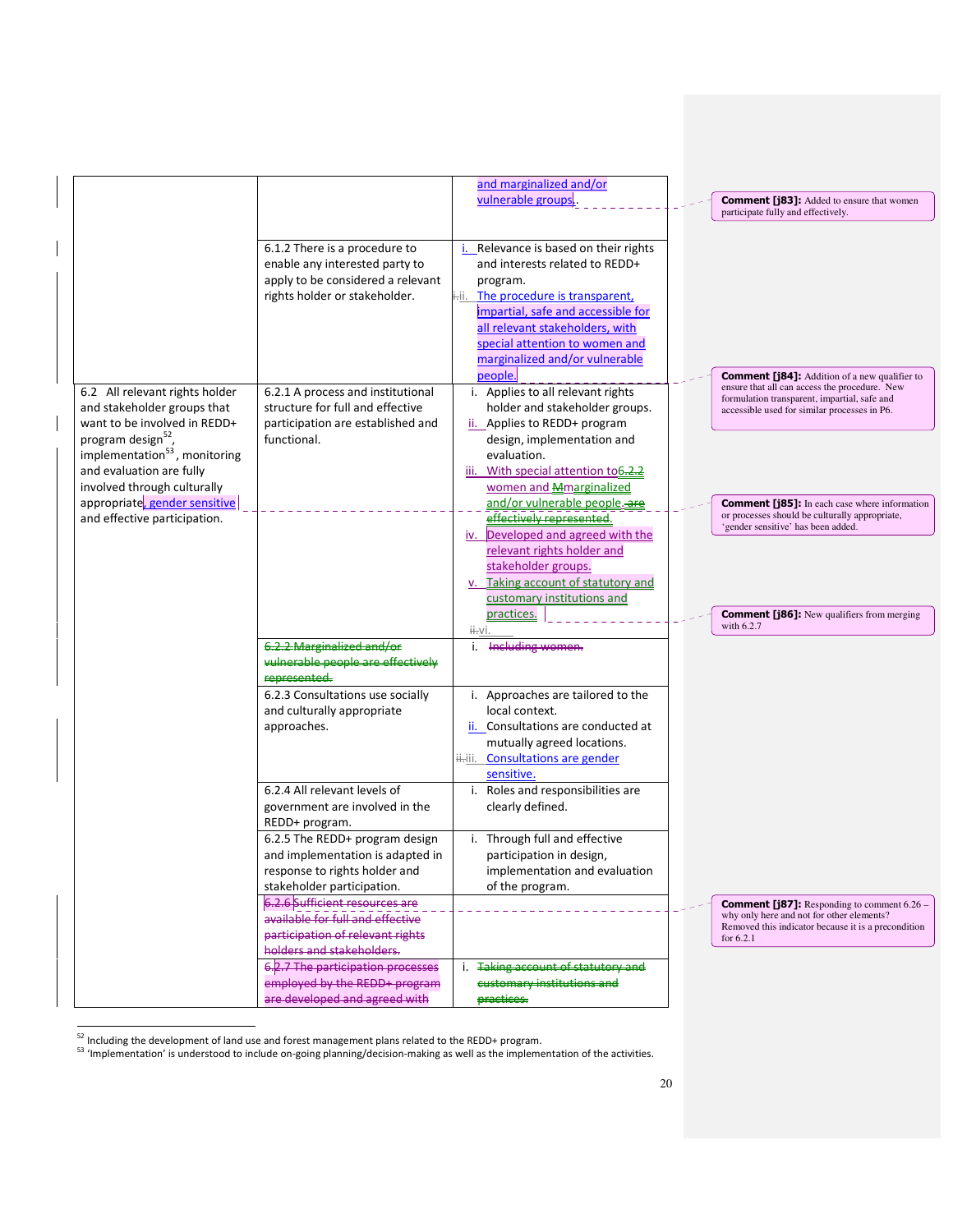| the relevant rights holder and<br>stakeholder groups.<br><b>Comment [j88]:</b> Merged to become a Qualifier<br>for 6.2.1<br>6.2.8 Rights holder and<br>With special attention to the<br>stakeholder groups select their<br>participation of women and<br>vulnerable and/or marginalized<br>own representatives.<br>people in the selection of<br>representatives.<br>The selection procedure is<br>transparent, impartial, safe and<br>accessible for all relevant<br>stakeholders.<br>6.2.9 Rights holder and<br>i. Representatives inform the<br>stakeholder group<br>people they represent about how<br>representatives involve and are<br>the REDD+ program could<br>potentially affect them, facilitating<br>accountable to the people they<br>discussion and feedback.<br>represent.<br>6.3 Design, implementation,<br>6.3.1 The REDD + program builds<br>Ensuring that customary<br>monitoring and evaluation of<br>on, respects, supports and<br>institutions and practices are not<br>protects Tthe decision-making<br>undermined.<br>the The REDD+ program builds<br><b>Comment [j89]:</b> Removed phrase to make the<br>sentence stronger and link more clearly with<br>structures and processes of<br><b>Ensuring that institutions and</b><br>on, respects, supports and<br><b>UNFCCC</b> text<br>Indigenous Peoples and local<br>practices of women and<br>protects rights holders' and<br>marginalized and/or vulnerable<br>communities.-are recognized,<br>stakeholders' traditional and<br>groups are not undermined<br>respected, supported and<br><b>Comment [j91]:</b> Institutions and practices of<br>other knowledge, skills,<br>women and other groups may be easily undermined<br>protected.<br>institutions and management<br>and should also be protected.<br>6-3-2 Traditional and other<br>systems including those of<br>knowledge, skills and<br>Indigenous Peoples and local<br><b>Comment [j90]:</b> Responding to comment 6.02-<br>management systems of<br>proposed adding institutions<br>communities.<br>relevance to the REDD+ program<br>are identified.<br><b>Comment [j92]:</b> Merged with 6.3.3<br>6.3.3-2 The REDD+ program<br>Applies to planningdesign,<br>i.<br><b>Comment [j93]:</b> Responding to comment 6.31<br>is this needed if also in the criterion. Yes, it is<br>identifies, builds on, respects and<br>implementation, monitoring and<br>needed and should be consistent with the criterion<br>supports relevant traditional and<br>evaluation of the REDD+ program.<br>other knowledge, skills and<br>management systems.<br>i. In accordance with relevant<br>6.3.4-3 Free, prior and informed<br>consent is obtained for any use of<br>international standards including<br>the Akwé: Kon guidelines of the<br>traditional knowledge,<br><b>Comment [j94]:</b> Responding to comment 6.33 -<br>specific reference to Akwe Kon guidelines<br>Convention on Biological<br>innovations and practices of<br>Indigenous Peoples and local<br>Diversity. |
|----------------------------------------------------------------------------------------------------------------------------------------------------------------------------------------------------------------------------------------------------------------------------------------------------------------------------------------------------------------------------------------------------------------------------------------------------------------------------------------------------------------------------------------------------------------------------------------------------------------------------------------------------------------------------------------------------------------------------------------------------------------------------------------------------------------------------------------------------------------------------------------------------------------------------------------------------------------------------------------------------------------------------------------------------------------------------------------------------------------------------------------------------------------------------------------------------------------------------------------------------------------------------------------------------------------------------------------------------------------------------------------------------------------------------------------------------------------------------------------------------------------------------------------------------------------------------------------------------------------------------------------------------------------------------------------------------------------------------------------------------------------------------------------------------------------------------------------------------------------------------------------------------------------------------------------------------------------------------------------------------------------------------------------------------------------------------------------------------------------------------------------------------------------------------------------------------------------------------------------------------------------------------------------------------------------------------------------------------------------------------------------------------------------------------------------------------------------------------------------------------------------------------------------------------------------------------------------------------------------------------------------------------------------------------------------------------------------------------------------------------------------------------------------------------------------------------------------------------------------------------------------------------------------------------------------------------------------------------------------------------------------|
|                                                                                                                                                                                                                                                                                                                                                                                                                                                                                                                                                                                                                                                                                                                                                                                                                                                                                                                                                                                                                                                                                                                                                                                                                                                                                                                                                                                                                                                                                                                                                                                                                                                                                                                                                                                                                                                                                                                                                                                                                                                                                                                                                                                                                                                                                                                                                                                                                                                                                                                                                                                                                                                                                                                                                                                                                                                                                                                                                                                                                |
|                                                                                                                                                                                                                                                                                                                                                                                                                                                                                                                                                                                                                                                                                                                                                                                                                                                                                                                                                                                                                                                                                                                                                                                                                                                                                                                                                                                                                                                                                                                                                                                                                                                                                                                                                                                                                                                                                                                                                                                                                                                                                                                                                                                                                                                                                                                                                                                                                                                                                                                                                                                                                                                                                                                                                                                                                                                                                                                                                                                                                |
|                                                                                                                                                                                                                                                                                                                                                                                                                                                                                                                                                                                                                                                                                                                                                                                                                                                                                                                                                                                                                                                                                                                                                                                                                                                                                                                                                                                                                                                                                                                                                                                                                                                                                                                                                                                                                                                                                                                                                                                                                                                                                                                                                                                                                                                                                                                                                                                                                                                                                                                                                                                                                                                                                                                                                                                                                                                                                                                                                                                                                |
|                                                                                                                                                                                                                                                                                                                                                                                                                                                                                                                                                                                                                                                                                                                                                                                                                                                                                                                                                                                                                                                                                                                                                                                                                                                                                                                                                                                                                                                                                                                                                                                                                                                                                                                                                                                                                                                                                                                                                                                                                                                                                                                                                                                                                                                                                                                                                                                                                                                                                                                                                                                                                                                                                                                                                                                                                                                                                                                                                                                                                |
|                                                                                                                                                                                                                                                                                                                                                                                                                                                                                                                                                                                                                                                                                                                                                                                                                                                                                                                                                                                                                                                                                                                                                                                                                                                                                                                                                                                                                                                                                                                                                                                                                                                                                                                                                                                                                                                                                                                                                                                                                                                                                                                                                                                                                                                                                                                                                                                                                                                                                                                                                                                                                                                                                                                                                                                                                                                                                                                                                                                                                |
|                                                                                                                                                                                                                                                                                                                                                                                                                                                                                                                                                                                                                                                                                                                                                                                                                                                                                                                                                                                                                                                                                                                                                                                                                                                                                                                                                                                                                                                                                                                                                                                                                                                                                                                                                                                                                                                                                                                                                                                                                                                                                                                                                                                                                                                                                                                                                                                                                                                                                                                                                                                                                                                                                                                                                                                                                                                                                                                                                                                                                |
|                                                                                                                                                                                                                                                                                                                                                                                                                                                                                                                                                                                                                                                                                                                                                                                                                                                                                                                                                                                                                                                                                                                                                                                                                                                                                                                                                                                                                                                                                                                                                                                                                                                                                                                                                                                                                                                                                                                                                                                                                                                                                                                                                                                                                                                                                                                                                                                                                                                                                                                                                                                                                                                                                                                                                                                                                                                                                                                                                                                                                |
|                                                                                                                                                                                                                                                                                                                                                                                                                                                                                                                                                                                                                                                                                                                                                                                                                                                                                                                                                                                                                                                                                                                                                                                                                                                                                                                                                                                                                                                                                                                                                                                                                                                                                                                                                                                                                                                                                                                                                                                                                                                                                                                                                                                                                                                                                                                                                                                                                                                                                                                                                                                                                                                                                                                                                                                                                                                                                                                                                                                                                |
|                                                                                                                                                                                                                                                                                                                                                                                                                                                                                                                                                                                                                                                                                                                                                                                                                                                                                                                                                                                                                                                                                                                                                                                                                                                                                                                                                                                                                                                                                                                                                                                                                                                                                                                                                                                                                                                                                                                                                                                                                                                                                                                                                                                                                                                                                                                                                                                                                                                                                                                                                                                                                                                                                                                                                                                                                                                                                                                                                                                                                |
|                                                                                                                                                                                                                                                                                                                                                                                                                                                                                                                                                                                                                                                                                                                                                                                                                                                                                                                                                                                                                                                                                                                                                                                                                                                                                                                                                                                                                                                                                                                                                                                                                                                                                                                                                                                                                                                                                                                                                                                                                                                                                                                                                                                                                                                                                                                                                                                                                                                                                                                                                                                                                                                                                                                                                                                                                                                                                                                                                                                                                |
|                                                                                                                                                                                                                                                                                                                                                                                                                                                                                                                                                                                                                                                                                                                                                                                                                                                                                                                                                                                                                                                                                                                                                                                                                                                                                                                                                                                                                                                                                                                                                                                                                                                                                                                                                                                                                                                                                                                                                                                                                                                                                                                                                                                                                                                                                                                                                                                                                                                                                                                                                                                                                                                                                                                                                                                                                                                                                                                                                                                                                |
|                                                                                                                                                                                                                                                                                                                                                                                                                                                                                                                                                                                                                                                                                                                                                                                                                                                                                                                                                                                                                                                                                                                                                                                                                                                                                                                                                                                                                                                                                                                                                                                                                                                                                                                                                                                                                                                                                                                                                                                                                                                                                                                                                                                                                                                                                                                                                                                                                                                                                                                                                                                                                                                                                                                                                                                                                                                                                                                                                                                                                |
|                                                                                                                                                                                                                                                                                                                                                                                                                                                                                                                                                                                                                                                                                                                                                                                                                                                                                                                                                                                                                                                                                                                                                                                                                                                                                                                                                                                                                                                                                                                                                                                                                                                                                                                                                                                                                                                                                                                                                                                                                                                                                                                                                                                                                                                                                                                                                                                                                                                                                                                                                                                                                                                                                                                                                                                                                                                                                                                                                                                                                |
|                                                                                                                                                                                                                                                                                                                                                                                                                                                                                                                                                                                                                                                                                                                                                                                                                                                                                                                                                                                                                                                                                                                                                                                                                                                                                                                                                                                                                                                                                                                                                                                                                                                                                                                                                                                                                                                                                                                                                                                                                                                                                                                                                                                                                                                                                                                                                                                                                                                                                                                                                                                                                                                                                                                                                                                                                                                                                                                                                                                                                |
|                                                                                                                                                                                                                                                                                                                                                                                                                                                                                                                                                                                                                                                                                                                                                                                                                                                                                                                                                                                                                                                                                                                                                                                                                                                                                                                                                                                                                                                                                                                                                                                                                                                                                                                                                                                                                                                                                                                                                                                                                                                                                                                                                                                                                                                                                                                                                                                                                                                                                                                                                                                                                                                                                                                                                                                                                                                                                                                                                                                                                |
|                                                                                                                                                                                                                                                                                                                                                                                                                                                                                                                                                                                                                                                                                                                                                                                                                                                                                                                                                                                                                                                                                                                                                                                                                                                                                                                                                                                                                                                                                                                                                                                                                                                                                                                                                                                                                                                                                                                                                                                                                                                                                                                                                                                                                                                                                                                                                                                                                                                                                                                                                                                                                                                                                                                                                                                                                                                                                                                                                                                                                |
|                                                                                                                                                                                                                                                                                                                                                                                                                                                                                                                                                                                                                                                                                                                                                                                                                                                                                                                                                                                                                                                                                                                                                                                                                                                                                                                                                                                                                                                                                                                                                                                                                                                                                                                                                                                                                                                                                                                                                                                                                                                                                                                                                                                                                                                                                                                                                                                                                                                                                                                                                                                                                                                                                                                                                                                                                                                                                                                                                                                                                |
|                                                                                                                                                                                                                                                                                                                                                                                                                                                                                                                                                                                                                                                                                                                                                                                                                                                                                                                                                                                                                                                                                                                                                                                                                                                                                                                                                                                                                                                                                                                                                                                                                                                                                                                                                                                                                                                                                                                                                                                                                                                                                                                                                                                                                                                                                                                                                                                                                                                                                                                                                                                                                                                                                                                                                                                                                                                                                                                                                                                                                |
|                                                                                                                                                                                                                                                                                                                                                                                                                                                                                                                                                                                                                                                                                                                                                                                                                                                                                                                                                                                                                                                                                                                                                                                                                                                                                                                                                                                                                                                                                                                                                                                                                                                                                                                                                                                                                                                                                                                                                                                                                                                                                                                                                                                                                                                                                                                                                                                                                                                                                                                                                                                                                                                                                                                                                                                                                                                                                                                                                                                                                |
|                                                                                                                                                                                                                                                                                                                                                                                                                                                                                                                                                                                                                                                                                                                                                                                                                                                                                                                                                                                                                                                                                                                                                                                                                                                                                                                                                                                                                                                                                                                                                                                                                                                                                                                                                                                                                                                                                                                                                                                                                                                                                                                                                                                                                                                                                                                                                                                                                                                                                                                                                                                                                                                                                                                                                                                                                                                                                                                                                                                                                |
|                                                                                                                                                                                                                                                                                                                                                                                                                                                                                                                                                                                                                                                                                                                                                                                                                                                                                                                                                                                                                                                                                                                                                                                                                                                                                                                                                                                                                                                                                                                                                                                                                                                                                                                                                                                                                                                                                                                                                                                                                                                                                                                                                                                                                                                                                                                                                                                                                                                                                                                                                                                                                                                                                                                                                                                                                                                                                                                                                                                                                |
|                                                                                                                                                                                                                                                                                                                                                                                                                                                                                                                                                                                                                                                                                                                                                                                                                                                                                                                                                                                                                                                                                                                                                                                                                                                                                                                                                                                                                                                                                                                                                                                                                                                                                                                                                                                                                                                                                                                                                                                                                                                                                                                                                                                                                                                                                                                                                                                                                                                                                                                                                                                                                                                                                                                                                                                                                                                                                                                                                                                                                |
|                                                                                                                                                                                                                                                                                                                                                                                                                                                                                                                                                                                                                                                                                                                                                                                                                                                                                                                                                                                                                                                                                                                                                                                                                                                                                                                                                                                                                                                                                                                                                                                                                                                                                                                                                                                                                                                                                                                                                                                                                                                                                                                                                                                                                                                                                                                                                                                                                                                                                                                                                                                                                                                                                                                                                                                                                                                                                                                                                                                                                |
|                                                                                                                                                                                                                                                                                                                                                                                                                                                                                                                                                                                                                                                                                                                                                                                                                                                                                                                                                                                                                                                                                                                                                                                                                                                                                                                                                                                                                                                                                                                                                                                                                                                                                                                                                                                                                                                                                                                                                                                                                                                                                                                                                                                                                                                                                                                                                                                                                                                                                                                                                                                                                                                                                                                                                                                                                                                                                                                                                                                                                |
|                                                                                                                                                                                                                                                                                                                                                                                                                                                                                                                                                                                                                                                                                                                                                                                                                                                                                                                                                                                                                                                                                                                                                                                                                                                                                                                                                                                                                                                                                                                                                                                                                                                                                                                                                                                                                                                                                                                                                                                                                                                                                                                                                                                                                                                                                                                                                                                                                                                                                                                                                                                                                                                                                                                                                                                                                                                                                                                                                                                                                |
|                                                                                                                                                                                                                                                                                                                                                                                                                                                                                                                                                                                                                                                                                                                                                                                                                                                                                                                                                                                                                                                                                                                                                                                                                                                                                                                                                                                                                                                                                                                                                                                                                                                                                                                                                                                                                                                                                                                                                                                                                                                                                                                                                                                                                                                                                                                                                                                                                                                                                                                                                                                                                                                                                                                                                                                                                                                                                                                                                                                                                |
|                                                                                                                                                                                                                                                                                                                                                                                                                                                                                                                                                                                                                                                                                                                                                                                                                                                                                                                                                                                                                                                                                                                                                                                                                                                                                                                                                                                                                                                                                                                                                                                                                                                                                                                                                                                                                                                                                                                                                                                                                                                                                                                                                                                                                                                                                                                                                                                                                                                                                                                                                                                                                                                                                                                                                                                                                                                                                                                                                                                                                |
|                                                                                                                                                                                                                                                                                                                                                                                                                                                                                                                                                                                                                                                                                                                                                                                                                                                                                                                                                                                                                                                                                                                                                                                                                                                                                                                                                                                                                                                                                                                                                                                                                                                                                                                                                                                                                                                                                                                                                                                                                                                                                                                                                                                                                                                                                                                                                                                                                                                                                                                                                                                                                                                                                                                                                                                                                                                                                                                                                                                                                |
|                                                                                                                                                                                                                                                                                                                                                                                                                                                                                                                                                                                                                                                                                                                                                                                                                                                                                                                                                                                                                                                                                                                                                                                                                                                                                                                                                                                                                                                                                                                                                                                                                                                                                                                                                                                                                                                                                                                                                                                                                                                                                                                                                                                                                                                                                                                                                                                                                                                                                                                                                                                                                                                                                                                                                                                                                                                                                                                                                                                                                |
|                                                                                                                                                                                                                                                                                                                                                                                                                                                                                                                                                                                                                                                                                                                                                                                                                                                                                                                                                                                                                                                                                                                                                                                                                                                                                                                                                                                                                                                                                                                                                                                                                                                                                                                                                                                                                                                                                                                                                                                                                                                                                                                                                                                                                                                                                                                                                                                                                                                                                                                                                                                                                                                                                                                                                                                                                                                                                                                                                                                                                |
|                                                                                                                                                                                                                                                                                                                                                                                                                                                                                                                                                                                                                                                                                                                                                                                                                                                                                                                                                                                                                                                                                                                                                                                                                                                                                                                                                                                                                                                                                                                                                                                                                                                                                                                                                                                                                                                                                                                                                                                                                                                                                                                                                                                                                                                                                                                                                                                                                                                                                                                                                                                                                                                                                                                                                                                                                                                                                                                                                                                                                |
|                                                                                                                                                                                                                                                                                                                                                                                                                                                                                                                                                                                                                                                                                                                                                                                                                                                                                                                                                                                                                                                                                                                                                                                                                                                                                                                                                                                                                                                                                                                                                                                                                                                                                                                                                                                                                                                                                                                                                                                                                                                                                                                                                                                                                                                                                                                                                                                                                                                                                                                                                                                                                                                                                                                                                                                                                                                                                                                                                                                                                |
|                                                                                                                                                                                                                                                                                                                                                                                                                                                                                                                                                                                                                                                                                                                                                                                                                                                                                                                                                                                                                                                                                                                                                                                                                                                                                                                                                                                                                                                                                                                                                                                                                                                                                                                                                                                                                                                                                                                                                                                                                                                                                                                                                                                                                                                                                                                                                                                                                                                                                                                                                                                                                                                                                                                                                                                                                                                                                                                                                                                                                |
|                                                                                                                                                                                                                                                                                                                                                                                                                                                                                                                                                                                                                                                                                                                                                                                                                                                                                                                                                                                                                                                                                                                                                                                                                                                                                                                                                                                                                                                                                                                                                                                                                                                                                                                                                                                                                                                                                                                                                                                                                                                                                                                                                                                                                                                                                                                                                                                                                                                                                                                                                                                                                                                                                                                                                                                                                                                                                                                                                                                                                |
|                                                                                                                                                                                                                                                                                                                                                                                                                                                                                                                                                                                                                                                                                                                                                                                                                                                                                                                                                                                                                                                                                                                                                                                                                                                                                                                                                                                                                                                                                                                                                                                                                                                                                                                                                                                                                                                                                                                                                                                                                                                                                                                                                                                                                                                                                                                                                                                                                                                                                                                                                                                                                                                                                                                                                                                                                                                                                                                                                                                                                |
|                                                                                                                                                                                                                                                                                                                                                                                                                                                                                                                                                                                                                                                                                                                                                                                                                                                                                                                                                                                                                                                                                                                                                                                                                                                                                                                                                                                                                                                                                                                                                                                                                                                                                                                                                                                                                                                                                                                                                                                                                                                                                                                                                                                                                                                                                                                                                                                                                                                                                                                                                                                                                                                                                                                                                                                                                                                                                                                                                                                                                |
|                                                                                                                                                                                                                                                                                                                                                                                                                                                                                                                                                                                                                                                                                                                                                                                                                                                                                                                                                                                                                                                                                                                                                                                                                                                                                                                                                                                                                                                                                                                                                                                                                                                                                                                                                                                                                                                                                                                                                                                                                                                                                                                                                                                                                                                                                                                                                                                                                                                                                                                                                                                                                                                                                                                                                                                                                                                                                                                                                                                                                |
|                                                                                                                                                                                                                                                                                                                                                                                                                                                                                                                                                                                                                                                                                                                                                                                                                                                                                                                                                                                                                                                                                                                                                                                                                                                                                                                                                                                                                                                                                                                                                                                                                                                                                                                                                                                                                                                                                                                                                                                                                                                                                                                                                                                                                                                                                                                                                                                                                                                                                                                                                                                                                                                                                                                                                                                                                                                                                                                                                                                                                |
| The process for obtaining free,<br>communities.<br>ii.                                                                                                                                                                                                                                                                                                                                                                                                                                                                                                                                                                                                                                                                                                                                                                                                                                                                                                                                                                                                                                                                                                                                                                                                                                                                                                                                                                                                                                                                                                                                                                                                                                                                                                                                                                                                                                                                                                                                                                                                                                                                                                                                                                                                                                                                                                                                                                                                                                                                                                                                                                                                                                                                                                                                                                                                                                                                                                                                                         |
| prior and informed consents is:<br><b>Comment [j95]:</b> Using the key qualifiers for the                                                                                                                                                                                                                                                                                                                                                                                                                                                                                                                                                                                                                                                                                                                                                                                                                                                                                                                                                                                                                                                                                                                                                                                                                                                                                                                                                                                                                                                                                                                                                                                                                                                                                                                                                                                                                                                                                                                                                                                                                                                                                                                                                                                                                                                                                                                                                                                                                                                                                                                                                                                                                                                                                                                                                                                                                                                                                                                      |
| quality of the FPIC process from 1.3<br>a. transparent.                                                                                                                                                                                                                                                                                                                                                                                                                                                                                                                                                                                                                                                                                                                                                                                                                                                                                                                                                                                                                                                                                                                                                                                                                                                                                                                                                                                                                                                                                                                                                                                                                                                                                                                                                                                                                                                                                                                                                                                                                                                                                                                                                                                                                                                                                                                                                                                                                                                                                                                                                                                                                                                                                                                                                                                                                                                                                                                                                        |
| b. takes into account the views                                                                                                                                                                                                                                                                                                                                                                                                                                                                                                                                                                                                                                                                                                                                                                                                                                                                                                                                                                                                                                                                                                                                                                                                                                                                                                                                                                                                                                                                                                                                                                                                                                                                                                                                                                                                                                                                                                                                                                                                                                                                                                                                                                                                                                                                                                                                                                                                                                                                                                                                                                                                                                                                                                                                                                                                                                                                                                                                                                                |
| of all community members                                                                                                                                                                                                                                                                                                                                                                                                                                                                                                                                                                                                                                                                                                                                                                                                                                                                                                                                                                                                                                                                                                                                                                                                                                                                                                                                                                                                                                                                                                                                                                                                                                                                                                                                                                                                                                                                                                                                                                                                                                                                                                                                                                                                                                                                                                                                                                                                                                                                                                                                                                                                                                                                                                                                                                                                                                                                                                                                                                                       |
| including those of women                                                                                                                                                                                                                                                                                                                                                                                                                                                                                                                                                                                                                                                                                                                                                                                                                                                                                                                                                                                                                                                                                                                                                                                                                                                                                                                                                                                                                                                                                                                                                                                                                                                                                                                                                                                                                                                                                                                                                                                                                                                                                                                                                                                                                                                                                                                                                                                                                                                                                                                                                                                                                                                                                                                                                                                                                                                                                                                                                                                       |
| and of marginalized and/or                                                                                                                                                                                                                                                                                                                                                                                                                                                                                                                                                                                                                                                                                                                                                                                                                                                                                                                                                                                                                                                                                                                                                                                                                                                                                                                                                                                                                                                                                                                                                                                                                                                                                                                                                                                                                                                                                                                                                                                                                                                                                                                                                                                                                                                                                                                                                                                                                                                                                                                                                                                                                                                                                                                                                                                                                                                                                                                                                                                     |
| vulnerable people.<br>in accordance with relevant                                                                                                                                                                                                                                                                                                                                                                                                                                                                                                                                                                                                                                                                                                                                                                                                                                                                                                                                                                                                                                                                                                                                                                                                                                                                                                                                                                                                                                                                                                                                                                                                                                                                                                                                                                                                                                                                                                                                                                                                                                                                                                                                                                                                                                                                                                                                                                                                                                                                                                                                                                                                                                                                                                                                                                                                                                                                                                                                                              |
| customs, norms and                                                                                                                                                                                                                                                                                                                                                                                                                                                                                                                                                                                                                                                                                                                                                                                                                                                                                                                                                                                                                                                                                                                                                                                                                                                                                                                                                                                                                                                                                                                                                                                                                                                                                                                                                                                                                                                                                                                                                                                                                                                                                                                                                                                                                                                                                                                                                                                                                                                                                                                                                                                                                                                                                                                                                                                                                                                                                                                                                                                             |
| traditions.                                                                                                                                                                                                                                                                                                                                                                                                                                                                                                                                                                                                                                                                                                                                                                                                                                                                                                                                                                                                                                                                                                                                                                                                                                                                                                                                                                                                                                                                                                                                                                                                                                                                                                                                                                                                                                                                                                                                                                                                                                                                                                                                                                                                                                                                                                                                                                                                                                                                                                                                                                                                                                                                                                                                                                                                                                                                                                                                                                                                    |
| a.d. applies to each potential use                                                                                                                                                                                                                                                                                                                                                                                                                                                                                                                                                                                                                                                                                                                                                                                                                                                                                                                                                                                                                                                                                                                                                                                                                                                                                                                                                                                                                                                                                                                                                                                                                                                                                                                                                                                                                                                                                                                                                                                                                                                                                                                                                                                                                                                                                                                                                                                                                                                                                                                                                                                                                                                                                                                                                                                                                                                                                                                                                                             |
|                                                                                                                                                                                                                                                                                                                                                                                                                                                                                                                                                                                                                                                                                                                                                                                                                                                                                                                                                                                                                                                                                                                                                                                                                                                                                                                                                                                                                                                                                                                                                                                                                                                                                                                                                                                                                                                                                                                                                                                                                                                                                                                                                                                                                                                                                                                                                                                                                                                                                                                                                                                                                                                                                                                                                                                                                                                                                                                                                                                                                |
|                                                                                                                                                                                                                                                                                                                                                                                                                                                                                                                                                                                                                                                                                                                                                                                                                                                                                                                                                                                                                                                                                                                                                                                                                                                                                                                                                                                                                                                                                                                                                                                                                                                                                                                                                                                                                                                                                                                                                                                                                                                                                                                                                                                                                                                                                                                                                                                                                                                                                                                                                                                                                                                                                                                                                                                                                                                                                                                                                                                                                |
| throughout design and                                                                                                                                                                                                                                                                                                                                                                                                                                                                                                                                                                                                                                                                                                                                                                                                                                                                                                                                                                                                                                                                                                                                                                                                                                                                                                                                                                                                                                                                                                                                                                                                                                                                                                                                                                                                                                                                                                                                                                                                                                                                                                                                                                                                                                                                                                                                                                                                                                                                                                                                                                                                                                                                                                                                                                                                                                                                                                                                                                                          |
| implementation of the<br>REDD+ program.                                                                                                                                                                                                                                                                                                                                                                                                                                                                                                                                                                                                                                                                                                                                                                                                                                                                                                                                                                                                                                                                                                                                                                                                                                                                                                                                                                                                                                                                                                                                                                                                                                                                                                                                                                                                                                                                                                                                                                                                                                                                                                                                                                                                                                                                                                                                                                                                                                                                                                                                                                                                                                                                                                                                                                                                                                                                                                                                                                        |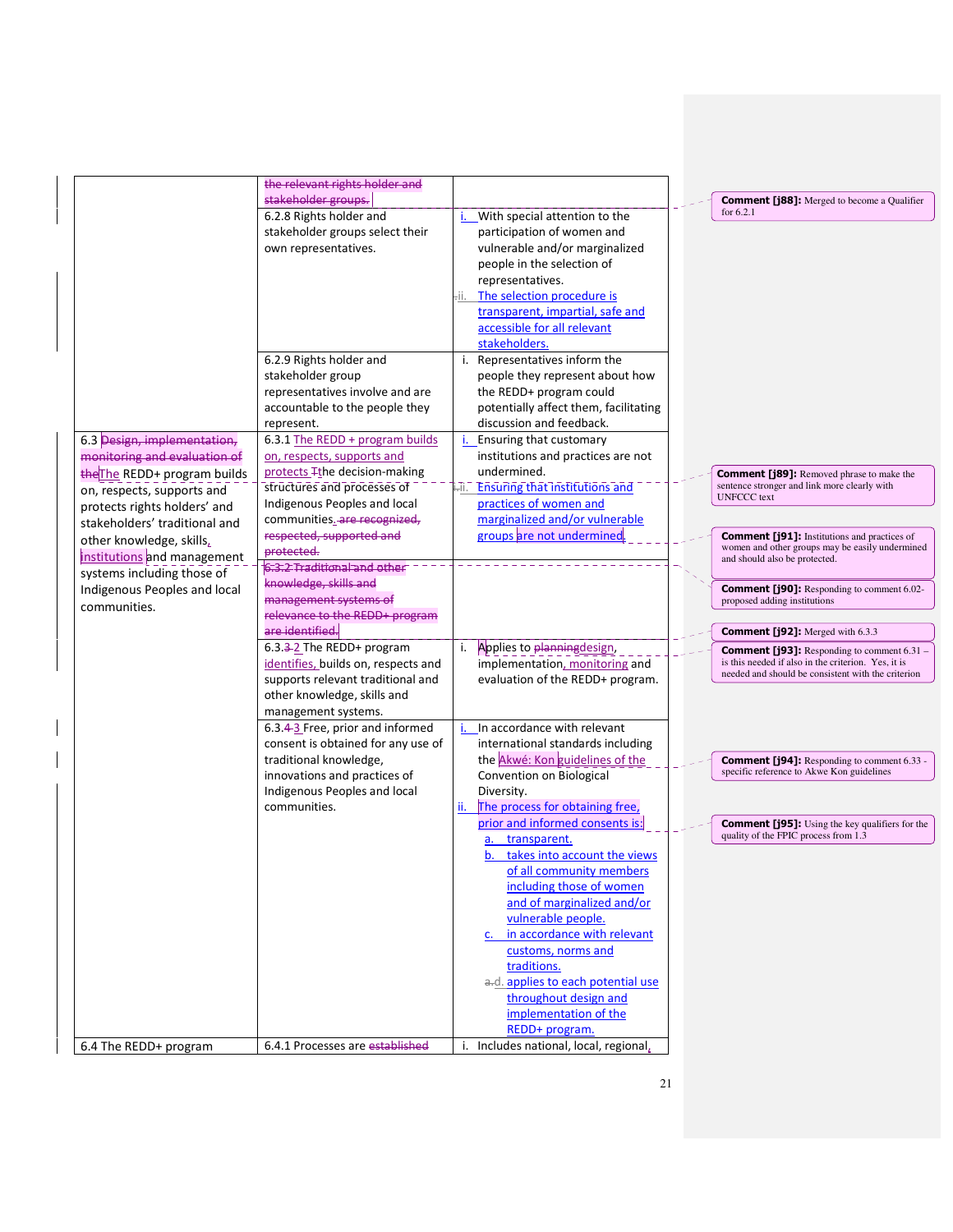| identifies and uses processes                             | identified and used to resolve                                | international and customary                                                                                                                                  |
|-----------------------------------------------------------|---------------------------------------------------------------|--------------------------------------------------------------------------------------------------------------------------------------------------------------|
| for effective resolution of                               | grievances and disputes related to                            | processes.                                                                                                                                                   |
| grievances and disputes                                   | the REDD+ program.                                            | ii. Includes grievances and disputes                                                                                                                         |
| relating to the design,                                   |                                                               | that arise during design,                                                                                                                                    |
| implementation and                                        |                                                               | implementation and evaluation of                                                                                                                             |
| evaluation of the REDD+                                   |                                                               | the REDD+ program.                                                                                                                                           |
| program, including disputes                               |                                                               | iii. Includes grievances and disputes                                                                                                                        |
| over rights to lands, territories                         |                                                               | over rights to lands, territories                                                                                                                            |
| and resources relating to the                             |                                                               | and resources and other rights<br><b>Comment [j96]:</b> Responding to comment 6.26-                                                                          |
| program.                                                  |                                                               | recommended adding other rights and freedoms that<br>relating to the REDD+ program.<br>may be violated by REDD+ program. Decided not                         |
|                                                           |                                                               | iv. Includes grievances and disputes<br>to use freedoms as not widely understood.                                                                            |
|                                                           |                                                               | related to benefit sharing.                                                                                                                                  |
|                                                           |                                                               | AV. Includes grievances and disputes                                                                                                                         |
|                                                           |                                                               | related to participation<br><b>Comment [j97]:</b> Responding to comment 6.37-<br>recommended including grievances related to                                 |
|                                                           |                                                               | -vi. The processes are transparent,<br>participaton.<br>impartial, safe and accessible,                                                                      |
|                                                           |                                                               | giving special attention to women                                                                                                                            |
|                                                           |                                                               | and marginalized and/or                                                                                                                                      |
|                                                           |                                                               | vulnerable groups.<br><b>Comment [AL98]:</b> Mirroring the process                                                                                           |
|                                                           |                                                               | indicator included in 6.1.2<br>i. Grievances are heard, responded                                                                                            |
|                                                           |                                                               | to and resolved within an agreed                                                                                                                             |
|                                                           |                                                               | time period, leading to redress                                                                                                                              |
|                                                           |                                                               | and remedy as appropriate-<br><b>Comment [j99]:</b> Responding to comments 6.35                                                                              |
|                                                           |                                                               | and 6.38- recommended including redress and<br>Includes grievances related to the                                                                            |
|                                                           |                                                               | remedy.<br>operational procedures of                                                                                                                         |
|                                                           |                                                               | relevant international agencies                                                                                                                              |
|                                                           |                                                               | and/or international treaties,                                                                                                                               |
|                                                           |                                                               | conventions or other instruments.                                                                                                                            |
|                                                           |                                                               | vii.                                                                                                                                                         |
|                                                           | 6.4.2 Rights holders and                                      | Ĥ.<br>Applies to grievance mechanisms                                                                                                                        |
|                                                           | stakeholders are informed about                               | at local, national, international                                                                                                                            |
|                                                           | and can access relevant grievance<br>mechanisms.              | levels and other relevant levels.<br>iii. Includes grievances related to the                                                                                 |
|                                                           |                                                               | <b>Comment [j100]:</b> Deleted because this is<br>_____________________<br><del>operational procedures of</del><br>addressed under 6.5.1 and 6.5.2 and 6.4.1 |
|                                                           |                                                               | <del>vant international age</del>                                                                                                                            |
|                                                           |                                                               | <u>ar international treaties</u>                                                                                                                             |
|                                                           |                                                               | conventions or other instruments.                                                                                                                            |
|                                                           |                                                               | iv. Ensuring that information is                                                                                                                             |
|                                                           |                                                               | provided in a form that they                                                                                                                                 |
|                                                           |                                                               | understand.                                                                                                                                                  |
|                                                           | 6.4.3-2 No activity is undertaken                             | i. Includes disputes over rights to                                                                                                                          |
|                                                           | by the REDD+ program that could                               | lands, territories and resources.                                                                                                                            |
|                                                           | prejudice the outcome of an                                   | ii. Includes disputes related to                                                                                                                             |
|                                                           | unresolved dispute related to the                             | benefit sharing.                                                                                                                                             |
|                                                           | program.                                                      | iii. Applies to the specific area or                                                                                                                         |
|                                                           |                                                               | activity affected by the dispute.                                                                                                                            |
| 6.5 The REDD+ program                                     | 6.5.1 Rights-holders and                                      | Information includes information<br>i.<br><b>Comment [j101]:</b> Responding to comment 6.44<br>-re worded 'The REDD+ program ensures that'                   |
| ensures that Rrights holders                              | stakeholders have access to<br>relevant information about the | about:<br>to ensure that the REDD+ program institutions,                                                                                                     |
| and stakeholders have the                                 | REDD+ program.                                                | a) REDD+ program design,<br>structures and mechanisms are responsible for<br>ensuring that the information is provided.<br>implementation and                |
| information that they need                                |                                                               | evaluation;                                                                                                                                                  |
| about the REDD+ program,                                  |                                                               | b) REDD+ program governance                                                                                                                                  |
| provided in a culturally<br>appropriate, gender sensitive |                                                               | structures and processes                                                                                                                                     |
| and timely way, and the                                   |                                                               | <b>Comment [j102]:</b> Included gender sensitive in<br>including opportunities to<br>addition to culturally appropriate as for 6.2                           |
|                                                           |                                                               | participate in decision-making,                                                                                                                              |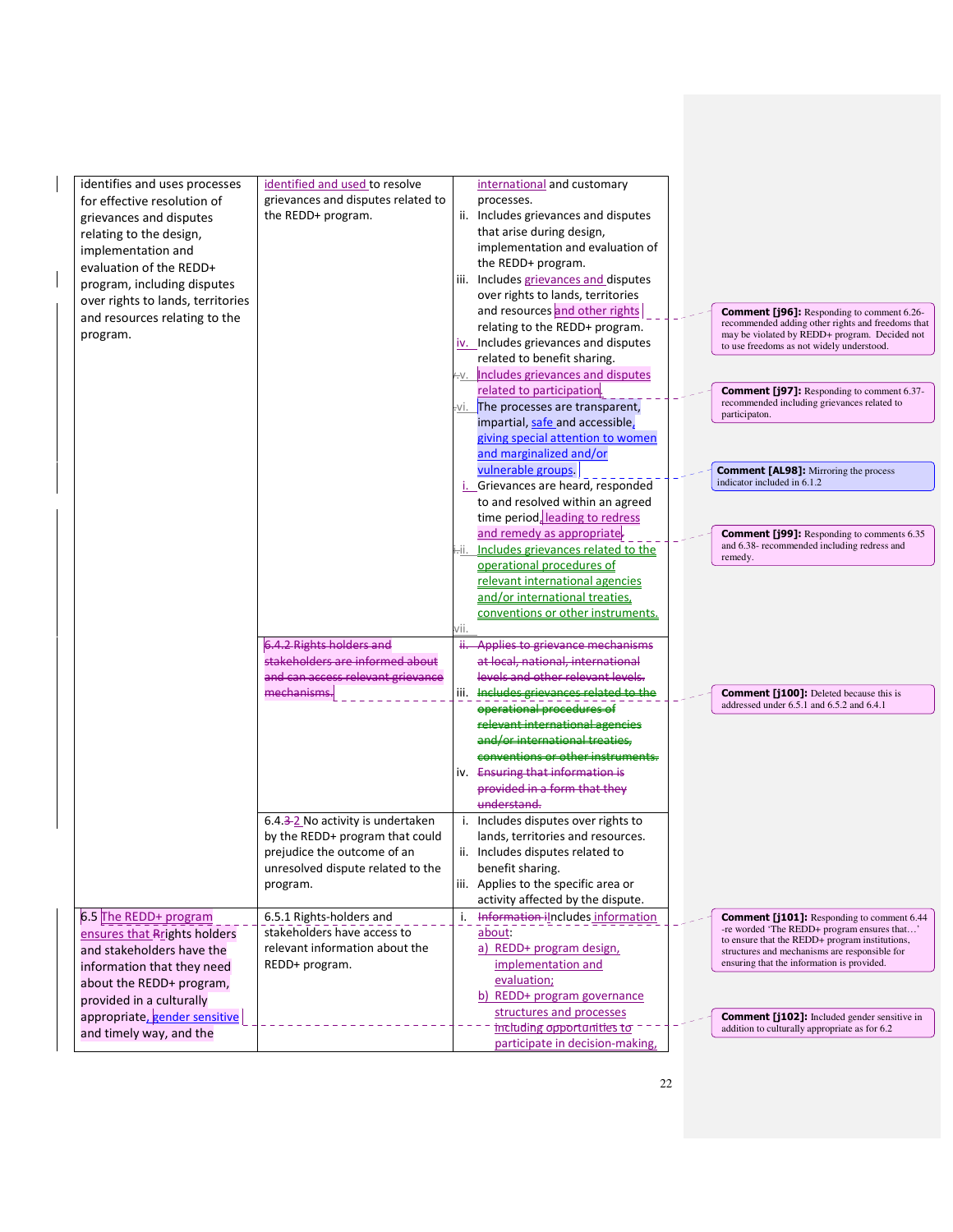| capacity to participate fully | and in design, analysis,                         |  |                                                                                                           |
|-------------------------------|--------------------------------------------------|--|-----------------------------------------------------------------------------------------------------------|
| and effectively in program    | monitoring and evaluation                        |  | <b>Comment [j104]:</b> Responding to comment                                                              |
| design, implementation and    | processes;                                       |  | 2.16- To cover all opportunities for participation                                                        |
| evaluation.                   | a) the results of monitoring and                 |  |                                                                                                           |
|                               | evaluation;                                      |  | <b>Comment [j103]:</b> Responding to comments                                                             |
|                               | b)c) potential assessment of                     |  | $6.41$ and $6.43$ - Do we need this as well as $4.3$ -                                                    |
|                               | predicted and actual impacts                     |  | adequate information available to the public? Yes<br>because this involved active dissemination to rights |
|                               | on rights holders and                            |  | holders and stakeholders.                                                                                 |
|                               | stakeholders related to social,                  |  |                                                                                                           |
|                               | cultural, environmental and                      |  |                                                                                                           |
|                               | economic social, cultural,                       |  |                                                                                                           |
|                               | economic and environmental                       |  |                                                                                                           |
|                               | risks and opportunitiesaspects                   |  | <b>Comment [j105]:</b> Rewordrd to align with 2.1                                                         |
|                               | and to human rights and rights                   |  | and $3.2$                                                                                                 |
|                               | to lands territories and                         |  |                                                                                                           |
|                               | resources;                                       |  |                                                                                                           |
|                               | d) assessment of predicted and                   |  |                                                                                                           |
|                               | actual impacts on biodiversity                   |  |                                                                                                           |
|                               | and ecosystem services;                          |  |                                                                                                           |
|                               | e) legal implications;                           |  |                                                                                                           |
|                               | d) REDD+ program governance                      |  |                                                                                                           |
|                               | structures and processes                         |  |                                                                                                           |
|                               | including opportunities to                       |  |                                                                                                           |
|                               | participate in decision-making                   |  |                                                                                                           |
|                               | processes;<br>e) the requirement for free, prior |  |                                                                                                           |
|                               | and informed consent;                            |  |                                                                                                           |
|                               | f) benefit-sharing including                     |  |                                                                                                           |
|                               | procedures and guidelines;                       |  |                                                                                                           |
|                               | e)g) grievance mechanisms at                     |  |                                                                                                           |
|                               | local, national, international                   |  |                                                                                                           |
|                               | and other relevant levels;                       |  |                                                                                                           |
|                               | h) relevant local and national                   |  |                                                                                                           |
|                               | laws and international treaties,                 |  |                                                                                                           |
|                               | conventions and other                            |  |                                                                                                           |
|                               | instruments, legal processes                     |  |                                                                                                           |
|                               | and implications and                             |  |                                                                                                           |
|                               | associated rights with special                   |  | <b>Comment [j106]:</b> Included provision of                                                              |
|                               | attention to rights of                           |  | information about rights for Indigenous Peoples,<br>women and for marginalized and/or vulnerable          |
|                               | <b>Indigenous Peoples, women</b>                 |  | people.                                                                                                   |
|                               | and marginalized and/or                          |  |                                                                                                           |
|                               | vulnerable people;;                              |  |                                                                                                           |
|                               | f)i) the global, national and local              |  |                                                                                                           |
|                               | context for the REDD+                            |  |                                                                                                           |
|                               | program.<br>ii. With special attention to women  |  |                                                                                                           |
|                               | and marginalized and/or                          |  |                                                                                                           |
|                               | vulnerable people.                               |  |                                                                                                           |
|                               | i-iii. Ensuring adequate time between            |  |                                                                                                           |
|                               | information dissemination and                    |  |                                                                                                           |
|                               | decision-making to enable rights                 |  |                                                                                                           |
|                               | holders and stakeholders to                      |  |                                                                                                           |
|                               | coordinate their response.                       |  |                                                                                                           |
|                               | i-iv. Rights holders and stakeholders            |  |                                                                                                           |
|                               | know what information is                         |  |                                                                                                           |
|                               |                                                  |  |                                                                                                           |

 $\mathbf{I}$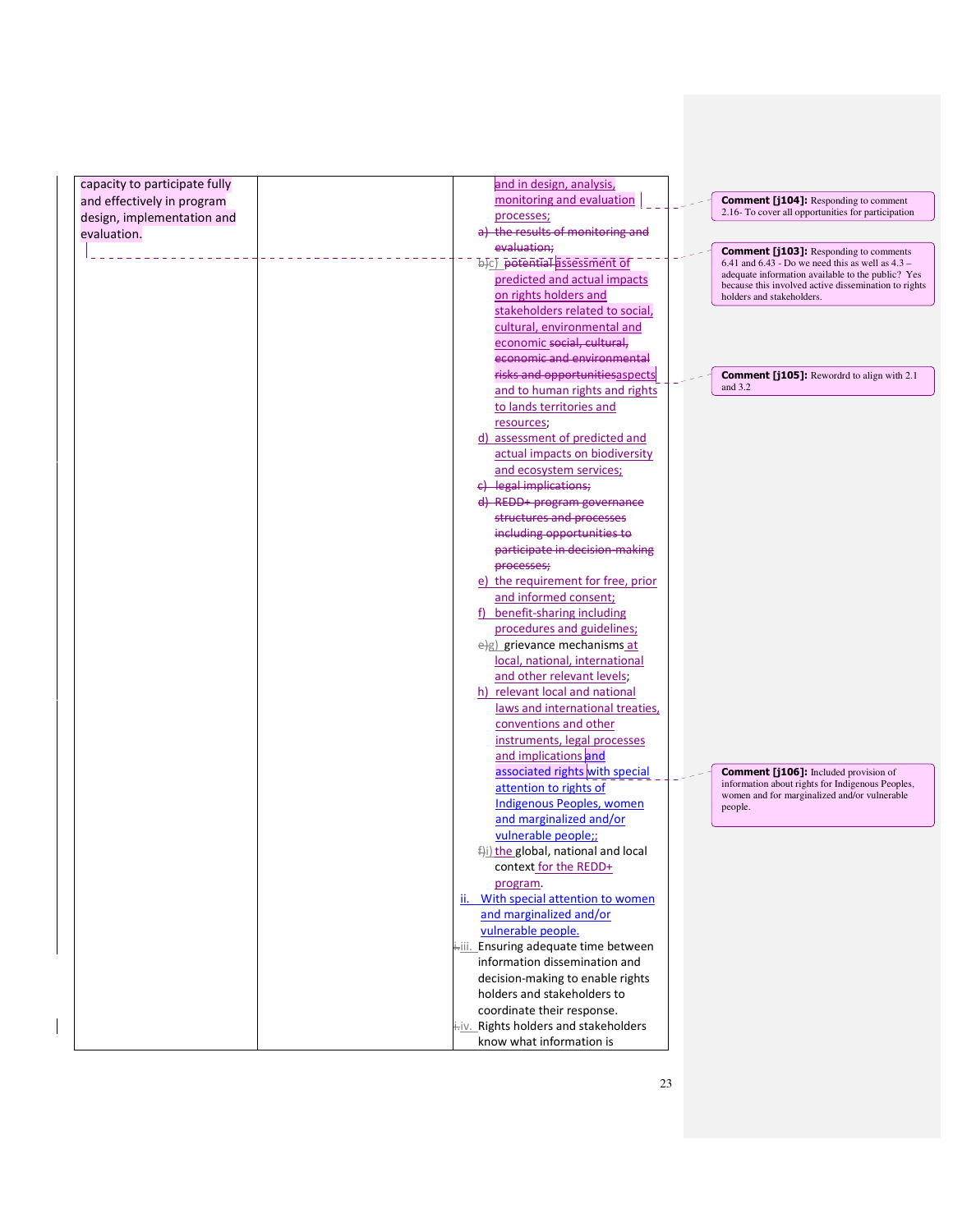|                                                                                                                                                                                 | 6.5.2 The most effective means of                                                                                                                                    | available about the REDD+<br>program and how to access it.<br>i. With special attention to                                                                                                                                                                                                                                                                                                                                                                                                                                                                                                |                                                                                                                                          |
|---------------------------------------------------------------------------------------------------------------------------------------------------------------------------------|----------------------------------------------------------------------------------------------------------------------------------------------------------------------|-------------------------------------------------------------------------------------------------------------------------------------------------------------------------------------------------------------------------------------------------------------------------------------------------------------------------------------------------------------------------------------------------------------------------------------------------------------------------------------------------------------------------------------------------------------------------------------------|------------------------------------------------------------------------------------------------------------------------------------------|
|                                                                                                                                                                                 | dissemination of information<br>about the REDD+ program are<br>identified and used for each<br>rights-holder and stakeholder<br>group.                               | Indigenous Peoples and local<br>communities, including women<br>and the most-vulnerable and/or<br>marginalized people among them.<br>ii. Ensuring that information is<br>provided in a form that they                                                                                                                                                                                                                                                                                                                                                                                     |                                                                                                                                          |
|                                                                                                                                                                                 | 6.5.3 Constraints to effective<br>participation are addressed<br>through capacity building.                                                                          | understand.<br>Applies to all relevant rights<br>holder and stakeholder groups.<br>ii. With special attention to<br><b>Indigenous Peoples and local</b><br>communities.<br>ilii. With special attention to women<br>and marginalized and/or<br>vulnerable groups.<br>iv. Capacity building is appropriate<br>and effective for the needs of the<br>groups concerned.<br>i-v. Includes capacity to use relevant<br>grievance mechanisms.<br>vi. Includes capacity to understand,<br>implement and monitor the free,<br>prior and informed consent and<br>legal requirements related to the |                                                                                                                                          |
|                                                                                                                                                                                 | 6.5.4 Rights holders and<br>stakeholders can access relevant<br>legal advice.                                                                                        | REDD+ program.<br>Including advice related to their<br>i.<br>rights.<br>i-ii. Including advice on relevant legal<br>processes of the REDD+ program,<br>and legal and financial                                                                                                                                                                                                                                                                                                                                                                                                            | <b>Comment [j107]:</b> This was a common message<br>among the three countries the for women to receive<br>information about their rights |
| 6.6 Rights holder and<br>stakeholder representatives<br>collect and disseminate all<br>relevant information about<br>the REDD+ program from and<br>to the people they represent | 6.6.1 A process is established to<br>ensure that rights holders and<br>stakeholders receive and supply<br>all relevant information through<br>their representatives. | implications of the program.                                                                                                                                                                                                                                                                                                                                                                                                                                                                                                                                                              | <b>Comment [j108]:</b> Deleted because the process<br>leads to 6.6.2 so don't need both indicators.                                      |
| in an appropriate and timely<br>way, respecting the time<br>needed for inclusive decision<br>making.                                                                            | 6.6.2 Rights holder and<br>stakeholder representatives<br>collect and disseminate all<br>relevant information from and<br>to the people they represent.              | i. With special attention to<br>women and marginalized<br>and/or vulnerable people.<br>Hii. Ensuring adequate time to<br>enable rights holders and<br>stakeholders to coordinate their<br>input.                                                                                                                                                                                                                                                                                                                                                                                          |                                                                                                                                          |

Principle 7: The REDD+ program complies with applicable local<sup>54</sup> and national laws and international treaties, conventions and other instruments.<sup>55</sup>

 $\overline{a}$ 

 $\mathsf{l}$ 

<sup>54</sup> Local laws include all legal norms given by organisms of government whose jurisdiction is less than the national level, such as departmental, municipal and customary norms including those of Indigenous Peoples.<br><sup>55</sup> Including, but not limited to, the Universal Declaration of Human Rights, the United Nations Framework Convention on Climate

Change, the Convention on Biological Diversity, the United Nations Declaration on the Rights of Indigenous Peoples, the

**Comment [j109]:** Responding to comment 7.05- Definition of local laws amended to explicitly include those of IPs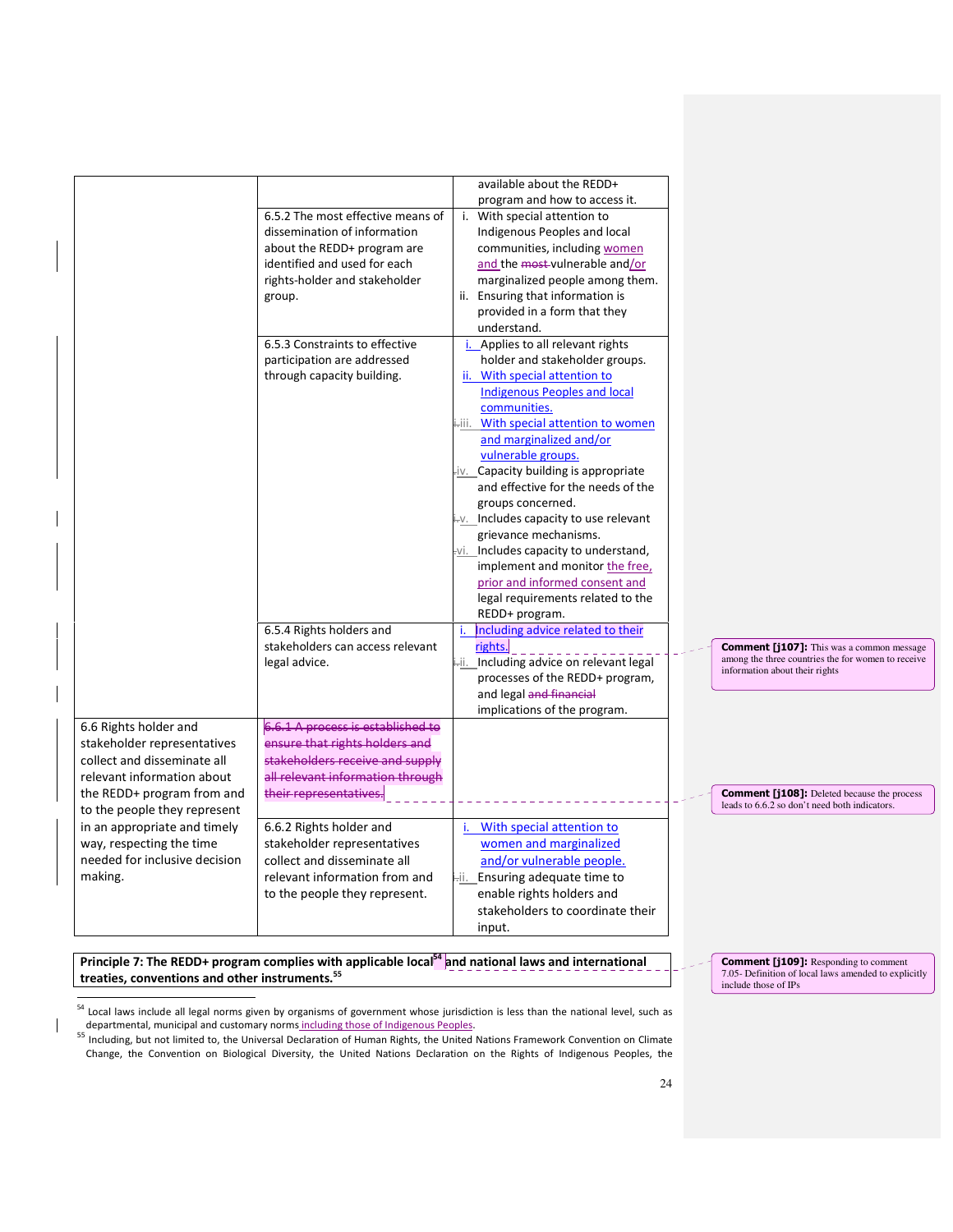| <b>Criteria</b>                                                                                                                                                                                               |                                                                                                                                                                                                                                                                                                       | <b>Framework for indicators</b>                                                                                                                                                                                                                                                                                                                                                                                         |                                                                                                                                                                                                                                                                                                    |
|---------------------------------------------------------------------------------------------------------------------------------------------------------------------------------------------------------------|-------------------------------------------------------------------------------------------------------------------------------------------------------------------------------------------------------------------------------------------------------------------------------------------------------|-------------------------------------------------------------------------------------------------------------------------------------------------------------------------------------------------------------------------------------------------------------------------------------------------------------------------------------------------------------------------------------------------------------------------|----------------------------------------------------------------------------------------------------------------------------------------------------------------------------------------------------------------------------------------------------------------------------------------------------|
|                                                                                                                                                                                                               | <b>Essence</b>                                                                                                                                                                                                                                                                                        | <b>Qualifiers</b>                                                                                                                                                                                                                                                                                                                                                                                                       |                                                                                                                                                                                                                                                                                                    |
| 7.1 The REDD+ program<br>complies with applicable local<br>law, national law and<br>international treaties,<br>conventions and other<br>instruments ratified or adopted                                       | 7.1.1 Local and national laws<br>and ilnternational treaties,<br>conventions and other<br>instruments ratified or<br>adopted by the country<br>relevant to the REDD+                                                                                                                                  | i.                                                                                                                                                                                                                                                                                                                                                                                                                      | <b>Comment [j110]:</b> Responding to comment 7.09<br>- criteria need to address a legal gap analysis and<br>development/adoption of new laws as needed.<br>Amended 7.3                                                                                                                             |
| by the country.                                                                                                                                                                                               | program are identified.<br>7.1.2 National and local laws<br>relevant to the REDD+<br>program are identified.<br>7.1.3 The REDD+ program                                                                                                                                                               | i. With special attention to the rights of                                                                                                                                                                                                                                                                                                                                                                              | <b>Comment [j111]:</b> Responding to comment<br>7.07- merged with 7.1.1<br><b>Comment [j112]:</b> Clarifying the existing text                                                                                                                                                                     |
|                                                                                                                                                                                                               | recognizes and respects the<br>human rights of Indigenous<br>Peoples and local<br>communities.                                                                                                                                                                                                        | women and marginalized and/or<br>vulnerable people.<br>ii. Applies to human rights defined by<br>national and international law.<br>iii. Includes the right to self-determination<br>for Indigenous Peoples, and the<br>requirement for free, prior and<br>informed consent in relation to the<br>adoption of legislative or administrative<br>measures as well as other relevant<br>decision-making processes that may |                                                                                                                                                                                                                                                                                                    |
| 7.2 Where local or national law                                                                                                                                                                               | 7.1.4 Appropriate measures<br>are taken to ensure<br>compliance of the REDD+<br>program with relevant legal<br>instruments.<br>7.2.24 A review-process is                                                                                                                                             | affect rightsthem<br>Applies to local and national laws and<br>i.<br>international treaties, conventions and<br>other instruments identified in 7.1.1-and<br>7.1.2<br>ii. Areas of actual or potential non-<br>compliance are identified using<br>appropriate assessment methods, such<br>as human rights impact assessment.<br>i. Applies to preexisting laws and changes                                              | <b>Comment [j113]:</b> Changed to be consistent<br>with UNDRIP                                                                                                                                                                                                                                     |
| is not consistent with the<br><b>REDD+ SES</b> or relevant<br>international treaties,<br>conventions or other<br>instrumentsstandards, a review<br>process is undertaken to<br>reconcile the inconsistencies. | established to address any<br>gaps and inconsistencies<br>between the standards and<br>local or national law and the<br>REDD+ SES or relevant<br>international treaties,<br>conventions or other<br>instruments.<br><u>7.2.1 Gaps and</u><br>inconsistencies between<br>local or national law and the | in the legal framework that may occur<br>during implementation of the REDD+<br>program.<br><u>іі. —</u>                                                                                                                                                                                                                                                                                                                 | <b>Comment [j114]:</b> Responding to comment<br>7.09, amended to include gap analysis, with an<br>additional indicator<br><b>Comment [j115]:</b> Responding to comments<br>7.14 and 7.15 - amended to consider cases where<br>existing laws are not consistent with relevant<br>international law. |
|                                                                                                                                                                                                               | <b>REDD+ SES or relevant</b><br>international treaties,<br>conventions or other<br>instruments are identified.                                                                                                                                                                                        |                                                                                                                                                                                                                                                                                                                                                                                                                         | <b>Comment [j116]:</b> Responding to comment 7.09<br>- amended to include gap analysis, with an<br>additional indicator                                                                                                                                                                            |

Convention on the Elimination of All Forms of Discrimination Against Women, the International Labor Organization Convention 169.

 $\overline{a}$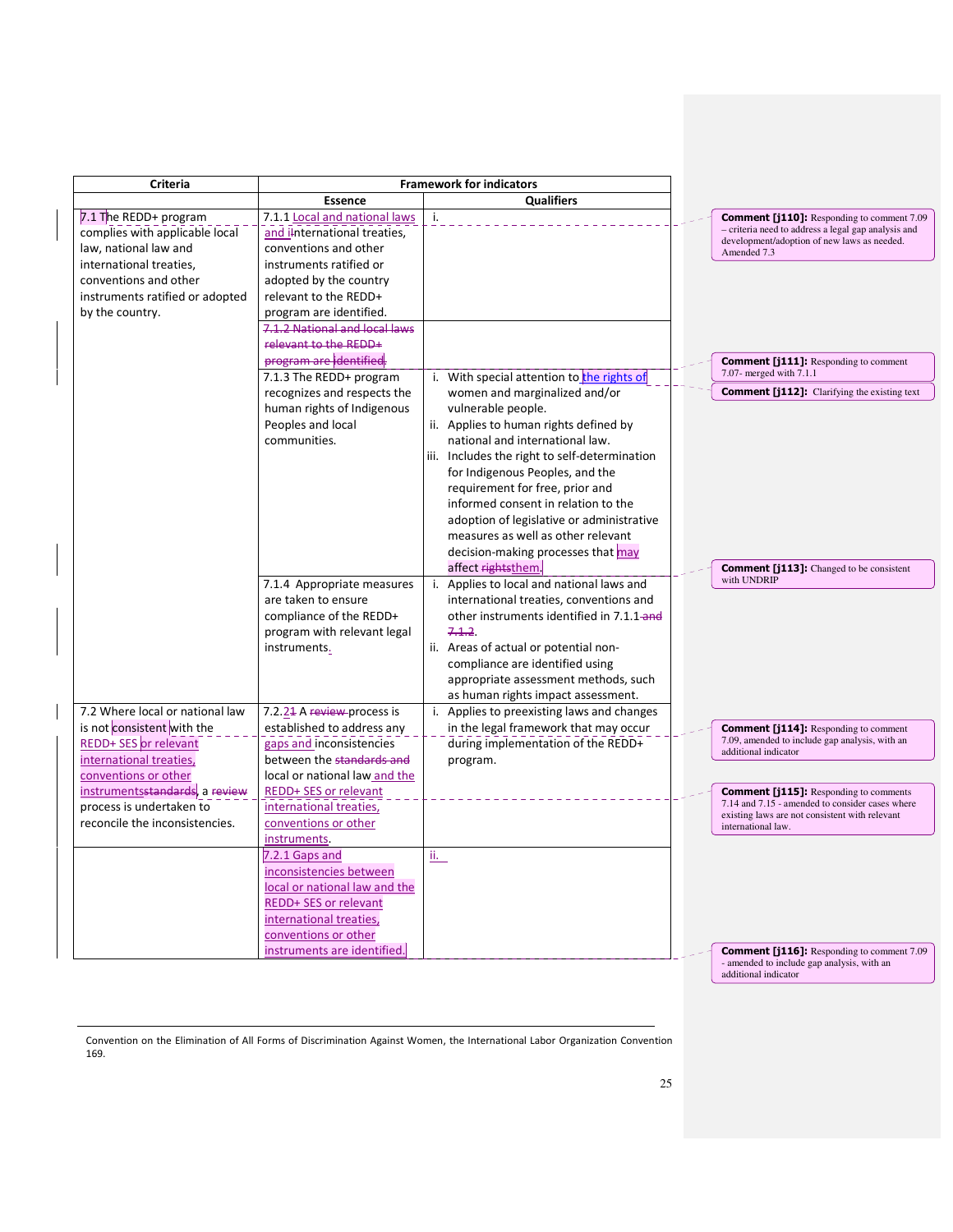#### Glossary

Accountability is understood as the structures' performance of tasks or functions are subject to another's oversight, direction or request that they provide information or justification for their actions (World Bank Institute, Accountability in governance)

Benefits, costs and risks of the REDD+ program include those that are direct and indirect and include those related to social, cultural, environmental and economic aspects and to human rights and rights to lands territories and resources. Costs should include those related to responsibilities and also opportunity costs. All benefits, costs and risks should be relative to the reference scenario which is the most likely land-use scenario in the absence of the REDD+ program. Note that the term 'benefits' refers to positive impacts and the phrase 'costs and risks' equates with negative impacts.

Carbon rights are defined as the rights to enter into contracts and national or international transactions for the transfer of ownership of greenhouse gas emissions reductions or removals and the maintenance of carbon stocks.

Conversion is defined as the replacement of an existing land cover type by another land cover type, including through deforestation or through change to planted forest (UN-REDD Programme, Social and Environmental Principles and Criteria, 2012).

Country refers to the jurisdiction leading the REDD+ program, which could be at national, state, provincial or other level.

Country-specific interpretation refers to interpretation at the level of jurisdiction leading the REDD+ program.

|                 | Criteria define the conditions that must be met related to processes, impacts and policies in order to deliver |  |  |  |  |  |
|-----------------|----------------------------------------------------------------------------------------------------------------|--|--|--|--|--|
| the principles. |                                                                                                                |  |  |  |  |  |

Customary rights to lands and resources refers to patterns of long-standing community land and resource usage in accordance with Indigenous Peoples' and local communities' customary laws, values, customs, and traditions, including seasonal or cyclical use, rather than formal legal title to land and resources issued by the State (World Bank, OP14. Indigenous Peoples).

Deforestation: The direct human-induced conversion of forested land to non-forested land (UNFCCC Decision 11/CP.7)) and or the conversion of forest to other land use or the long-term reduction of the tree canopy below the minimum 10 percent threshold (FAO, Forest Resources Assessment, 2010).

Degradation: The reduction in the capacity of a forest to provide goods and services (FAO, Forest Resources Assessment, 2010)

Duty bearers have an obligation to ensure respect, protection and fulfillment of rights.

Ecosystem services are the benefits people obtain from ecosystems. These include provisioning services such as food, water, timber, and fiber; regulating services that affect climate, floods, disease, wastes, and water quality; cultural services that provide recreational, aesthetic, and spiritual benefits; and supporting services such as soil formation, photosynthesis, and nutrient cycling (Millennium Ecosystem Assessment, Ecosystems and human well-being: synthesis, 2005). For the purposes of these standards, 'ecosystem services' refers to services other than greenhouse gas emissions reductions or removals from both forest and non-forest ecosystems.

Comment [AL117]: Changed to reflect changes in the introduction

Comment [AL118]: Responding to comment 0.05

Comment [AL119]: Responding to comment 5.02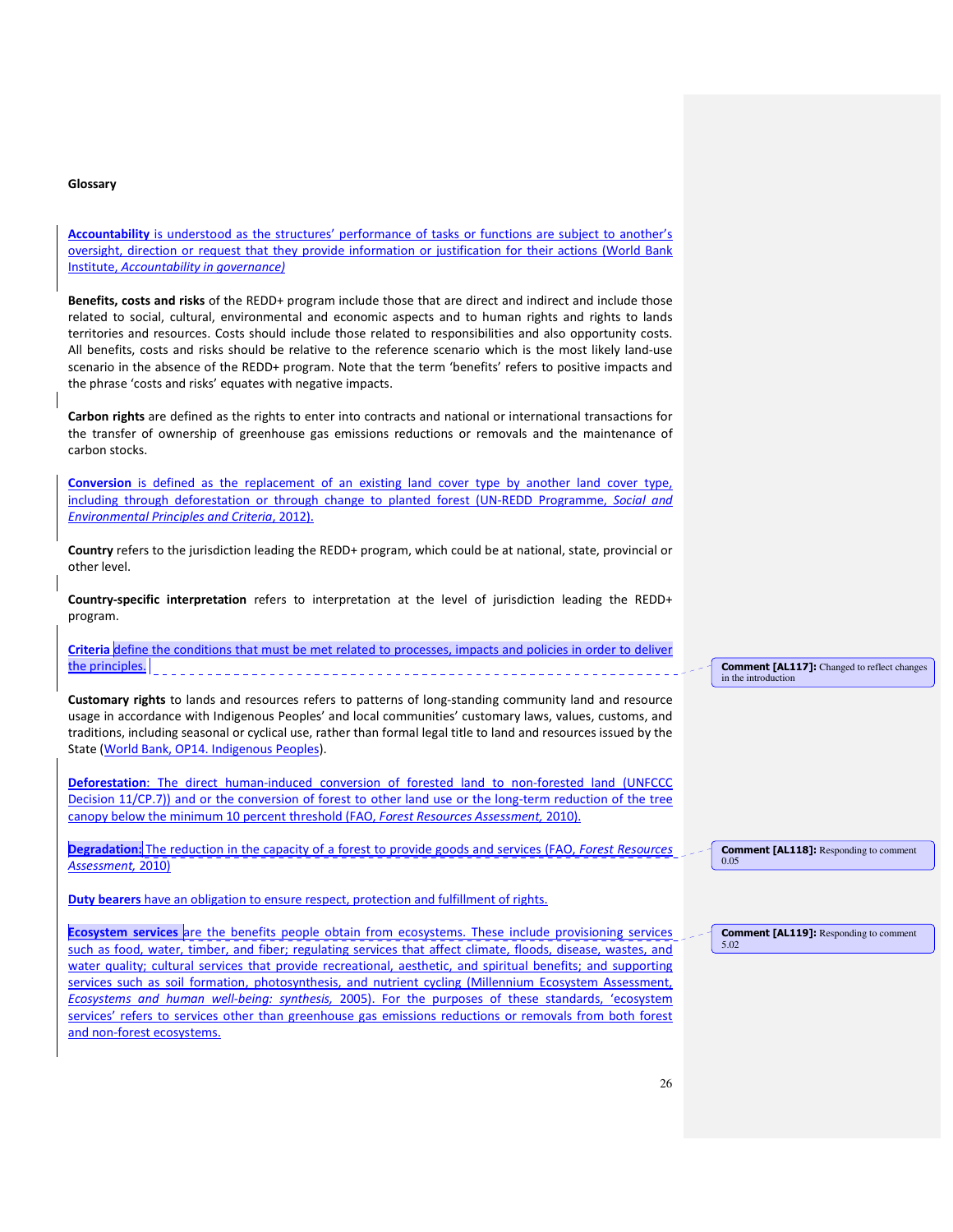Effectiveness of the REDD+ program is defined as the extent to which the emissions reductions and other goals of the program are achieved.

Efficient is defined as achieving the target with minimum cost, effort and time.

Equity and equitable are defined as just, impartial and fair to all parties.

Framework for indicators identifies key elements for each criterion. There is a process for country-specific interpretation to develop a set of indicators that are tailored to the context of a particular country/state/province.

Full and fully as used in full and effective participation means throughout the process.

Full and effective participation means meaningful influence of all relevant rights holder and stakeholder groups who want to be involved throughout the process, and includes consultation and free, prior and informed consent.

Good governance is characterized by accountability, effectiveness, efficiency, fairness/equity, participation and transparency (FAO, Framework for assessing and monitoring forest governance, 2011).

Human rights are the fundamental rights and freedoms that belong to every person in the world, based on core principles like dignity, fairness, equality, respect and autonomy, including but not limited to the rights enshrined in relevant international treaties, conventions and other instruments.

Implementation is understood to include on-going planning/decision-making as well as the implementation of the activities.

Indicators define quantative or qualitative information needed to show progree achieving a criterion. REDD+ SES Version 2 separates the indicators into:

'essence' of an indicator - the core idea- followed by

- 'qualifiers' – key elements of quality describing important aspects of process or outcome, important elements that should be addressed in the scope of the indicator and other specifis points tha ust be taken into account. The essence and all the qualifiers of each indicator are required to demonstrate high performance. The qualifiers are not optional elements. In some cases, the essence ensures sufficient quality of information and no qualifiers are included.

Integrity "includes, but is not limited to probity, impartiality, fairness, honesty and truthfulness", serving as an antithesis to "corruption" or "the abuse of office." (United Nations, Human Resources Handbook, 2000).

Livelihoods can be defined by five capitals/assets: socio-political, cultural, human, financial, natural and physical. (Eldis, Sustainable Livelihood Approach, 2012).

Local laws include all legal norms given by organisms of government whose jurisdiction is less than the national level, such as departmental, municipal and customary norms including those of Indigenous Peoples.

Marginalized people or groups are those that normally have little or no influence over decision-making processes. Marginalization may be related to gender, ethnicity, socio-economic status, geographic location and/or religion. The REDD+ Social & Environmental Standards explicitly adopt a differentiated approach that seeks to identify and address marginalization in all its forms.

Natural forests are defined as forest predominantly composed of trees established through natural regeneration. This can include primary forests (naturally regenerated forests where there are no clear indication of human induced activities and the ecological process is not significantly disturbed) and other

Comment [AL120]: Responding to comment 4.02

Comment [AL121]: Changed to reflect changes in the introduction

Comment [AL122]: Responding to G.05

Comment [AL123]: Responding to G.06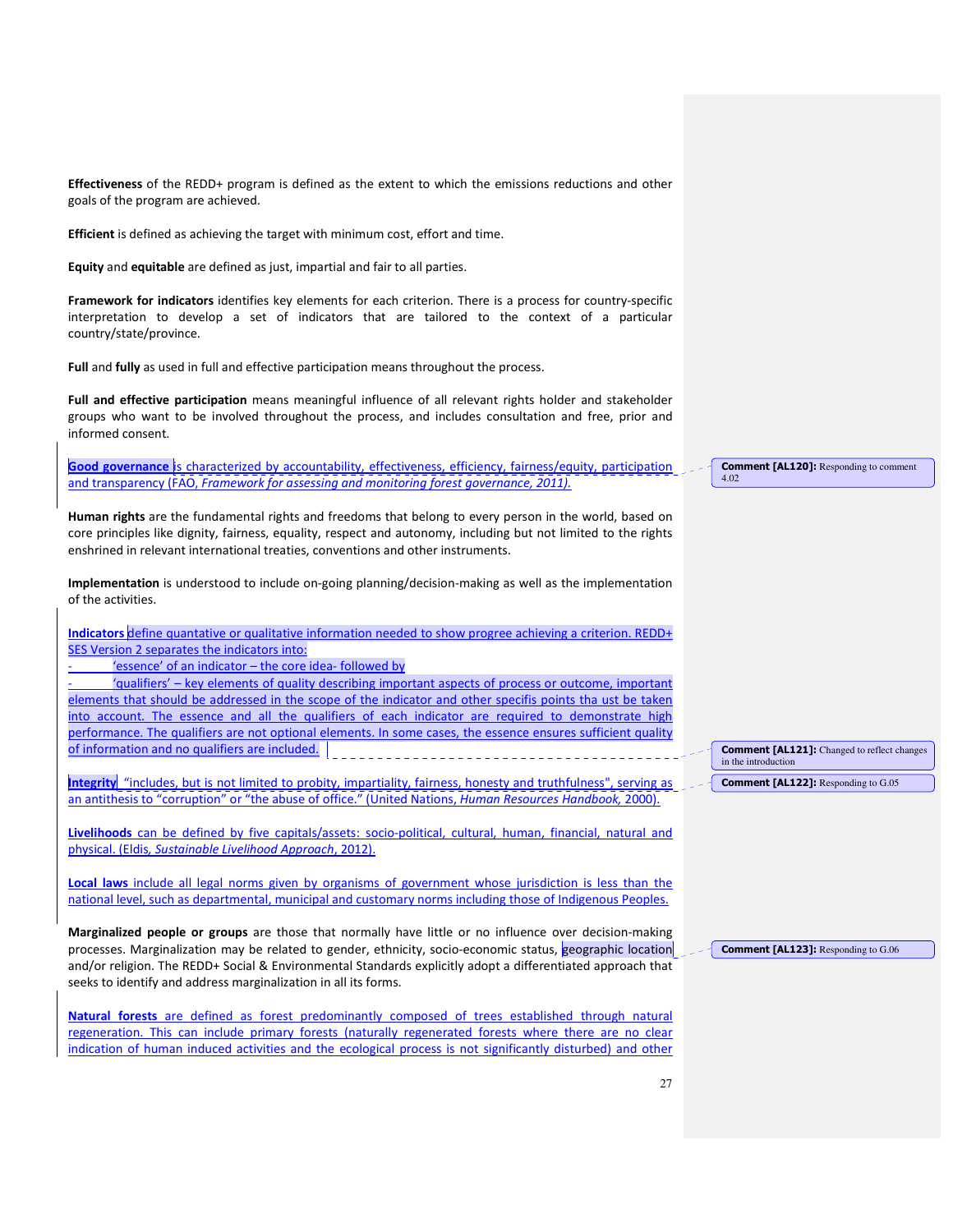naturally regenerated forests (where there are clear indications of human induced activities) (FAO, Forest Resources Assessment, 2010).

Principles provide key objectives that define high social and environmental performance of REDD+ program.

REDD+ program to which the REDD+ SES is being applied must be defined in a published document that (i) states the objectives; (ii) identifies the drivers of deforestation and forest degradation; (iii) describes the policies, measures and activities, and plans for their design and implementation; (iv) defines the geographical areas in which activities will be implemented, where relevant; (v) defines the institutional arrangements for program design, implementation and evaluation.

Resources is understood to include ecosystem services provided by these resources.

Respect is taken to include not undermining or prejudicing rights.

Rights holders are those whose rights are potentially affected by the REDD+ program, including holders of individual rights and Indigenous Peoples and others who hold collective rights.

Social justice is understood to mean 'respect, protection and fulfillment of human rights'.

Socially differentiated includes differentiated by gender, marginalization and vulnerability.

Stakeholders are those can potentially affect or be affected by the program.

Standards consist of principles, criteria and indicators which define the issues of concern and conditions to be met to achieve high social and environmental performance and a process for assessment.

Territories are particularly relevant for Indigenous Peoples and refers to the total environment of the areas which peoples concerned occupy or otherwise use (ILO Convention 169).

Transparency and transparent mean that decisions taken and their enforcement are done in a manner that follows rules and regulations. It also means that information is freely available and directly accessible to those who will be affected by such decisions and their enforcement. It also means that enough information is provided and that it is provided in easily understandable forms and media (OECD, Citizens as partners, 2001).

Traditional knowledge: "...the manifestations of \*indigenous peoples+ sciences, technologies and cultures, including human and genetic resources, seeds, medicines, knowledge of the properties of fauna and flora, oral traditions, literatures, designs, sports and traditional games and visual and performing arts" (UN Declaration on the Rights of Indigenous Peoples).

Vulnerable people or groups are those with high exposure to external stresses and shocks (including climate change); and with high sensitivity and low adaptive capacity to adjust in response to actual or expected changes due to their lack of secure access to the assets on which secure livelihoods are built (socio-political, cultural, human, financial, natural and physical). Forest dependency may be an important factor affecting vulnerability particularly where the REDD+ program itself may change access to forest resources. In many situations marginalization exacerbates vulnerability, e.g. marginalization by gender.

#### Comment [AL124]: Changed to reflect changes in the introdu

Comment [AL125]: Changed to reflect changes in the introduction

Comment [AL126]: Responding to comment 1.14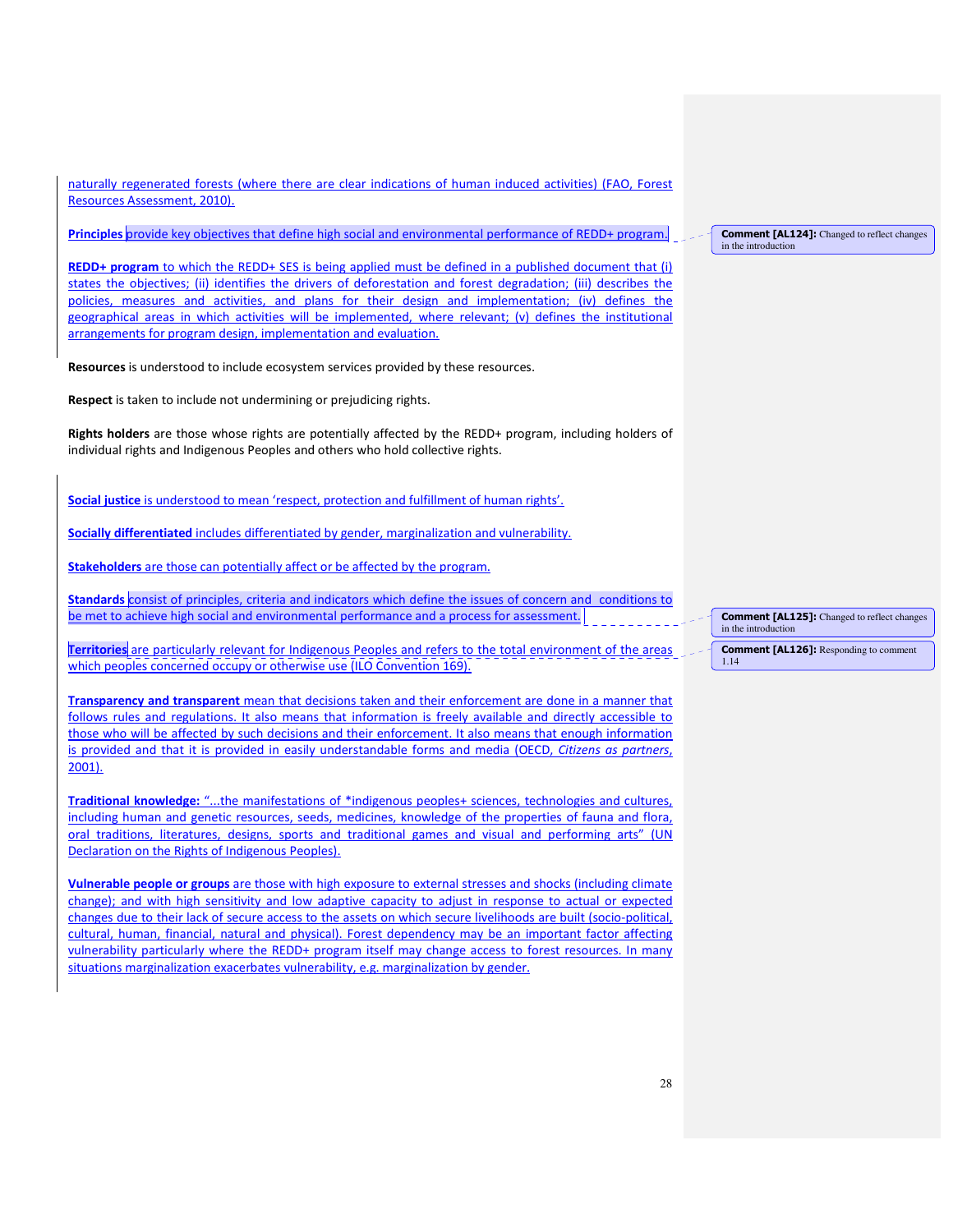## Annex 1 - Correspondence between REDD+SES Version 2 principles and the safeguards listed in the Cancun Agreement (UNFCCC decision 1/CP.16 appendix 1)

| <b>UNFCCC Safeguards</b>                                                                                                                                                                                                                                                                                                                                               | REDD+ SES Version June 18 <sup>th</sup> 2012                                                                                                                                                                                                                                                                                                                                                                                                                                                                                                                                                                                                                                                                                                                                                                                                                                                                                                                                                             |
|------------------------------------------------------------------------------------------------------------------------------------------------------------------------------------------------------------------------------------------------------------------------------------------------------------------------------------------------------------------------|----------------------------------------------------------------------------------------------------------------------------------------------------------------------------------------------------------------------------------------------------------------------------------------------------------------------------------------------------------------------------------------------------------------------------------------------------------------------------------------------------------------------------------------------------------------------------------------------------------------------------------------------------------------------------------------------------------------------------------------------------------------------------------------------------------------------------------------------------------------------------------------------------------------------------------------------------------------------------------------------------------|
| (a) That actions complement<br>or are consistent with the<br>objectives of national forest<br>programmes and relevant<br>international conventions and<br>agreements;                                                                                                                                                                                                  | Principle 4: The REDD+ program contributes to good governance, to broader sustainable<br>development and to social justice.<br>4.2 The REDD+ program is coherent with relevant policies, strategies and plans at all relevant<br>levels and there is effective coordination between agencies/organizations responsible for the<br>design, implementation and evaluation of the REDD+ program and other relevant<br>agencies/organizations.                                                                                                                                                                                                                                                                                                                                                                                                                                                                                                                                                               |
|                                                                                                                                                                                                                                                                                                                                                                        | Principle 7: The REDD+ program complies with applicable local and national laws and<br>international treaties, conventions and other instruments.<br>7.1 The REDD+ program complies with applicable local law, national law and international treaties,<br>conventions and other instruments ratified or adopted by the country                                                                                                                                                                                                                                                                                                                                                                                                                                                                                                                                                                                                                                                                          |
| (b) Transparent and effective<br>national forest governance<br>structures, taking into<br>account national legislation<br>and sovereignty;                                                                                                                                                                                                                             | Principle 4: The REDD+ program contributes to good governance, to broader sustainable<br>development and to social justice.<br>4.1 The governance structures of the REDD+ program are clearly defined, transparent, effective<br>and accountable.<br>4.3 Adequate information about the REDD+ program is publicly available.<br>4.4 Finances of the REDD+ program are managed with integrity, transparency and accountability.<br>4.5 The REDD+ program leads to improvements in governance of the forest sector and other<br>relevant sectors.                                                                                                                                                                                                                                                                                                                                                                                                                                                          |
| (c) Respect for the knowledge<br>and rights of indigenous<br>peoples and members of local<br>communities, by taking into<br>account relevant<br>international obligations,<br>national circumstances and<br>laws, and noting that the<br><b>United Nations General</b><br>Assembly has adopted the<br><b>United Nations Declaration</b><br>on the Rights of Indigenous | Principle 1: The REDD+ program recognizes and respects rights to lands, territories and resources<br>1.1 The REDD+ program effectively identifies the different rights holders (statutory and customary)<br>and their rights to lands, territories and resources relevant to the program.<br>1.2 The REDD+ program recognizes and respects both statutory and customary rights to lands,<br>territories and resources which Indigenous Peoples or local communities have traditionally<br>owned, occupied or otherwise used or acquired.<br>1.3 The REDD+ program requires the free, prior and informed consent of Indigenous Peoples and<br>local communities for any activities affecting their rights to lands, territories and resources.<br>1.4 Where the REDD+ program enables private ownership of carbon rights, these rights are<br>based on the statutory and customary rights to the lands, territories and resources that generated<br>the greenhouse gas emissions reductions and removals. |
| Peoples;                                                                                                                                                                                                                                                                                                                                                               | Principle 6: All relevant rights holders and stakeholders participate fully and effectively in the<br>REDD+ program.<br>6.3 The REDD+ program builds on, respects, supports and protects rights holders' and<br>stakeholders' traditional and other knowledge, skills, institutions and management systems<br>including those of Indigenous Peoples and local communities.<br>Principle 7: The REDD+ program complies with applicable local and national laws and<br>international treaties, conventions and other instruments.<br>7.1 The REDD+ program complies with applicable local law, national law and international<br>treaties, conventions and other instruments ratified or adopted by the country                                                                                                                                                                                                                                                                                            |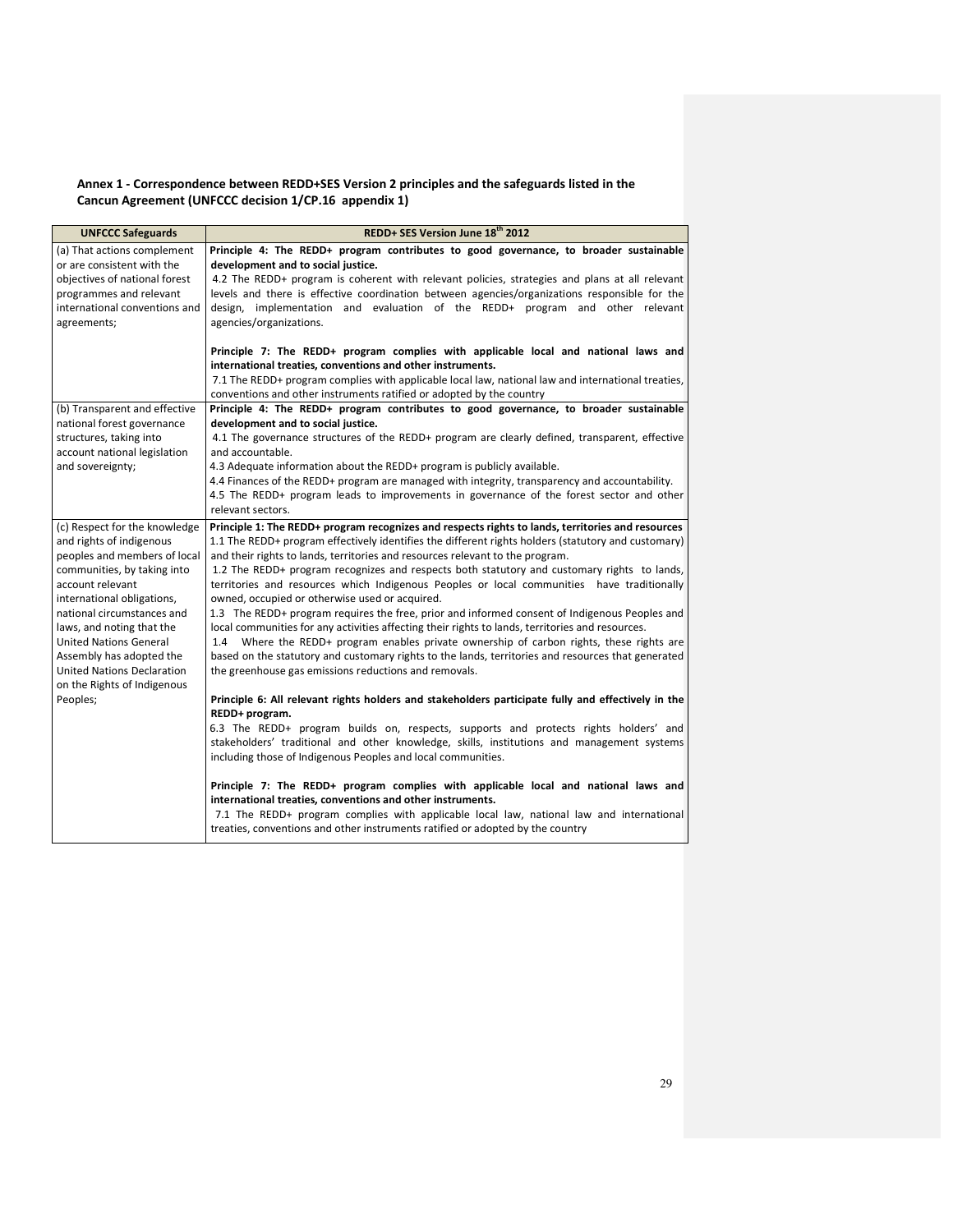| participation of relevant<br>REDD+ program.<br>stakeholders, in particular<br>6.1 The REDD+ program identifies all rights holder and stakeholder groups and characterizes their<br>rights and interests and their relevance to the REDD+ program.<br>indigenous peoples and local<br>6.2 All relevant rights holder and stakeholder groups that want to be involved in REDD+ program<br>communities, in the actions<br>design, implementation, monitoring and evaluation are fully involved through culturally<br>referred to in paragraphs 70<br>and 72 of this decision;<br>appropriate, gender sensitive and effective participation.<br>6.4 The REDD+ program identifies and uses processes for effective resolution of grievances and<br>disputes relating to the design, implementation and evaluation of the REDD+ program, including<br>disputes over rights to lands, territories and resources relating to the program<br>6.5 The REDD+ program ensures that rights holders and stakeholders have the information that<br>they need about the REDD+ program, provided in a culturally appropriate, gender sensitive and<br>timely way, and the capacity to participate fully and effectively in program design, implementation<br>and evaluation.<br>6.6 Rights holder and stakeholder representatives collect and disseminate all relevant information<br>about the REDD+ program from and to the people they represent in an appropriate and timely<br>way, respecting the time needed for inclusive decision making.<br>Principle 3: The REDD+ program improves long-term livelihood security and well-being of<br>(e) Actions are consistent<br>Indigenous Peoples and local communities with special attention to women and the most<br>with the conservation of<br>natural forests and biological<br>marginalized and/or vulnerable people.<br>diversity, ensuring that<br>3.1 The REDD+ program generates additional, positive impacts on the long-term livelihood<br>actions referred to in<br>security and well-being of Indigenous Peoples and local communities, with special attention to<br>women and the most marginalized and/or vulnerable people.<br>paragraph 70 of this decision<br>3.2 The REDD+ program is adapted based on assessment of predicted and actual impacts in order<br>are not used for the<br>conversion of natural forests,<br>to mitigate negative, and enhance positive, impacts on Indigenous Peoples and local communities<br>with special attention to women and the most marginalized and/or vulnerable people.<br>but are instead used to<br>incentivize the protection and<br>conservation of natural<br>Principle 5: The REDD+ program maintains and enhances biodiversity and ecosystem services.<br>5.1 Biodiversity and ecosystem services potentially affected by the REDD+ program are identified,<br>forests and their ecosystem<br>services, and to enhance<br>prioritized and mapped.<br>5.2 The REDD+ program maintains and enhances the identified biodiversity and ecosystem services<br>other social and<br>environmental benefits;<br>priorities.<br>5.3 The REDD+ program does not lead to the conversion or degradation of natural forests or other<br>areas that are important for maintaining and enhancing the identified biodiversity and ecosystem<br>service priorities.<br>5.4 There is a transparent assessment of predicted and actual, and positive and negative<br>environmental impacts of the REDD+ program on biodiversity and ecosystem service priorities and<br>any other negative environmental impacts.<br>5.5 The REDD+ program is adapted based on assessment of predicted and actual impacts, in order<br>to mitigate negative, and enhance positive, environmental impacts.<br>(f) Actions to address the risks<br>Principle 3: The REDD+ program improves long-term livelihood security and well-being of<br>of reversals<br>Indigenous Peoples and local communities with special attention to women and the most<br>marginalized and/or vulnerable people.<br>3.2 The REDD+ program is adapted based on assessment of predicted and actual impacts in order<br>to mitigate negative, and enhance positive, impacts on Indigenous Peoples and local communities<br>with special attention to women and the most marginalized and/or vulnerable people.<br>Principle 5: The REDD+ program maintains and enhances biodiversity and ecosystem services.<br>5.5 The REDD+ program is adapted based on assessment of predicted and actual impacts, in order<br>to mitigate negative, and enhance positive, environmental impacts.<br>(g) Actions to reduce<br>Principle 5: The REDD+ program maintains and enhances biodiversity and ecosystem services.<br>displacement of emissions.<br>5.4 There is a transparent assessment of predicted and actual, and positive and negative<br>environmental impacts of the REDD+ program on biodiversity and ecosystem service priorities and<br>any other negative environmental impacts. | (d) The full and effective | Principle 6: All relevant rights holders and stakeholders participate fully and effectively in the |
|-----------------------------------------------------------------------------------------------------------------------------------------------------------------------------------------------------------------------------------------------------------------------------------------------------------------------------------------------------------------------------------------------------------------------------------------------------------------------------------------------------------------------------------------------------------------------------------------------------------------------------------------------------------------------------------------------------------------------------------------------------------------------------------------------------------------------------------------------------------------------------------------------------------------------------------------------------------------------------------------------------------------------------------------------------------------------------------------------------------------------------------------------------------------------------------------------------------------------------------------------------------------------------------------------------------------------------------------------------------------------------------------------------------------------------------------------------------------------------------------------------------------------------------------------------------------------------------------------------------------------------------------------------------------------------------------------------------------------------------------------------------------------------------------------------------------------------------------------------------------------------------------------------------------------------------------------------------------------------------------------------------------------------------------------------------------------------------------------------------------------------------------------------------------------------------------------------------------------------------------------------------------------------------------------------------------------------------------------------------------------------------------------------------------------------------------------------------------------------------------------------------------------------------------------------------------------------------------------------------------------------------------------------------------------------------------------------------------------------------------------------------------------------------------------------------------------------------------------------------------------------------------------------------------------------------------------------------------------------------------------------------------------------------------------------------------------------------------------------------------------------------------------------------------------------------------------------------------------------------------------------------------------------------------------------------------------------------------------------------------------------------------------------------------------------------------------------------------------------------------------------------------------------------------------------------------------------------------------------------------------------------------------------------------------------------------------------------------------------------------------------------------------------------------------------------------------------------------------------------------------------------------------------------------------------------------------------------------------------------------------------------------------------------------------------------------------------------------------------------------------------------------------------------------------------------------------------------------------------------------------------------------------------------------------------------------------------------------------------------------------------------------------------------------------------------------------------------------------------------------------------------------------------------------------------------------------------------------------------------------------------------------------------------------------------------------------------------------------------------------------------------------------------------------------------------------------------------------------------------------------------------------------------------------------------------------------------------------------------------------------------------------------------|----------------------------|----------------------------------------------------------------------------------------------------|
|                                                                                                                                                                                                                                                                                                                                                                                                                                                                                                                                                                                                                                                                                                                                                                                                                                                                                                                                                                                                                                                                                                                                                                                                                                                                                                                                                                                                                                                                                                                                                                                                                                                                                                                                                                                                                                                                                                                                                                                                                                                                                                                                                                                                                                                                                                                                                                                                                                                                                                                                                                                                                                                                                                                                                                                                                                                                                                                                                                                                                                                                                                                                                                                                                                                                                                                                                                                                                                                                                                                                                                                                                                                                                                                                                                                                                                                                                                                                                                                                                                                                                                                                                                                                                                                                                                                                                                                                                                                                                                                                                                                                                                                                                                                                                                                                                                                                                                                                                                                                                             |                            |                                                                                                    |
|                                                                                                                                                                                                                                                                                                                                                                                                                                                                                                                                                                                                                                                                                                                                                                                                                                                                                                                                                                                                                                                                                                                                                                                                                                                                                                                                                                                                                                                                                                                                                                                                                                                                                                                                                                                                                                                                                                                                                                                                                                                                                                                                                                                                                                                                                                                                                                                                                                                                                                                                                                                                                                                                                                                                                                                                                                                                                                                                                                                                                                                                                                                                                                                                                                                                                                                                                                                                                                                                                                                                                                                                                                                                                                                                                                                                                                                                                                                                                                                                                                                                                                                                                                                                                                                                                                                                                                                                                                                                                                                                                                                                                                                                                                                                                                                                                                                                                                                                                                                                                             |                            |                                                                                                    |
|                                                                                                                                                                                                                                                                                                                                                                                                                                                                                                                                                                                                                                                                                                                                                                                                                                                                                                                                                                                                                                                                                                                                                                                                                                                                                                                                                                                                                                                                                                                                                                                                                                                                                                                                                                                                                                                                                                                                                                                                                                                                                                                                                                                                                                                                                                                                                                                                                                                                                                                                                                                                                                                                                                                                                                                                                                                                                                                                                                                                                                                                                                                                                                                                                                                                                                                                                                                                                                                                                                                                                                                                                                                                                                                                                                                                                                                                                                                                                                                                                                                                                                                                                                                                                                                                                                                                                                                                                                                                                                                                                                                                                                                                                                                                                                                                                                                                                                                                                                                                                             |                            |                                                                                                    |
|                                                                                                                                                                                                                                                                                                                                                                                                                                                                                                                                                                                                                                                                                                                                                                                                                                                                                                                                                                                                                                                                                                                                                                                                                                                                                                                                                                                                                                                                                                                                                                                                                                                                                                                                                                                                                                                                                                                                                                                                                                                                                                                                                                                                                                                                                                                                                                                                                                                                                                                                                                                                                                                                                                                                                                                                                                                                                                                                                                                                                                                                                                                                                                                                                                                                                                                                                                                                                                                                                                                                                                                                                                                                                                                                                                                                                                                                                                                                                                                                                                                                                                                                                                                                                                                                                                                                                                                                                                                                                                                                                                                                                                                                                                                                                                                                                                                                                                                                                                                                                             |                            |                                                                                                    |
|                                                                                                                                                                                                                                                                                                                                                                                                                                                                                                                                                                                                                                                                                                                                                                                                                                                                                                                                                                                                                                                                                                                                                                                                                                                                                                                                                                                                                                                                                                                                                                                                                                                                                                                                                                                                                                                                                                                                                                                                                                                                                                                                                                                                                                                                                                                                                                                                                                                                                                                                                                                                                                                                                                                                                                                                                                                                                                                                                                                                                                                                                                                                                                                                                                                                                                                                                                                                                                                                                                                                                                                                                                                                                                                                                                                                                                                                                                                                                                                                                                                                                                                                                                                                                                                                                                                                                                                                                                                                                                                                                                                                                                                                                                                                                                                                                                                                                                                                                                                                                             |                            |                                                                                                    |
|                                                                                                                                                                                                                                                                                                                                                                                                                                                                                                                                                                                                                                                                                                                                                                                                                                                                                                                                                                                                                                                                                                                                                                                                                                                                                                                                                                                                                                                                                                                                                                                                                                                                                                                                                                                                                                                                                                                                                                                                                                                                                                                                                                                                                                                                                                                                                                                                                                                                                                                                                                                                                                                                                                                                                                                                                                                                                                                                                                                                                                                                                                                                                                                                                                                                                                                                                                                                                                                                                                                                                                                                                                                                                                                                                                                                                                                                                                                                                                                                                                                                                                                                                                                                                                                                                                                                                                                                                                                                                                                                                                                                                                                                                                                                                                                                                                                                                                                                                                                                                             |                            |                                                                                                    |
|                                                                                                                                                                                                                                                                                                                                                                                                                                                                                                                                                                                                                                                                                                                                                                                                                                                                                                                                                                                                                                                                                                                                                                                                                                                                                                                                                                                                                                                                                                                                                                                                                                                                                                                                                                                                                                                                                                                                                                                                                                                                                                                                                                                                                                                                                                                                                                                                                                                                                                                                                                                                                                                                                                                                                                                                                                                                                                                                                                                                                                                                                                                                                                                                                                                                                                                                                                                                                                                                                                                                                                                                                                                                                                                                                                                                                                                                                                                                                                                                                                                                                                                                                                                                                                                                                                                                                                                                                                                                                                                                                                                                                                                                                                                                                                                                                                                                                                                                                                                                                             |                            |                                                                                                    |
|                                                                                                                                                                                                                                                                                                                                                                                                                                                                                                                                                                                                                                                                                                                                                                                                                                                                                                                                                                                                                                                                                                                                                                                                                                                                                                                                                                                                                                                                                                                                                                                                                                                                                                                                                                                                                                                                                                                                                                                                                                                                                                                                                                                                                                                                                                                                                                                                                                                                                                                                                                                                                                                                                                                                                                                                                                                                                                                                                                                                                                                                                                                                                                                                                                                                                                                                                                                                                                                                                                                                                                                                                                                                                                                                                                                                                                                                                                                                                                                                                                                                                                                                                                                                                                                                                                                                                                                                                                                                                                                                                                                                                                                                                                                                                                                                                                                                                                                                                                                                                             |                            |                                                                                                    |
|                                                                                                                                                                                                                                                                                                                                                                                                                                                                                                                                                                                                                                                                                                                                                                                                                                                                                                                                                                                                                                                                                                                                                                                                                                                                                                                                                                                                                                                                                                                                                                                                                                                                                                                                                                                                                                                                                                                                                                                                                                                                                                                                                                                                                                                                                                                                                                                                                                                                                                                                                                                                                                                                                                                                                                                                                                                                                                                                                                                                                                                                                                                                                                                                                                                                                                                                                                                                                                                                                                                                                                                                                                                                                                                                                                                                                                                                                                                                                                                                                                                                                                                                                                                                                                                                                                                                                                                                                                                                                                                                                                                                                                                                                                                                                                                                                                                                                                                                                                                                                             |                            |                                                                                                    |
|                                                                                                                                                                                                                                                                                                                                                                                                                                                                                                                                                                                                                                                                                                                                                                                                                                                                                                                                                                                                                                                                                                                                                                                                                                                                                                                                                                                                                                                                                                                                                                                                                                                                                                                                                                                                                                                                                                                                                                                                                                                                                                                                                                                                                                                                                                                                                                                                                                                                                                                                                                                                                                                                                                                                                                                                                                                                                                                                                                                                                                                                                                                                                                                                                                                                                                                                                                                                                                                                                                                                                                                                                                                                                                                                                                                                                                                                                                                                                                                                                                                                                                                                                                                                                                                                                                                                                                                                                                                                                                                                                                                                                                                                                                                                                                                                                                                                                                                                                                                                                             |                            |                                                                                                    |
|                                                                                                                                                                                                                                                                                                                                                                                                                                                                                                                                                                                                                                                                                                                                                                                                                                                                                                                                                                                                                                                                                                                                                                                                                                                                                                                                                                                                                                                                                                                                                                                                                                                                                                                                                                                                                                                                                                                                                                                                                                                                                                                                                                                                                                                                                                                                                                                                                                                                                                                                                                                                                                                                                                                                                                                                                                                                                                                                                                                                                                                                                                                                                                                                                                                                                                                                                                                                                                                                                                                                                                                                                                                                                                                                                                                                                                                                                                                                                                                                                                                                                                                                                                                                                                                                                                                                                                                                                                                                                                                                                                                                                                                                                                                                                                                                                                                                                                                                                                                                                             |                            |                                                                                                    |
|                                                                                                                                                                                                                                                                                                                                                                                                                                                                                                                                                                                                                                                                                                                                                                                                                                                                                                                                                                                                                                                                                                                                                                                                                                                                                                                                                                                                                                                                                                                                                                                                                                                                                                                                                                                                                                                                                                                                                                                                                                                                                                                                                                                                                                                                                                                                                                                                                                                                                                                                                                                                                                                                                                                                                                                                                                                                                                                                                                                                                                                                                                                                                                                                                                                                                                                                                                                                                                                                                                                                                                                                                                                                                                                                                                                                                                                                                                                                                                                                                                                                                                                                                                                                                                                                                                                                                                                                                                                                                                                                                                                                                                                                                                                                                                                                                                                                                                                                                                                                                             |                            |                                                                                                    |
|                                                                                                                                                                                                                                                                                                                                                                                                                                                                                                                                                                                                                                                                                                                                                                                                                                                                                                                                                                                                                                                                                                                                                                                                                                                                                                                                                                                                                                                                                                                                                                                                                                                                                                                                                                                                                                                                                                                                                                                                                                                                                                                                                                                                                                                                                                                                                                                                                                                                                                                                                                                                                                                                                                                                                                                                                                                                                                                                                                                                                                                                                                                                                                                                                                                                                                                                                                                                                                                                                                                                                                                                                                                                                                                                                                                                                                                                                                                                                                                                                                                                                                                                                                                                                                                                                                                                                                                                                                                                                                                                                                                                                                                                                                                                                                                                                                                                                                                                                                                                                             |                            |                                                                                                    |
|                                                                                                                                                                                                                                                                                                                                                                                                                                                                                                                                                                                                                                                                                                                                                                                                                                                                                                                                                                                                                                                                                                                                                                                                                                                                                                                                                                                                                                                                                                                                                                                                                                                                                                                                                                                                                                                                                                                                                                                                                                                                                                                                                                                                                                                                                                                                                                                                                                                                                                                                                                                                                                                                                                                                                                                                                                                                                                                                                                                                                                                                                                                                                                                                                                                                                                                                                                                                                                                                                                                                                                                                                                                                                                                                                                                                                                                                                                                                                                                                                                                                                                                                                                                                                                                                                                                                                                                                                                                                                                                                                                                                                                                                                                                                                                                                                                                                                                                                                                                                                             |                            |                                                                                                    |
|                                                                                                                                                                                                                                                                                                                                                                                                                                                                                                                                                                                                                                                                                                                                                                                                                                                                                                                                                                                                                                                                                                                                                                                                                                                                                                                                                                                                                                                                                                                                                                                                                                                                                                                                                                                                                                                                                                                                                                                                                                                                                                                                                                                                                                                                                                                                                                                                                                                                                                                                                                                                                                                                                                                                                                                                                                                                                                                                                                                                                                                                                                                                                                                                                                                                                                                                                                                                                                                                                                                                                                                                                                                                                                                                                                                                                                                                                                                                                                                                                                                                                                                                                                                                                                                                                                                                                                                                                                                                                                                                                                                                                                                                                                                                                                                                                                                                                                                                                                                                                             |                            |                                                                                                    |
|                                                                                                                                                                                                                                                                                                                                                                                                                                                                                                                                                                                                                                                                                                                                                                                                                                                                                                                                                                                                                                                                                                                                                                                                                                                                                                                                                                                                                                                                                                                                                                                                                                                                                                                                                                                                                                                                                                                                                                                                                                                                                                                                                                                                                                                                                                                                                                                                                                                                                                                                                                                                                                                                                                                                                                                                                                                                                                                                                                                                                                                                                                                                                                                                                                                                                                                                                                                                                                                                                                                                                                                                                                                                                                                                                                                                                                                                                                                                                                                                                                                                                                                                                                                                                                                                                                                                                                                                                                                                                                                                                                                                                                                                                                                                                                                                                                                                                                                                                                                                                             |                            |                                                                                                    |
|                                                                                                                                                                                                                                                                                                                                                                                                                                                                                                                                                                                                                                                                                                                                                                                                                                                                                                                                                                                                                                                                                                                                                                                                                                                                                                                                                                                                                                                                                                                                                                                                                                                                                                                                                                                                                                                                                                                                                                                                                                                                                                                                                                                                                                                                                                                                                                                                                                                                                                                                                                                                                                                                                                                                                                                                                                                                                                                                                                                                                                                                                                                                                                                                                                                                                                                                                                                                                                                                                                                                                                                                                                                                                                                                                                                                                                                                                                                                                                                                                                                                                                                                                                                                                                                                                                                                                                                                                                                                                                                                                                                                                                                                                                                                                                                                                                                                                                                                                                                                                             |                            |                                                                                                    |
|                                                                                                                                                                                                                                                                                                                                                                                                                                                                                                                                                                                                                                                                                                                                                                                                                                                                                                                                                                                                                                                                                                                                                                                                                                                                                                                                                                                                                                                                                                                                                                                                                                                                                                                                                                                                                                                                                                                                                                                                                                                                                                                                                                                                                                                                                                                                                                                                                                                                                                                                                                                                                                                                                                                                                                                                                                                                                                                                                                                                                                                                                                                                                                                                                                                                                                                                                                                                                                                                                                                                                                                                                                                                                                                                                                                                                                                                                                                                                                                                                                                                                                                                                                                                                                                                                                                                                                                                                                                                                                                                                                                                                                                                                                                                                                                                                                                                                                                                                                                                                             |                            |                                                                                                    |
|                                                                                                                                                                                                                                                                                                                                                                                                                                                                                                                                                                                                                                                                                                                                                                                                                                                                                                                                                                                                                                                                                                                                                                                                                                                                                                                                                                                                                                                                                                                                                                                                                                                                                                                                                                                                                                                                                                                                                                                                                                                                                                                                                                                                                                                                                                                                                                                                                                                                                                                                                                                                                                                                                                                                                                                                                                                                                                                                                                                                                                                                                                                                                                                                                                                                                                                                                                                                                                                                                                                                                                                                                                                                                                                                                                                                                                                                                                                                                                                                                                                                                                                                                                                                                                                                                                                                                                                                                                                                                                                                                                                                                                                                                                                                                                                                                                                                                                                                                                                                                             |                            |                                                                                                    |
|                                                                                                                                                                                                                                                                                                                                                                                                                                                                                                                                                                                                                                                                                                                                                                                                                                                                                                                                                                                                                                                                                                                                                                                                                                                                                                                                                                                                                                                                                                                                                                                                                                                                                                                                                                                                                                                                                                                                                                                                                                                                                                                                                                                                                                                                                                                                                                                                                                                                                                                                                                                                                                                                                                                                                                                                                                                                                                                                                                                                                                                                                                                                                                                                                                                                                                                                                                                                                                                                                                                                                                                                                                                                                                                                                                                                                                                                                                                                                                                                                                                                                                                                                                                                                                                                                                                                                                                                                                                                                                                                                                                                                                                                                                                                                                                                                                                                                                                                                                                                                             |                            |                                                                                                    |
|                                                                                                                                                                                                                                                                                                                                                                                                                                                                                                                                                                                                                                                                                                                                                                                                                                                                                                                                                                                                                                                                                                                                                                                                                                                                                                                                                                                                                                                                                                                                                                                                                                                                                                                                                                                                                                                                                                                                                                                                                                                                                                                                                                                                                                                                                                                                                                                                                                                                                                                                                                                                                                                                                                                                                                                                                                                                                                                                                                                                                                                                                                                                                                                                                                                                                                                                                                                                                                                                                                                                                                                                                                                                                                                                                                                                                                                                                                                                                                                                                                                                                                                                                                                                                                                                                                                                                                                                                                                                                                                                                                                                                                                                                                                                                                                                                                                                                                                                                                                                                             |                            |                                                                                                    |
|                                                                                                                                                                                                                                                                                                                                                                                                                                                                                                                                                                                                                                                                                                                                                                                                                                                                                                                                                                                                                                                                                                                                                                                                                                                                                                                                                                                                                                                                                                                                                                                                                                                                                                                                                                                                                                                                                                                                                                                                                                                                                                                                                                                                                                                                                                                                                                                                                                                                                                                                                                                                                                                                                                                                                                                                                                                                                                                                                                                                                                                                                                                                                                                                                                                                                                                                                                                                                                                                                                                                                                                                                                                                                                                                                                                                                                                                                                                                                                                                                                                                                                                                                                                                                                                                                                                                                                                                                                                                                                                                                                                                                                                                                                                                                                                                                                                                                                                                                                                                                             |                            |                                                                                                    |
|                                                                                                                                                                                                                                                                                                                                                                                                                                                                                                                                                                                                                                                                                                                                                                                                                                                                                                                                                                                                                                                                                                                                                                                                                                                                                                                                                                                                                                                                                                                                                                                                                                                                                                                                                                                                                                                                                                                                                                                                                                                                                                                                                                                                                                                                                                                                                                                                                                                                                                                                                                                                                                                                                                                                                                                                                                                                                                                                                                                                                                                                                                                                                                                                                                                                                                                                                                                                                                                                                                                                                                                                                                                                                                                                                                                                                                                                                                                                                                                                                                                                                                                                                                                                                                                                                                                                                                                                                                                                                                                                                                                                                                                                                                                                                                                                                                                                                                                                                                                                                             |                            |                                                                                                    |
|                                                                                                                                                                                                                                                                                                                                                                                                                                                                                                                                                                                                                                                                                                                                                                                                                                                                                                                                                                                                                                                                                                                                                                                                                                                                                                                                                                                                                                                                                                                                                                                                                                                                                                                                                                                                                                                                                                                                                                                                                                                                                                                                                                                                                                                                                                                                                                                                                                                                                                                                                                                                                                                                                                                                                                                                                                                                                                                                                                                                                                                                                                                                                                                                                                                                                                                                                                                                                                                                                                                                                                                                                                                                                                                                                                                                                                                                                                                                                                                                                                                                                                                                                                                                                                                                                                                                                                                                                                                                                                                                                                                                                                                                                                                                                                                                                                                                                                                                                                                                                             |                            |                                                                                                    |
|                                                                                                                                                                                                                                                                                                                                                                                                                                                                                                                                                                                                                                                                                                                                                                                                                                                                                                                                                                                                                                                                                                                                                                                                                                                                                                                                                                                                                                                                                                                                                                                                                                                                                                                                                                                                                                                                                                                                                                                                                                                                                                                                                                                                                                                                                                                                                                                                                                                                                                                                                                                                                                                                                                                                                                                                                                                                                                                                                                                                                                                                                                                                                                                                                                                                                                                                                                                                                                                                                                                                                                                                                                                                                                                                                                                                                                                                                                                                                                                                                                                                                                                                                                                                                                                                                                                                                                                                                                                                                                                                                                                                                                                                                                                                                                                                                                                                                                                                                                                                                             |                            |                                                                                                    |
|                                                                                                                                                                                                                                                                                                                                                                                                                                                                                                                                                                                                                                                                                                                                                                                                                                                                                                                                                                                                                                                                                                                                                                                                                                                                                                                                                                                                                                                                                                                                                                                                                                                                                                                                                                                                                                                                                                                                                                                                                                                                                                                                                                                                                                                                                                                                                                                                                                                                                                                                                                                                                                                                                                                                                                                                                                                                                                                                                                                                                                                                                                                                                                                                                                                                                                                                                                                                                                                                                                                                                                                                                                                                                                                                                                                                                                                                                                                                                                                                                                                                                                                                                                                                                                                                                                                                                                                                                                                                                                                                                                                                                                                                                                                                                                                                                                                                                                                                                                                                                             |                            |                                                                                                    |
|                                                                                                                                                                                                                                                                                                                                                                                                                                                                                                                                                                                                                                                                                                                                                                                                                                                                                                                                                                                                                                                                                                                                                                                                                                                                                                                                                                                                                                                                                                                                                                                                                                                                                                                                                                                                                                                                                                                                                                                                                                                                                                                                                                                                                                                                                                                                                                                                                                                                                                                                                                                                                                                                                                                                                                                                                                                                                                                                                                                                                                                                                                                                                                                                                                                                                                                                                                                                                                                                                                                                                                                                                                                                                                                                                                                                                                                                                                                                                                                                                                                                                                                                                                                                                                                                                                                                                                                                                                                                                                                                                                                                                                                                                                                                                                                                                                                                                                                                                                                                                             |                            |                                                                                                    |
|                                                                                                                                                                                                                                                                                                                                                                                                                                                                                                                                                                                                                                                                                                                                                                                                                                                                                                                                                                                                                                                                                                                                                                                                                                                                                                                                                                                                                                                                                                                                                                                                                                                                                                                                                                                                                                                                                                                                                                                                                                                                                                                                                                                                                                                                                                                                                                                                                                                                                                                                                                                                                                                                                                                                                                                                                                                                                                                                                                                                                                                                                                                                                                                                                                                                                                                                                                                                                                                                                                                                                                                                                                                                                                                                                                                                                                                                                                                                                                                                                                                                                                                                                                                                                                                                                                                                                                                                                                                                                                                                                                                                                                                                                                                                                                                                                                                                                                                                                                                                                             |                            |                                                                                                    |
|                                                                                                                                                                                                                                                                                                                                                                                                                                                                                                                                                                                                                                                                                                                                                                                                                                                                                                                                                                                                                                                                                                                                                                                                                                                                                                                                                                                                                                                                                                                                                                                                                                                                                                                                                                                                                                                                                                                                                                                                                                                                                                                                                                                                                                                                                                                                                                                                                                                                                                                                                                                                                                                                                                                                                                                                                                                                                                                                                                                                                                                                                                                                                                                                                                                                                                                                                                                                                                                                                                                                                                                                                                                                                                                                                                                                                                                                                                                                                                                                                                                                                                                                                                                                                                                                                                                                                                                                                                                                                                                                                                                                                                                                                                                                                                                                                                                                                                                                                                                                                             |                            |                                                                                                    |
|                                                                                                                                                                                                                                                                                                                                                                                                                                                                                                                                                                                                                                                                                                                                                                                                                                                                                                                                                                                                                                                                                                                                                                                                                                                                                                                                                                                                                                                                                                                                                                                                                                                                                                                                                                                                                                                                                                                                                                                                                                                                                                                                                                                                                                                                                                                                                                                                                                                                                                                                                                                                                                                                                                                                                                                                                                                                                                                                                                                                                                                                                                                                                                                                                                                                                                                                                                                                                                                                                                                                                                                                                                                                                                                                                                                                                                                                                                                                                                                                                                                                                                                                                                                                                                                                                                                                                                                                                                                                                                                                                                                                                                                                                                                                                                                                                                                                                                                                                                                                                             |                            |                                                                                                    |
|                                                                                                                                                                                                                                                                                                                                                                                                                                                                                                                                                                                                                                                                                                                                                                                                                                                                                                                                                                                                                                                                                                                                                                                                                                                                                                                                                                                                                                                                                                                                                                                                                                                                                                                                                                                                                                                                                                                                                                                                                                                                                                                                                                                                                                                                                                                                                                                                                                                                                                                                                                                                                                                                                                                                                                                                                                                                                                                                                                                                                                                                                                                                                                                                                                                                                                                                                                                                                                                                                                                                                                                                                                                                                                                                                                                                                                                                                                                                                                                                                                                                                                                                                                                                                                                                                                                                                                                                                                                                                                                                                                                                                                                                                                                                                                                                                                                                                                                                                                                                                             |                            |                                                                                                    |
|                                                                                                                                                                                                                                                                                                                                                                                                                                                                                                                                                                                                                                                                                                                                                                                                                                                                                                                                                                                                                                                                                                                                                                                                                                                                                                                                                                                                                                                                                                                                                                                                                                                                                                                                                                                                                                                                                                                                                                                                                                                                                                                                                                                                                                                                                                                                                                                                                                                                                                                                                                                                                                                                                                                                                                                                                                                                                                                                                                                                                                                                                                                                                                                                                                                                                                                                                                                                                                                                                                                                                                                                                                                                                                                                                                                                                                                                                                                                                                                                                                                                                                                                                                                                                                                                                                                                                                                                                                                                                                                                                                                                                                                                                                                                                                                                                                                                                                                                                                                                                             |                            |                                                                                                    |
|                                                                                                                                                                                                                                                                                                                                                                                                                                                                                                                                                                                                                                                                                                                                                                                                                                                                                                                                                                                                                                                                                                                                                                                                                                                                                                                                                                                                                                                                                                                                                                                                                                                                                                                                                                                                                                                                                                                                                                                                                                                                                                                                                                                                                                                                                                                                                                                                                                                                                                                                                                                                                                                                                                                                                                                                                                                                                                                                                                                                                                                                                                                                                                                                                                                                                                                                                                                                                                                                                                                                                                                                                                                                                                                                                                                                                                                                                                                                                                                                                                                                                                                                                                                                                                                                                                                                                                                                                                                                                                                                                                                                                                                                                                                                                                                                                                                                                                                                                                                                                             |                            |                                                                                                    |
|                                                                                                                                                                                                                                                                                                                                                                                                                                                                                                                                                                                                                                                                                                                                                                                                                                                                                                                                                                                                                                                                                                                                                                                                                                                                                                                                                                                                                                                                                                                                                                                                                                                                                                                                                                                                                                                                                                                                                                                                                                                                                                                                                                                                                                                                                                                                                                                                                                                                                                                                                                                                                                                                                                                                                                                                                                                                                                                                                                                                                                                                                                                                                                                                                                                                                                                                                                                                                                                                                                                                                                                                                                                                                                                                                                                                                                                                                                                                                                                                                                                                                                                                                                                                                                                                                                                                                                                                                                                                                                                                                                                                                                                                                                                                                                                                                                                                                                                                                                                                                             |                            |                                                                                                    |
|                                                                                                                                                                                                                                                                                                                                                                                                                                                                                                                                                                                                                                                                                                                                                                                                                                                                                                                                                                                                                                                                                                                                                                                                                                                                                                                                                                                                                                                                                                                                                                                                                                                                                                                                                                                                                                                                                                                                                                                                                                                                                                                                                                                                                                                                                                                                                                                                                                                                                                                                                                                                                                                                                                                                                                                                                                                                                                                                                                                                                                                                                                                                                                                                                                                                                                                                                                                                                                                                                                                                                                                                                                                                                                                                                                                                                                                                                                                                                                                                                                                                                                                                                                                                                                                                                                                                                                                                                                                                                                                                                                                                                                                                                                                                                                                                                                                                                                                                                                                                                             |                            |                                                                                                    |
|                                                                                                                                                                                                                                                                                                                                                                                                                                                                                                                                                                                                                                                                                                                                                                                                                                                                                                                                                                                                                                                                                                                                                                                                                                                                                                                                                                                                                                                                                                                                                                                                                                                                                                                                                                                                                                                                                                                                                                                                                                                                                                                                                                                                                                                                                                                                                                                                                                                                                                                                                                                                                                                                                                                                                                                                                                                                                                                                                                                                                                                                                                                                                                                                                                                                                                                                                                                                                                                                                                                                                                                                                                                                                                                                                                                                                                                                                                                                                                                                                                                                                                                                                                                                                                                                                                                                                                                                                                                                                                                                                                                                                                                                                                                                                                                                                                                                                                                                                                                                                             |                            |                                                                                                    |
|                                                                                                                                                                                                                                                                                                                                                                                                                                                                                                                                                                                                                                                                                                                                                                                                                                                                                                                                                                                                                                                                                                                                                                                                                                                                                                                                                                                                                                                                                                                                                                                                                                                                                                                                                                                                                                                                                                                                                                                                                                                                                                                                                                                                                                                                                                                                                                                                                                                                                                                                                                                                                                                                                                                                                                                                                                                                                                                                                                                                                                                                                                                                                                                                                                                                                                                                                                                                                                                                                                                                                                                                                                                                                                                                                                                                                                                                                                                                                                                                                                                                                                                                                                                                                                                                                                                                                                                                                                                                                                                                                                                                                                                                                                                                                                                                                                                                                                                                                                                                                             |                            |                                                                                                    |
|                                                                                                                                                                                                                                                                                                                                                                                                                                                                                                                                                                                                                                                                                                                                                                                                                                                                                                                                                                                                                                                                                                                                                                                                                                                                                                                                                                                                                                                                                                                                                                                                                                                                                                                                                                                                                                                                                                                                                                                                                                                                                                                                                                                                                                                                                                                                                                                                                                                                                                                                                                                                                                                                                                                                                                                                                                                                                                                                                                                                                                                                                                                                                                                                                                                                                                                                                                                                                                                                                                                                                                                                                                                                                                                                                                                                                                                                                                                                                                                                                                                                                                                                                                                                                                                                                                                                                                                                                                                                                                                                                                                                                                                                                                                                                                                                                                                                                                                                                                                                                             |                            |                                                                                                    |
|                                                                                                                                                                                                                                                                                                                                                                                                                                                                                                                                                                                                                                                                                                                                                                                                                                                                                                                                                                                                                                                                                                                                                                                                                                                                                                                                                                                                                                                                                                                                                                                                                                                                                                                                                                                                                                                                                                                                                                                                                                                                                                                                                                                                                                                                                                                                                                                                                                                                                                                                                                                                                                                                                                                                                                                                                                                                                                                                                                                                                                                                                                                                                                                                                                                                                                                                                                                                                                                                                                                                                                                                                                                                                                                                                                                                                                                                                                                                                                                                                                                                                                                                                                                                                                                                                                                                                                                                                                                                                                                                                                                                                                                                                                                                                                                                                                                                                                                                                                                                                             |                            |                                                                                                    |
|                                                                                                                                                                                                                                                                                                                                                                                                                                                                                                                                                                                                                                                                                                                                                                                                                                                                                                                                                                                                                                                                                                                                                                                                                                                                                                                                                                                                                                                                                                                                                                                                                                                                                                                                                                                                                                                                                                                                                                                                                                                                                                                                                                                                                                                                                                                                                                                                                                                                                                                                                                                                                                                                                                                                                                                                                                                                                                                                                                                                                                                                                                                                                                                                                                                                                                                                                                                                                                                                                                                                                                                                                                                                                                                                                                                                                                                                                                                                                                                                                                                                                                                                                                                                                                                                                                                                                                                                                                                                                                                                                                                                                                                                                                                                                                                                                                                                                                                                                                                                                             |                            |                                                                                                    |
|                                                                                                                                                                                                                                                                                                                                                                                                                                                                                                                                                                                                                                                                                                                                                                                                                                                                                                                                                                                                                                                                                                                                                                                                                                                                                                                                                                                                                                                                                                                                                                                                                                                                                                                                                                                                                                                                                                                                                                                                                                                                                                                                                                                                                                                                                                                                                                                                                                                                                                                                                                                                                                                                                                                                                                                                                                                                                                                                                                                                                                                                                                                                                                                                                                                                                                                                                                                                                                                                                                                                                                                                                                                                                                                                                                                                                                                                                                                                                                                                                                                                                                                                                                                                                                                                                                                                                                                                                                                                                                                                                                                                                                                                                                                                                                                                                                                                                                                                                                                                                             |                            |                                                                                                    |
|                                                                                                                                                                                                                                                                                                                                                                                                                                                                                                                                                                                                                                                                                                                                                                                                                                                                                                                                                                                                                                                                                                                                                                                                                                                                                                                                                                                                                                                                                                                                                                                                                                                                                                                                                                                                                                                                                                                                                                                                                                                                                                                                                                                                                                                                                                                                                                                                                                                                                                                                                                                                                                                                                                                                                                                                                                                                                                                                                                                                                                                                                                                                                                                                                                                                                                                                                                                                                                                                                                                                                                                                                                                                                                                                                                                                                                                                                                                                                                                                                                                                                                                                                                                                                                                                                                                                                                                                                                                                                                                                                                                                                                                                                                                                                                                                                                                                                                                                                                                                                             |                            |                                                                                                    |
|                                                                                                                                                                                                                                                                                                                                                                                                                                                                                                                                                                                                                                                                                                                                                                                                                                                                                                                                                                                                                                                                                                                                                                                                                                                                                                                                                                                                                                                                                                                                                                                                                                                                                                                                                                                                                                                                                                                                                                                                                                                                                                                                                                                                                                                                                                                                                                                                                                                                                                                                                                                                                                                                                                                                                                                                                                                                                                                                                                                                                                                                                                                                                                                                                                                                                                                                                                                                                                                                                                                                                                                                                                                                                                                                                                                                                                                                                                                                                                                                                                                                                                                                                                                                                                                                                                                                                                                                                                                                                                                                                                                                                                                                                                                                                                                                                                                                                                                                                                                                                             |                            |                                                                                                    |
|                                                                                                                                                                                                                                                                                                                                                                                                                                                                                                                                                                                                                                                                                                                                                                                                                                                                                                                                                                                                                                                                                                                                                                                                                                                                                                                                                                                                                                                                                                                                                                                                                                                                                                                                                                                                                                                                                                                                                                                                                                                                                                                                                                                                                                                                                                                                                                                                                                                                                                                                                                                                                                                                                                                                                                                                                                                                                                                                                                                                                                                                                                                                                                                                                                                                                                                                                                                                                                                                                                                                                                                                                                                                                                                                                                                                                                                                                                                                                                                                                                                                                                                                                                                                                                                                                                                                                                                                                                                                                                                                                                                                                                                                                                                                                                                                                                                                                                                                                                                                                             |                            |                                                                                                    |
|                                                                                                                                                                                                                                                                                                                                                                                                                                                                                                                                                                                                                                                                                                                                                                                                                                                                                                                                                                                                                                                                                                                                                                                                                                                                                                                                                                                                                                                                                                                                                                                                                                                                                                                                                                                                                                                                                                                                                                                                                                                                                                                                                                                                                                                                                                                                                                                                                                                                                                                                                                                                                                                                                                                                                                                                                                                                                                                                                                                                                                                                                                                                                                                                                                                                                                                                                                                                                                                                                                                                                                                                                                                                                                                                                                                                                                                                                                                                                                                                                                                                                                                                                                                                                                                                                                                                                                                                                                                                                                                                                                                                                                                                                                                                                                                                                                                                                                                                                                                                                             |                            |                                                                                                    |
|                                                                                                                                                                                                                                                                                                                                                                                                                                                                                                                                                                                                                                                                                                                                                                                                                                                                                                                                                                                                                                                                                                                                                                                                                                                                                                                                                                                                                                                                                                                                                                                                                                                                                                                                                                                                                                                                                                                                                                                                                                                                                                                                                                                                                                                                                                                                                                                                                                                                                                                                                                                                                                                                                                                                                                                                                                                                                                                                                                                                                                                                                                                                                                                                                                                                                                                                                                                                                                                                                                                                                                                                                                                                                                                                                                                                                                                                                                                                                                                                                                                                                                                                                                                                                                                                                                                                                                                                                                                                                                                                                                                                                                                                                                                                                                                                                                                                                                                                                                                                                             |                            |                                                                                                    |
|                                                                                                                                                                                                                                                                                                                                                                                                                                                                                                                                                                                                                                                                                                                                                                                                                                                                                                                                                                                                                                                                                                                                                                                                                                                                                                                                                                                                                                                                                                                                                                                                                                                                                                                                                                                                                                                                                                                                                                                                                                                                                                                                                                                                                                                                                                                                                                                                                                                                                                                                                                                                                                                                                                                                                                                                                                                                                                                                                                                                                                                                                                                                                                                                                                                                                                                                                                                                                                                                                                                                                                                                                                                                                                                                                                                                                                                                                                                                                                                                                                                                                                                                                                                                                                                                                                                                                                                                                                                                                                                                                                                                                                                                                                                                                                                                                                                                                                                                                                                                                             |                            |                                                                                                    |
|                                                                                                                                                                                                                                                                                                                                                                                                                                                                                                                                                                                                                                                                                                                                                                                                                                                                                                                                                                                                                                                                                                                                                                                                                                                                                                                                                                                                                                                                                                                                                                                                                                                                                                                                                                                                                                                                                                                                                                                                                                                                                                                                                                                                                                                                                                                                                                                                                                                                                                                                                                                                                                                                                                                                                                                                                                                                                                                                                                                                                                                                                                                                                                                                                                                                                                                                                                                                                                                                                                                                                                                                                                                                                                                                                                                                                                                                                                                                                                                                                                                                                                                                                                                                                                                                                                                                                                                                                                                                                                                                                                                                                                                                                                                                                                                                                                                                                                                                                                                                                             |                            |                                                                                                    |
|                                                                                                                                                                                                                                                                                                                                                                                                                                                                                                                                                                                                                                                                                                                                                                                                                                                                                                                                                                                                                                                                                                                                                                                                                                                                                                                                                                                                                                                                                                                                                                                                                                                                                                                                                                                                                                                                                                                                                                                                                                                                                                                                                                                                                                                                                                                                                                                                                                                                                                                                                                                                                                                                                                                                                                                                                                                                                                                                                                                                                                                                                                                                                                                                                                                                                                                                                                                                                                                                                                                                                                                                                                                                                                                                                                                                                                                                                                                                                                                                                                                                                                                                                                                                                                                                                                                                                                                                                                                                                                                                                                                                                                                                                                                                                                                                                                                                                                                                                                                                                             |                            |                                                                                                    |
| 5.5 The REDD+ program is adapted based on assessment of predicted and actual impacts, in order                                                                                                                                                                                                                                                                                                                                                                                                                                                                                                                                                                                                                                                                                                                                                                                                                                                                                                                                                                                                                                                                                                                                                                                                                                                                                                                                                                                                                                                                                                                                                                                                                                                                                                                                                                                                                                                                                                                                                                                                                                                                                                                                                                                                                                                                                                                                                                                                                                                                                                                                                                                                                                                                                                                                                                                                                                                                                                                                                                                                                                                                                                                                                                                                                                                                                                                                                                                                                                                                                                                                                                                                                                                                                                                                                                                                                                                                                                                                                                                                                                                                                                                                                                                                                                                                                                                                                                                                                                                                                                                                                                                                                                                                                                                                                                                                                                                                                                                              |                            |                                                                                                    |
| to mitigate negative, and enhance positive, environmental impacts.                                                                                                                                                                                                                                                                                                                                                                                                                                                                                                                                                                                                                                                                                                                                                                                                                                                                                                                                                                                                                                                                                                                                                                                                                                                                                                                                                                                                                                                                                                                                                                                                                                                                                                                                                                                                                                                                                                                                                                                                                                                                                                                                                                                                                                                                                                                                                                                                                                                                                                                                                                                                                                                                                                                                                                                                                                                                                                                                                                                                                                                                                                                                                                                                                                                                                                                                                                                                                                                                                                                                                                                                                                                                                                                                                                                                                                                                                                                                                                                                                                                                                                                                                                                                                                                                                                                                                                                                                                                                                                                                                                                                                                                                                                                                                                                                                                                                                                                                                          |                            |                                                                                                    |